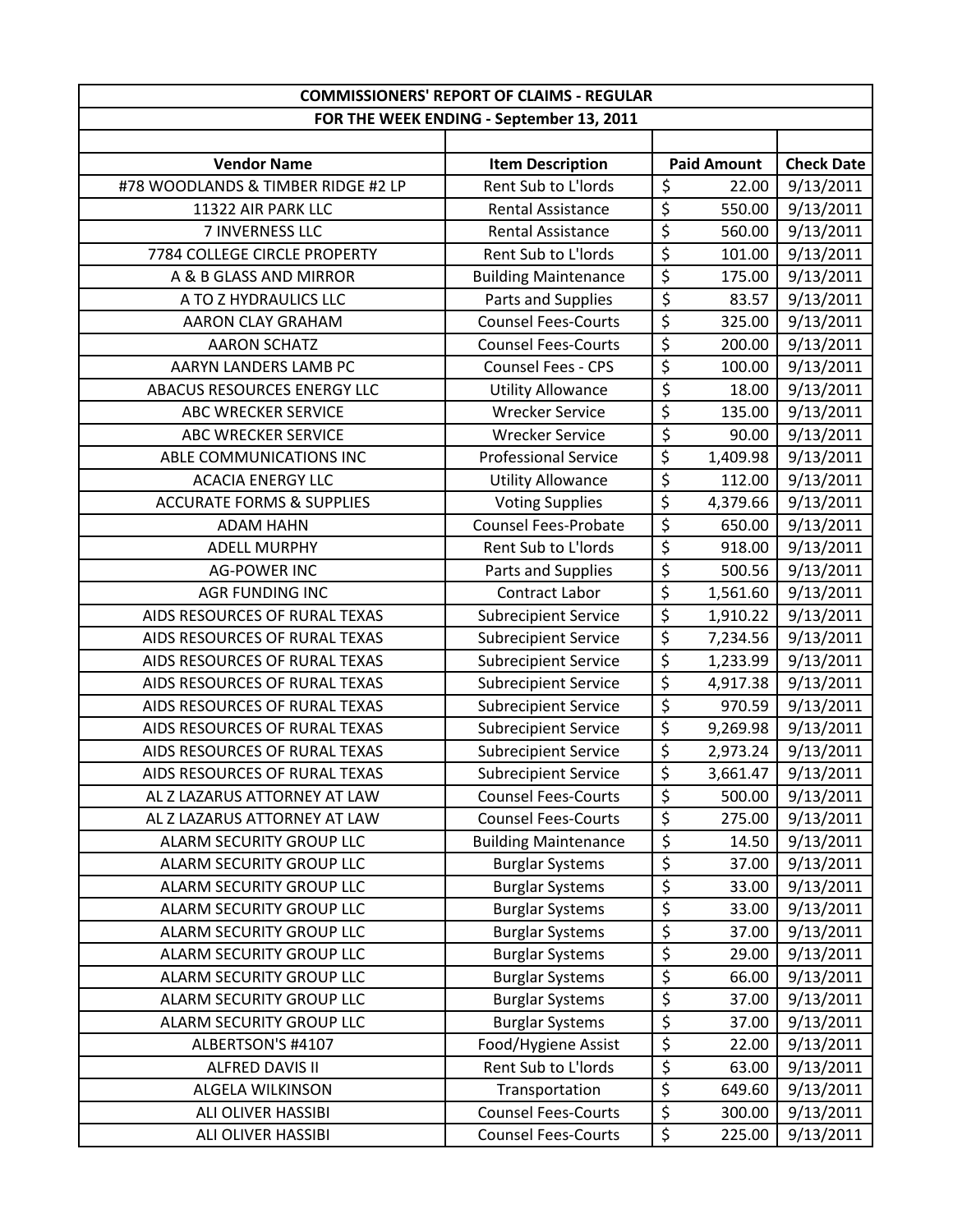| ALL CHURCH HOME FOR CHILDREN INC | Clothing                    | \$                     | 223.62     | 9/13/2011 |
|----------------------------------|-----------------------------|------------------------|------------|-----------|
| ALL CITIES SERVICE               | <b>Building Maintenance</b> | \$                     | 167.90     | 9/13/2011 |
| ALL CITIES SERVICE               | Kitchen Maintenance         | $\overline{\xi}$       | 295.42     | 9/13/2011 |
| ALL CITIES SERVICE               | Kitchen Maintenance         | \$                     | 74.00      | 9/13/2011 |
| ALLIANCE GEOTECHNICAL GROUP      | <b>Professional Service</b> | $\overline{\xi}$       | 2,697.00   | 9/13/2011 |
| <b>ALLIANCE MEDICAL INC</b>      | <b>Medical Supplies</b>     | \$                     | 14.30      | 9/13/2011 |
| <b>ALLIED COURT REPORTERS</b>    | <b>Professional Service</b> | $\overline{\xi}$       | 1,021.68   | 9/13/2011 |
| ALLIED WASTE SERVICES            | <b>Disposal Service</b>     | \$                     | 131.53     | 9/13/2011 |
| <b>ALPINE FUNERAL HOME</b>       | <b>County Burials</b>       | \$                     | 495.00     | 9/13/2011 |
| Amber B Culp                     | Education                   | \$                     | 180.00     | 9/13/2011 |
| <b>AMBIT ENERGY LLC</b>          | <b>Utility Allowance</b>    | \$                     | 109.00     | 9/13/2011 |
| <b>AMBIT ENERGY LLC</b>          | <b>HAP Reimb Port-in</b>    | \$                     | 29.00      | 9/13/2011 |
| <b>AMBIT ENERGY LP</b>           | <b>Utility Assistance</b>   | \$                     | 2,387.64   | 9/13/2011 |
| AMERICAN MESSAGING SERVICES LLC  | Pager / Blackberry          | \$                     | 40.05      | 9/13/2011 |
| AMERICAN MESSAGING SERVICES LLC  | Pager / Blackberry          | $\overline{\varsigma}$ | 485.65     | 9/13/2011 |
| AMERICAN MESSAGING SERVICES LLC  | Pager / Blackberry          | $\overline{\varsigma}$ | 88.00      | 9/13/2011 |
| AMERICAN MESSAGING SERVICES LLC  | Pager / Blackberry          | $\overline{\xi}$       | 2.50       | 9/13/2011 |
| AMERICAN MESSAGING SERVICES LLC  | Pager / Blackberry          | $\overline{\xi}$       | 2.50       | 9/13/2011 |
| AMERICAN MESSAGING SERVICES LLC  | Pager / Blackberry          | \$                     | 121.50     | 9/13/2011 |
| AMERICAN RED CROSS FT WORTH      | Education                   | \$                     | 36.00      | 9/13/2011 |
| <b>AMICO MANAGEMENT</b>          | <b>Rental Assistance</b>    | \$                     | 446.00     | 9/13/2011 |
| <b>AMICO MANAGEMENT</b>          | <b>Utility Assistance</b>   | \$                     | 13.96      | 9/13/2011 |
| ANDELER CORPORATION              | <b>Utility Allowance</b>    | \$                     | 4.00       | 9/13/2011 |
| ANDREA W KELLY                   | <b>Counsel Fees-Courts</b>  | \$                     | 300.00     | 9/13/2011 |
| ANDREW JAMES NUTTALL             | <b>Counsel Fees-Courts</b>  | \$                     | 160.00     | 9/13/2011 |
| ANGIE JACKSON                    | Clothing                    | \$                     | 192.45     | 9/13/2011 |
| ANITA M KOBUSZEWSKI-NO REGRETS   | Books/Pamphlets             | \$                     | 315.70     | 9/13/2011 |
| <b>ANN RAMSEY</b>                | Clothing                    | \$                     | 225.00     | 9/13/2011 |
| Annie L Erazo-Olivieri           | Prepaid - Travel            | \$                     | (1,498.84) | 9/13/2011 |
| Annie L Erazo-Olivieri           | Travel                      | \$                     | 1,568.84   | 9/13/2011 |
| <b>ANQUY TONG</b>                | Rent Sub to L'Iords         | \$                     | 506.00     | 9/13/2011 |
| ANTHONY AMOAKO ADDAE             | Rent Sub to L'Iords         | \$                     | 1,600.00   | 9/13/2011 |
| <b>ANTHONY GREEN</b>             | Counsel Fees-Juv            | \$                     | 300.00     | 9/13/2011 |
| <b>ANTWAN BURRIS</b>             | Clothing                    | \$                     | 424.46     | 9/13/2011 |
| <b>APAC TEXAS INC</b>            | Asphalt-Rock/Hot Mix        | \$                     | 72,901.66  | 9/13/2011 |
| ARAMARK UNIFORM SERVICES INC     | <b>Graphics Inventory</b>   | \$                     | 6.00       | 9/13/2011 |
| ARAMARK UNIFORM SERVICES INC     | <b>Custodian Services</b>   | \$                     | 70.00      | 9/13/2011 |
| ARAMARK UNIFORM SERVICES INC     | <b>Custodian Services</b>   | \$                     | 71.50      | 9/13/2011 |
| ARAMARK UNIFORM SERVICES INC     | <b>Custodian Services</b>   | \$                     | 16.65      | 9/13/2011 |
| ARAMARK UNIFORM SERVICES INC     | <b>Custodian Services</b>   | \$                     | 16.00      | 9/13/2011 |
| ARAMARK UNIFORM SERVICES INC     | <b>Custodian Services</b>   | \$                     | 42.00      | 9/13/2011 |
| ARAMARK UNIFORM SERVICES INC     | <b>Custodian Services</b>   | \$                     | 4.50       | 9/13/2011 |
| ARAMARK UNIFORM SERVICES INC     | <b>Equipment Rentals</b>    | \$                     | 153.80     | 9/13/2011 |
| ARAMARK UNIFORM SERVICES INC     | <b>Building Maintenance</b> | $\overline{\xi}$       | 20.95      | 9/13/2011 |
| ARAMARK UNIFORM SERVICES INC     | <b>Laundry Services</b>     | \$                     | 2.75       | 9/13/2011 |
| <b>ARAPAHOE COUNTY SHERIFF</b>   | <b>Court Costs</b>          | \$                     | 47.50      | 9/13/2011 |
| ARC/ AUSTIN RIBBON & COMPUTER    | Capital Outlay-Low V        | \$                     | 3,056.94   | 9/13/2011 |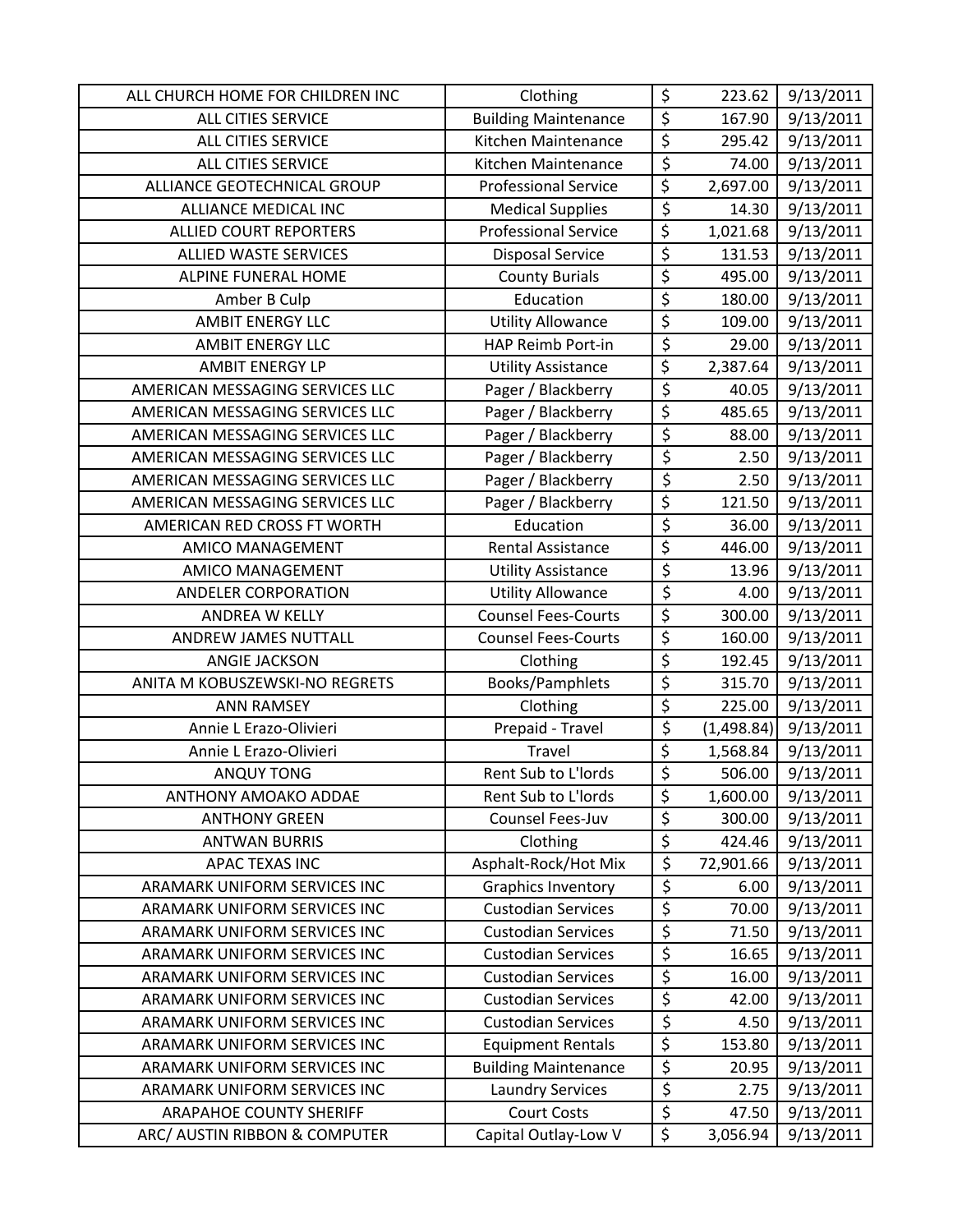| ARC/ AUSTIN RIBBON & COMPUTER            | Capital Outlay-Low V        | \$                     | 1,450.53  | 9/13/2011 |
|------------------------------------------|-----------------------------|------------------------|-----------|-----------|
| ARC/ AUSTIN RIBBON & COMPUTER            | Capital Outlay-Low V        | $\overline{\xi}$       | 513.07    | 9/13/2011 |
| ARC/ AUSTIN RIBBON & COMPUTER            | Capital Outlay-Low V        | $\overline{\xi}$       | 3,885.06  | 9/13/2011 |
| <b>ARCHIVE SUPPLIES INC</b>              | Photo Processing Inv        | \$                     | 576.12    | 9/13/2011 |
| <b>ARLENE SARK</b>                       | Clothing                    | $\overline{\xi}$       | 1,049.81  | 9/13/2011 |
| <b>ARLINGTON HOUSING AUTHORITY</b>       | Port HAP Port-out           | \$                     | 894.00    | 9/13/2011 |
| <b>ARLINGTON HOUSING AUTHORITY</b>       | Port Admin Fee Expen        | \$                     | 42.87     | 9/13/2011 |
| <b>ARLINGTON WATER UTILITIES</b>         | Water                       | $\overline{\varsigma}$ | 36.15     | 9/13/2011 |
| <b>ARLINGTON WATER UTILITIES</b>         | Water                       | $\overline{\xi}$       | 24.10     | 9/13/2011 |
| <b>ARLINGTON WATER UTILITIES</b>         | <b>Utility Assistance</b>   | \$                     | 309.98    | 9/13/2011 |
| <b>ARLINGTON WATER UTILITIES</b>         | Water                       | \$                     | 154.91    | 9/13/2011 |
| ARROW BOLT & SUPPLY CO                   | Parts and Supplies          | $\overline{\varsigma}$ | 111.40    | 9/13/2011 |
| ARTEX AIR COMPANY INC                    | Rent Sub to L'Iords         | \$                     | 335.00    | 9/13/2011 |
| <b>ASEL ART SUPPLY</b>                   | <b>Supplies</b>             | \$                     | 281.25    | 9/13/2011 |
| ASSOCIATED TIME INSTRUMENTS CO INC       | <b>Supplies</b>             | \$                     | 20.00     | 9/13/2011 |
| AT&T                                     | Telephone-Basic             | \$                     | 156.20    | 9/13/2011 |
| <b>ATMOS ENERGY CORP</b>                 | Gas                         | \$                     | 8.20      | 9/13/2011 |
| <b>ATMOS ENERGY CORP</b>                 | Gas                         | \$                     | 6.70      | 9/13/2011 |
| <b>ATMOS ENERGY CORP</b>                 | Gas                         | \$                     | 40.91     | 9/13/2011 |
| <b>ATMOS ENERGY CORP</b>                 | <b>Utility Assistance</b>   | \$                     | 10.12     | 9/13/2011 |
| <b>ATMOS ENERGY CORP</b>                 | <b>Utility Assistance</b>   | \$                     | 61.15     | 9/13/2011 |
| <b>ATMOS ENERGY CORP</b>                 | <b>Utility Assistance</b>   | \$                     | 35.38     | 9/13/2011 |
| <b>ATMOS ENERGY CORP</b>                 | Gas                         | $\overline{\varsigma}$ | 22.98     | 9/13/2011 |
| <b>ATMOS ENERGY CORP</b>                 | <b>Utility Assistance</b>   | $\overline{\xi}$       | 123.13    | 9/13/2011 |
| <b>ATMOS ENERGY CORP</b>                 | <b>Utility Assistance</b>   | $\overline{\xi}$       | 1,042.96  | 9/13/2011 |
| AUBURN PHARMACEUTICAL COMPANY            | <b>Medical Supplies</b>     | \$                     | 206.55    | 9/13/2011 |
| AUTO DAMAGE APPRAISERS OF TEXAS          | <b>Professional Service</b> | $\overline{\xi}$       | 95.00     | 9/13/2011 |
| <b>BAILEY &amp; GALYEN</b>               | <b>Counsel Fees-Courts</b>  | \$                     | 275.00    | 9/13/2011 |
| <b>BAILEY &amp; GALYEN</b>               | <b>Counsel Fees-Courts</b>  | $\overline{\xi}$       | 650.00    | 9/13/2011 |
| BAKER AND DAMERON LLC                    | <b>Counsel Fees-Courts</b>  | $\overline{\xi}$       | 150.00    | 9/13/2011 |
| <b>BALANCE FORENSIC &amp; GENERAL</b>    | Psych Exam/Testimony        | \$                     | 990.00    | 9/13/2011 |
| <b>BALANCE FORENSIC &amp; GENERAL</b>    | Psych Exam/Testimony        | \$                     | (960.00)  | 9/13/2011 |
| <b>BALANCE FORENSIC &amp; GENERAL</b>    | Psych Exam/Testimony        | $\overline{\varsigma}$ | 800.00    | 9/13/2011 |
| <b>BALANCE FORENSIC &amp; GENERAL</b>    | Psych Exam/Testimony        | $\overline{\xi}$       | 300.00    | 9/13/2011 |
| <b>BALL &amp; HASE PC</b>                | <b>Counsel Fees-Courts</b>  | $\overline{\xi}$       | 2,150.00  | 9/13/2011 |
| <b>BANE MACHINERY INC</b>                | Grease and Oil              | $\overline{\xi}$       | 85.30     | 9/13/2011 |
| <b>BANKSTON FORD OF SOUTH FORT WORTH</b> | Central Garage Inv          | $\overline{\xi}$       |           | 9/13/2011 |
| BANKSTON FORD OF SOUTH FORT WORTH        | Parts and Supplies          | \$                     | 348.65    | 9/13/2011 |
| BARBARA ANN WILLIAMS                     | <b>Bail Bond Surety Fee</b> | \$                     | 13.50     | 9/13/2011 |
| <b>BARBARA ANN WILLIAMS</b>              | <b>Bail Bond Surety Fee</b> | $\overline{\xi}$       | 1.50      | 9/13/2011 |
| BARBARA SLOAN NON-GST EXEMPT             | Rent Sub to L'Iords         | $\overline{\xi}$       | 4,229.00  | 9/13/2011 |
| BARBARA SLOAN NON-GST EXEMPT             | Rent Sub to L'Iords         | \$                     | 1,141.00  | 9/13/2011 |
| BARBARA SLOAN NON-GST EXEMPT             | HAP Reimb Port-in           | \$                     | 1,102.00  | 9/13/2011 |
| <b>BARBARA SPROAT</b>                    | Rental Assistance           | \$                     | 1,195.00  | 9/13/2011 |
| BARNEY HOLLAND OIL COMPANY               | Fuel                        | \$                     | 3,083.76  | 9/13/2011 |
| BARNEY HOLLAND OIL COMPANY               | Fuel                        | \$                     | 11,867.03 | 9/13/2011 |
| BARNEY HOLLAND OIL COMPANY               | Fuel                        | \$                     | 2,620.37  | 9/13/2011 |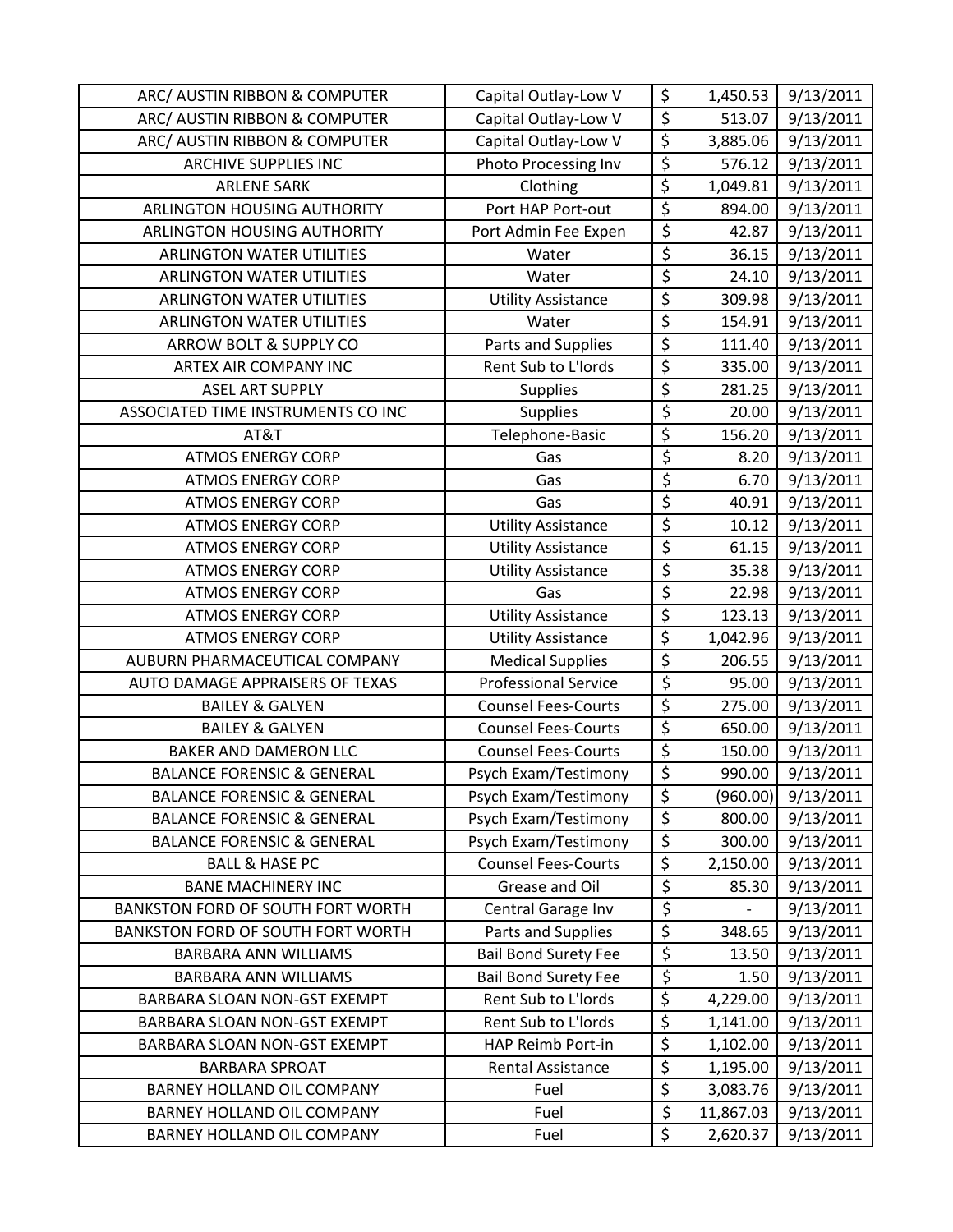| <b>BARNEY HOLLAND OIL COMPANY</b>   | Fuel                        | \$                     | 178.49   | 9/13/2011 |
|-------------------------------------|-----------------------------|------------------------|----------|-----------|
| BARNEY HOLLAND OIL COMPANY          | Fuel                        | $\overline{\xi}$       | 2,064.67 | 9/13/2011 |
| BARNEY HOLLAND OIL COMPANY          | Fuel                        | \$                     | 1,783.81 | 9/13/2011 |
| <b>BARRON PHOTOGRAFIX LTD</b>       | Lab Supplies                | \$                     | 125.00   | 9/13/2011 |
| <b>BARRY ALFORD</b>                 | <b>Counsel Fees-Courts</b>  | $\overline{\varsigma}$ | 750.00   | 9/13/2011 |
| <b>BARRY ALFORD</b>                 | <b>Counsel Fees-Courts</b>  | $\overline{\xi}$       | 1,900.00 | 9/13/2011 |
| <b>BASECOM INC</b>                  | <b>Building Maintenance</b> | \$                     | 1,061.75 | 9/13/2011 |
| <b>BEAUTIFUL PROPERTIES INC</b>     | Rent Sub to L'Iords         | \$                     | 229.00   | 9/13/2011 |
| <b>BELINDA ALEXANDER</b>            | Clothing                    | $\overline{\varsigma}$ | 393.57   | 9/13/2011 |
| <b>BELKER D PASCHALL III</b>        | <b>Counsel Fees-Probate</b> | \$                     | 2,200.00 | 9/13/2011 |
| <b>BEN E KEITH COMPANY</b>          | Food                        | \$                     | 855.44   | 9/13/2011 |
| <b>BEN LEONARD PLLC</b>             | <b>Counsel Fees-Courts</b>  | $\overline{\varsigma}$ | 675.00   | 9/13/2011 |
| <b>BEN LEONARD PLLC</b>             | <b>Counsel Fees-Courts</b>  | \$                     | 515.00   | 9/13/2011 |
| <b>BEN LEONARD PLLC</b>             | <b>Counsel Fees-Courts</b>  | \$                     | 286.25   | 9/13/2011 |
| <b>BEN LEONARD PLLC</b>             | <b>Counsel Fees-Courts</b>  | $\overline{\xi}$       | 650.00   | 9/13/2011 |
| <b>BESSIE RODGERS</b>               | Clothing                    | $\overline{\varsigma}$ | 675.00   | 9/13/2011 |
| <b>BETTY HAWKINS</b>                | Clothing                    | $\overline{\xi}$       | 142.19   | 9/13/2011 |
| BIG BROTHERS BIG SISTERS OF NORTH T | <b>Subrecipient Service</b> | $\overline{\xi}$       | 3,891.46 | 9/13/2011 |
| <b>BIG COUNTRY AIDS RESOURCES</b>   | <b>Subrecipient Service</b> | $\overline{\varsigma}$ | 1,229.95 | 9/13/2011 |
| <b>BIG COUNTRY AIDS RESOURCES</b>   | <b>Subrecipient Service</b> | \$                     | 7,646.21 | 9/13/2011 |
| <b>BIG COUNTRY SUPPLY</b>           | Supplies                    | $\overline{\varsigma}$ | 79.72    | 9/13/2011 |
| <b>BINSWANGER GLASS</b>             | <b>Building Maintenance</b> | $\overline{\xi}$       | 262.57   | 9/13/2011 |
| <b>BINSWANGER GLASS</b>             | <b>Building Maintenance</b> | $\overline{\varsigma}$ | 1,800.14 | 9/13/2011 |
| <b>BIOEXPRESS CORP</b>              | Lab Supplies                | $\overline{\xi}$       | 773.00   | 9/13/2011 |
| <b>BLAKE BURNS</b>                  | <b>Counsel Fees-Courts</b>  | $\overline{\xi}$       | 228.00   | 9/13/2011 |
| <b>BOB LEONARD LAW GROUP PLLC</b>   | <b>Counsel Fees-Courts</b>  | $\overline{\xi}$       | 100.00   | 9/13/2011 |
| <b>BOB LEONARD LAW GROUP PLLC</b>   | Counsel Fees - CPS          | $\overline{\xi}$       | 700.00   | 9/13/2011 |
| <b>BOBBY DAVIS</b>                  | <b>Bail Bond Surety Fee</b> | \$                     | 13.50    | 9/13/2011 |
| <b>BOBBY DAVIS</b>                  | <b>Bail Bond Surety Fee</b> | \$                     | 1.50     | 9/13/2011 |
| <b>BONNIE C WELLS</b>               | Investigative               | $\overline{\varsigma}$ | 89.75    | 9/13/2011 |
| <b>BOUNCE ENERGY</b>                | <b>Utility Assistance</b>   | \$                     | 308.53   | 9/13/2011 |
| <b>BRADFORD SHAW</b>                | Counsel Fees-Juv            | \$                     | 200.00   | 9/13/2011 |
| <b>BRADFORD SHAW</b>                | Counsel Fees - CPS          | \$                     | 100.00   | 9/13/2011 |
| BRAMA WEST POINTE PINES LTD         | <b>Rental Assistance</b>    | $\overline{\xi}$       | 795.00   | 9/13/2011 |
| <b>BRENDA HANSEN</b>                | Counsel Fees-Juv            | \$                     | 200.00   | 9/13/2011 |
| <b>BRENDA R VONJOE</b>              | <b>Counsel Fees-Courts</b>  | \$                     | 500.00   | 9/13/2011 |
| <b>BRENDA R VONJOE</b>              | <b>Counsel Fees-Courts</b>  | $\overline{\varsigma}$ | 200.00   | 9/13/2011 |
| <b>BRENDA R VONJOE</b>              | <b>Counsel Fees-Courts</b>  | \$                     | 312.50   | 9/13/2011 |
| <b>BRENT JENKINS</b>                | HAP Reimb Port-in           | \$                     | 40.00    | 9/13/2011 |
| <b>BRIAN C SIMPSON</b>              | <b>Counsel Fees-Courts</b>  | $\overline{\xi}$       | 1,200.00 | 9/13/2011 |
| <b>BRIAN C SIMPSON</b>              | <b>Counsel Fees - CPS</b>   | $\overline{\varsigma}$ | 100.00   | 9/13/2011 |
| <b>BRIAN E POPE PHD</b>             | Psych Exam/Testimony        | $\overline{\xi}$       | 1,900.00 | 9/13/2011 |
| <b>BRIAN J NEWMAN</b>               | <b>Counsel Fees-Courts</b>  | \$                     | 320.00   | 9/13/2011 |
| <b>BRIAN J NEWMAN</b>               | <b>Counsel Fees-Courts</b>  | $\overline{\varsigma}$ | 360.00   | 9/13/2011 |
| <b>BRIAN J WILLETT</b>              | <b>Counsel Fees-Courts</b>  | \$                     | 400.00   | 9/13/2011 |
| <b>BRIAN J WILLETT</b>              | <b>Counsel Fees-Courts</b>  | $\overline{\xi}$       | 275.00   | 9/13/2011 |
| <b>BRIAN J WILLETT</b>              | <b>Counsel Fees-Courts</b>  | \$                     | 437.50   | 9/13/2011 |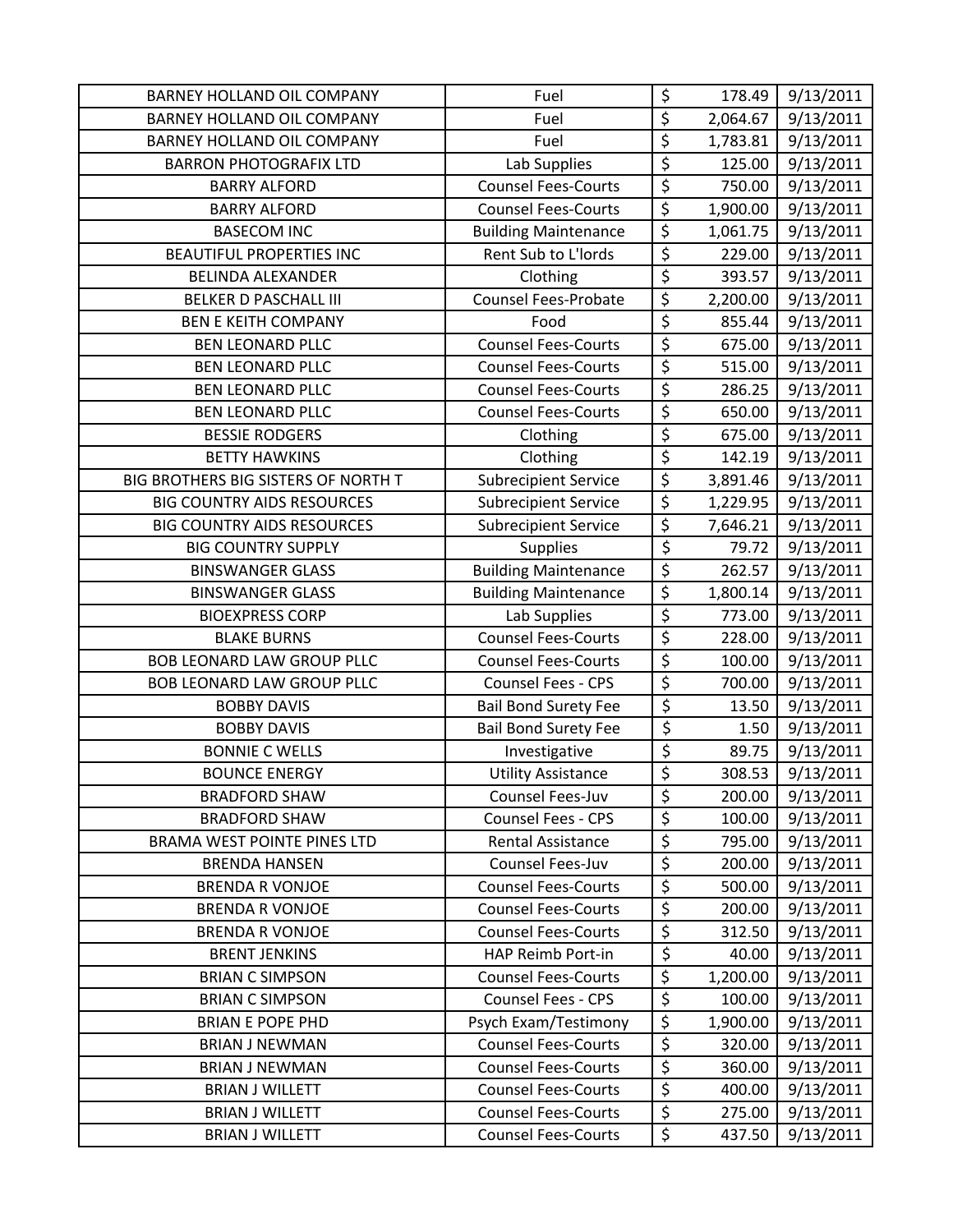| <b>BRIAN K WALKER</b>                | <b>Counsel Fees-Courts</b>  | \$                              | 1,250.00  | 9/13/2011 |
|--------------------------------------|-----------------------------|---------------------------------|-----------|-----------|
| <b>BRIAN SALVANT</b>                 | <b>Counsel Fees-Courts</b>  | \$                              | 400.00    | 9/13/2011 |
| <b>BRIAN SALVANT</b>                 | <b>Counsel Fees-Courts</b>  | $\overline{\xi}$                | 762.50    | 9/13/2011 |
| <b>BRIGGS EQUIPMENT</b>              | <b>Equipment Maint</b>      | \$                              | 334.12    | 9/13/2011 |
| <b>BROOKE BAKER</b>                  | <b>Counsel Fees - CPS</b>   | \$                              | 325.00    | 9/13/2011 |
| <b>BUSINESS INTERIORS</b>            | <b>Equipment Rentals</b>    | $\overline{\xi}$                | 125.00    | 9/13/2011 |
| <b>BVA SCIENTIFIC INC</b>            | Lab Supplies                | \$                              | 320.86    | 9/13/2011 |
| C.D. HARTNETT CO                     | Food                        | \$                              | 11,039.99 | 9/13/2011 |
| <b>C.R.'S AUTO REPAIR</b>            | Parts and Supplies          | \$                              | 14.50     | 9/13/2011 |
| <b>CALEB I MOORE</b>                 | Counsel Fees - CPS          | \$                              | 100.00    | 9/13/2011 |
| CAMP FIRE USA FIRST TEXAS COUNCIL    | <b>Subrecipient Service</b> | \$                              | 16,473.71 | 9/13/2011 |
| <b>CANAS &amp; FLORES</b>            | <b>Counsel Fees-Courts</b>  | $\overline{\xi}$                | 350.00    | 9/13/2011 |
| <b>CANAS &amp; FLORES</b>            | <b>Counsel Fees-Courts</b>  | $\overline{\xi}$                | 200.00    | 9/13/2011 |
| <b>CANAS &amp; FLORES</b>            | <b>Counsel Fees-Courts</b>  | \$                              | 100.00    | 9/13/2011 |
| <b>CANAS &amp; FLORES</b>            | <b>Counsel Fees-Courts</b>  | $\overline{\xi}$                | 125.00    | 9/13/2011 |
| <b>CANAS &amp; FLORES</b>            | <b>Counsel Fees-Courts</b>  | $\overline{\xi}$                | 650.00    | 9/13/2011 |
| <b>CANAS &amp; FLORES</b>            | <b>Counsel Fees-Courts</b>  | $\overline{\xi}$                | 200.00    | 9/13/2011 |
| <b>CANAS &amp; FLORES</b>            | <b>Counsel Fees-Courts</b>  | $\overline{\xi}$                | 200.00    | 9/13/2011 |
| <b>CAPITOL SYSTEMS INC</b>           | <b>Professional Service</b> | $\overline{\varsigma}$          | 13,035.33 | 9/13/2011 |
| <b>CARLA GIBBS KELMAN</b>            | <b>Counsel Fees-Courts</b>  | \$                              | 1,215.00  | 9/13/2011 |
| <b>CARLOS GUILLERMO GALLIANI</b>     | Counsel Fees - CPS          | \$                              | 200.00    | 9/13/2011 |
| <b>CARLOS GUILLERMO GALLIANI</b>     | Counsel Fees - CPS          | $\overline{\boldsymbol{\zeta}}$ | 100.00    | 9/13/2011 |
| <b>CARNIVAL FOOD STORES #78</b>      | Food/Hygiene Assist         | \$                              | 14.88     | 9/13/2011 |
| <b>CAROL A BIRDWELL</b>              | Counsel Fees - CPS          | \$                              | 579.00    | 9/13/2011 |
| <b>CAROLE L ROGERS</b>               | <b>Counsel Fees-Courts</b>  | $\overline{\xi}$                | 2,000.00  | 9/13/2011 |
| <b>CARY M SCHROEDER</b>              | <b>Counsel Fees-Probate</b> | $\overline{\xi}$                | 2,200.00  | 9/13/2011 |
| <b>CASEY COLE</b>                    | <b>Counsel Fees-Courts</b>  | $\overline{\xi}$                | 100.00    | 9/13/2011 |
| <b>CATHERINE DUNNAVANT</b>           | <b>Counsel Fees-Courts</b>  | $\overline{\xi}$                | 1,500.00  | 9/13/2011 |
| <b>CATHERINE DUNNAVANT</b>           | <b>Counsel Fees-Courts</b>  | $\overline{\xi}$                | 150.00    | 9/13/2011 |
| <b>CATHOLIC CHARITIES DIOCESE OF</b> | <b>Professional Service</b> | $\overline{\varsigma}$          | 275.00    | 9/13/2011 |
| <b>CATHOLIC CHARITIES DIOCESE OF</b> | <b>Professional Service</b> | \$                              | 6,270.00  | 9/13/2011 |
| CATHOLIC CHARITIES DIOCESE OF FTW    | Interpreter Fees            | \$                              | 240.00    | 9/13/2011 |
| <b>CAVARETT TUCKER</b>               | Clothing                    | \$                              | 168.76    | 9/13/2011 |
| <b>CDW GOVERNMENT INC</b>            | <b>Computer Supplies</b>    | \$                              | 350.88    | 9/13/2011 |
| <b>CDW GOVERNMENT INC</b>            | <b>Computer Supplies</b>    | \$                              | 179.96    | 9/13/2011 |
| <b>CECO INDUSTRIAL SALES CORP</b>    | Vehicle Maintenance         | \$                              | 795.00    | 9/13/2011 |
| <b>CELESSIA TUBWELL</b>              | <b>Relative Assistance</b>  | \$                              | 300.00    | 9/13/2011 |
| CENTER FOR EDUCATION& EMPLOYMENT LAW | Law Books                   | \$                              | 154.95    | 9/13/2011 |
| CEN-TEX UNIFORM SALES INC            | Clothing                    | \$                              | 1,383.85  | 9/13/2011 |
| CEN-TEX UNIFORM SALES INC            | Clothing                    | $\overline{\varsigma}$          | 314.70    | 9/13/2011 |
| CEN-TEX UNIFORM SALES INC            | Clothing                    | $\overline{\xi}$                | 3,593.11  | 9/13/2011 |
| CEN-TEX UNIFORM SALES INC            | Clothing                    | \$                              | 9.00      | 9/13/2011 |
| <b>CENTRAL POLY CORP</b>             | Sheriff Inventory           | \$                              | 8,964.00  | 9/13/2011 |
| <b>CENTRAL POLY CORP</b>             | <b>Custodian Supplies</b>   | \$                              | 74.40     | 9/13/2011 |
| CERECTIA J WAMBWA                    | <b>Utility Allowance</b>    | \$                              | 255.00    | 9/13/2011 |
| <b>CERILLIANT CORPORATION</b>        | Lab Supplies                | $\overline{\xi}$                | 3,091.93  | 9/13/2011 |
| <b>CHAD LEE</b>                      | <b>Counsel Fees-Courts</b>  | \$                              | 3,400.00  | 9/13/2011 |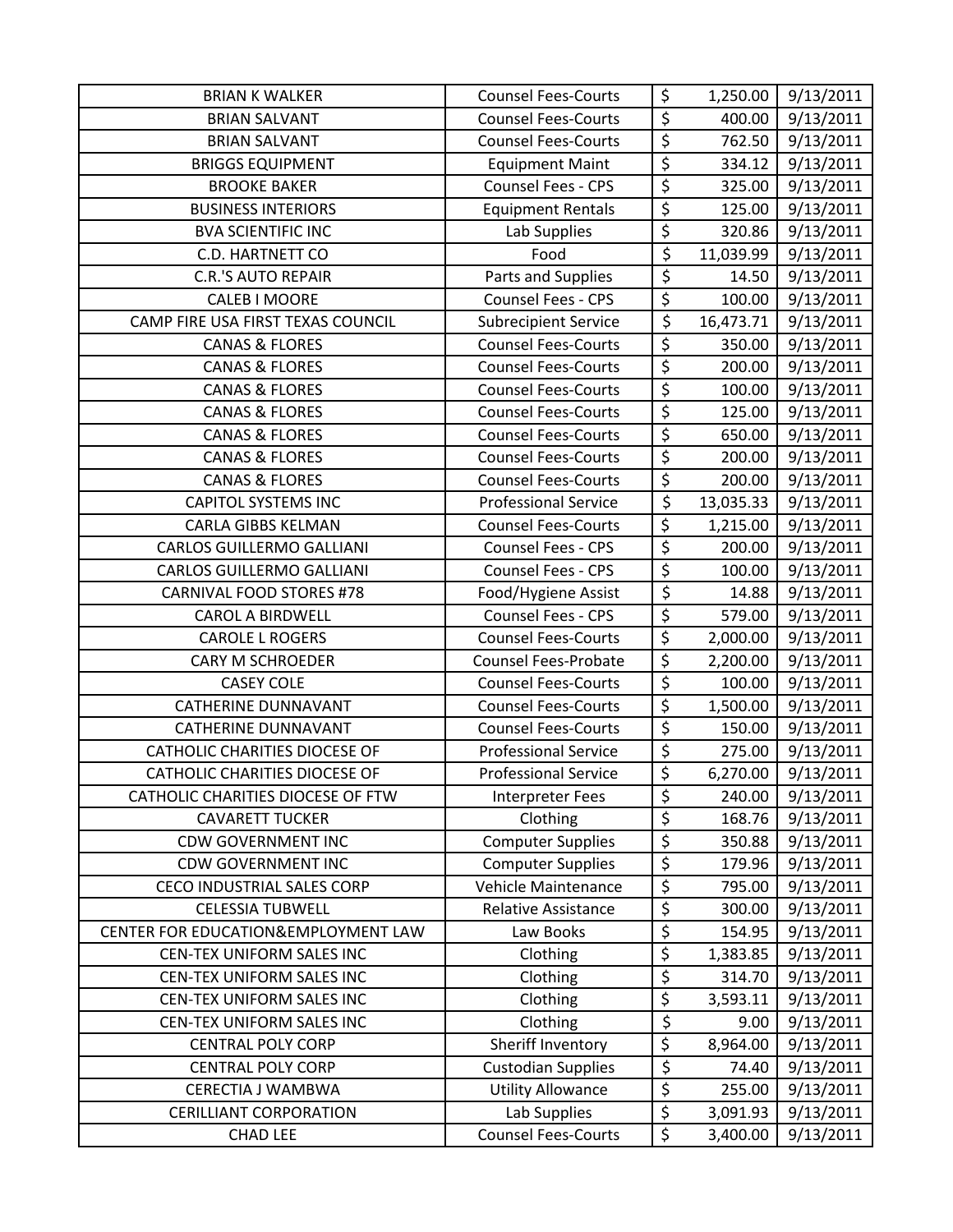| <b>CHAD LEE</b>                         | <b>Counsel Fees-Courts</b>  | \$                     | 1,000.00  | 9/13/2011 |
|-----------------------------------------|-----------------------------|------------------------|-----------|-----------|
| <b>CHAD LEE</b>                         | <b>Counsel Fees-Courts</b>  | \$                     | 200.00    | 9/13/2011 |
| <b>CHAD LEE</b>                         | <b>Counsel Fees-Courts</b>  | \$                     | 500.00    | 9/13/2011 |
| <b>CHAD LEE</b>                         | Counsel Fees-Juv            | \$                     | 200.00    | 9/13/2011 |
| <b>CHAMPION ENERGY SERVICES LLC</b>     | <b>Utility Assistance</b>   | \$                     | 281.41    | 9/13/2011 |
| <b>CHARLES F WILLIAMS</b>               | <b>Building Maintenance</b> | \$                     | 130.00    | 9/13/2011 |
| <b>CHARLOTTE STAPLES</b>                | Counsel Fees - CPS          | \$                     | 3,475.00  | 9/13/2011 |
| <b>CHASTIY LOPEZ</b>                    | <b>Relative Assistance</b>  | $\overline{\varsigma}$ | 300.00    | 9/13/2011 |
| <b>CHECKPOINT SERVICES INC</b>          | <b>Supplies</b>             | \$                     | 56.57     | 9/13/2011 |
| <b>CHECKPOINT SERVICES INC</b>          | <b>Computer Maintenance</b> | \$                     | 432.00    | 9/13/2011 |
| <b>CHECKPOINT SERVICES INC</b>          | <b>Computer Maintenance</b> | \$                     | 88.55     | 9/13/2011 |
| <b>CHEM AQUA</b>                        | A/C Maint Contract          | \$                     | 150.00    | 9/13/2011 |
| <b>CHRISTINA JOANNE WHIPPLE</b>         | <b>Counsel Fees-Courts</b>  | $\overline{\xi}$       | 250.00    | 9/13/2011 |
| <b>CHRISTINA JOANNE WHIPPLE</b>         | Counsel Fees - CPS          | \$                     | 100.00    | 9/13/2011 |
| <b>CHRISTOPHER T MALONEY</b>            | <b>Professional Service</b> | \$                     | 2,570.43  | 9/13/2011 |
| <b>CIMA SOLUTIONS GROUP LTD</b>         | <b>Computer Supplies</b>    | \$                     | 2,559.00  | 9/13/2011 |
| <b>CINDY BRIGHT</b>                     | Clothing                    | \$                     | 393.91    | 9/13/2011 |
| <b>CIRRO ENERGY</b>                     | <b>Utility Assistance</b>   | \$                     | 321.49    | 9/13/2011 |
| <b>CITY OF EULESS WATER &amp; SEWER</b> | <b>Utility Assistance</b>   | $\overline{\varsigma}$ | 19.36     | 9/13/2011 |
| <b>CITY OF FOREST HILL UTILITIES</b>    | <b>Utility Assistance</b>   | \$                     | 265.37    | 9/13/2011 |
| <b>CITY OF FORT WORTH</b>               | Water                       | \$                     | 8,052.09  | 9/13/2011 |
| CITY OF FT WORTH ANIMAL CONTROL         | <b>Health Ctr Contracts</b> | \$                     | 10,741.00 | 9/13/2011 |
| <b>CITY OF HALTOM CITY</b>              | <b>Utility Assistance</b>   | \$                     | 127.10    | 9/13/2011 |
| <b>CITY OF KENNEDALE</b>                | Water                       | \$                     | 1,029.01  | 9/13/2011 |
| <b>CITY OF KENNEDALE</b>                | Water                       | \$                     | 202.32    | 9/13/2011 |
| CITY OF MANSFIELD WATER/SEWER           | Water                       | $\overline{\varsigma}$ | 243.28    | 9/13/2011 |
| CITY OF MANSFIELD WATER/SEWER           | Water                       | \$                     | 196.93    | 9/13/2011 |
| CITY OF MANSFIELD WATER/SEWER           | Water                       | \$                     | 2,348.95  | 9/13/2011 |
| CITY OF MANSFIELD WATER/SEWER           | Water                       | \$                     | 244.31    | 9/13/2011 |
| CITY OF NORTH RICHLAND HILLS            | <b>Utility Assistance</b>   | \$                     | 110.00    | 9/13/2011 |
| <b>CITY OF SANSOM PARK</b>              | <b>Utility Assistance</b>   | \$                     | 110.00    | 9/13/2011 |
| <b>CITY OF WICHITA FALLS</b>            | <b>Subrecipient Service</b> | \$                     | 3,834.83  | 9/13/2011 |
| <b>CITY OF WICHITA FALLS</b>            | <b>Subrecipient Service</b> | \$                     | 9,054.08  | 9/13/2011 |
| <b>CLASSIC LOCATORS INC</b>             | Rent Sub to L'Iords         | \$                     | 232.00    | 9/13/2011 |
| <b>CLEAVER ELECTRIC INC</b>             | <b>Electrical Maint</b>     | \$                     | 532.52    | 9/13/2011 |
| <b>CLIFFORD D MACKENZIE</b>             | Counsel Fees - CPS          | \$                     | 100.00    | 9/13/2011 |
| <b>CLIFFORD GINN</b>                    | Investigative               | \$                     | 322.50    | 9/13/2011 |
| <b>CLIFFORD GINN</b>                    | Investigative               | \$                     | 481.50    | 9/13/2011 |
| <b>CLIFFORD GINN</b>                    | Investigative               | \$                     | 172.35    | 9/13/2011 |
| <b>CODY L COFER</b>                     | <b>Counsel Fees-Courts</b>  | \$                     | 675.00    | 9/13/2011 |
| <b>CODY L COFER</b>                     | <b>Counsel Fees-Courts</b>  | \$                     | 720.00    | 9/13/2011 |
| <b>CODY L COFER</b>                     | Counsel Fees-Juv            | \$                     | 200.00    | 9/13/2011 |
| <b>COMFORT SUITES ALAMO RIVERWALK</b>   | Education                   | \$                     | 495.04    | 9/13/2011 |
| COMFORT SUITES ALAMO RIVERWALK          | Education                   | $\overline{\varsigma}$ | 495.04    | 9/13/2011 |
| <b>COMFORT SUITES ALAMO RIVERWALK</b>   | Education                   | \$                     | 495.04    | 9/13/2011 |
| <b>COMFORT SUITES ALAMO RIVERWALK</b>   | Education                   | $\overline{\xi}$       | 495.04    | 9/13/2011 |
| COMFORT SUITES ALAMO RIVERWALK          | Education                   | \$                     | 495.04    | 9/13/2011 |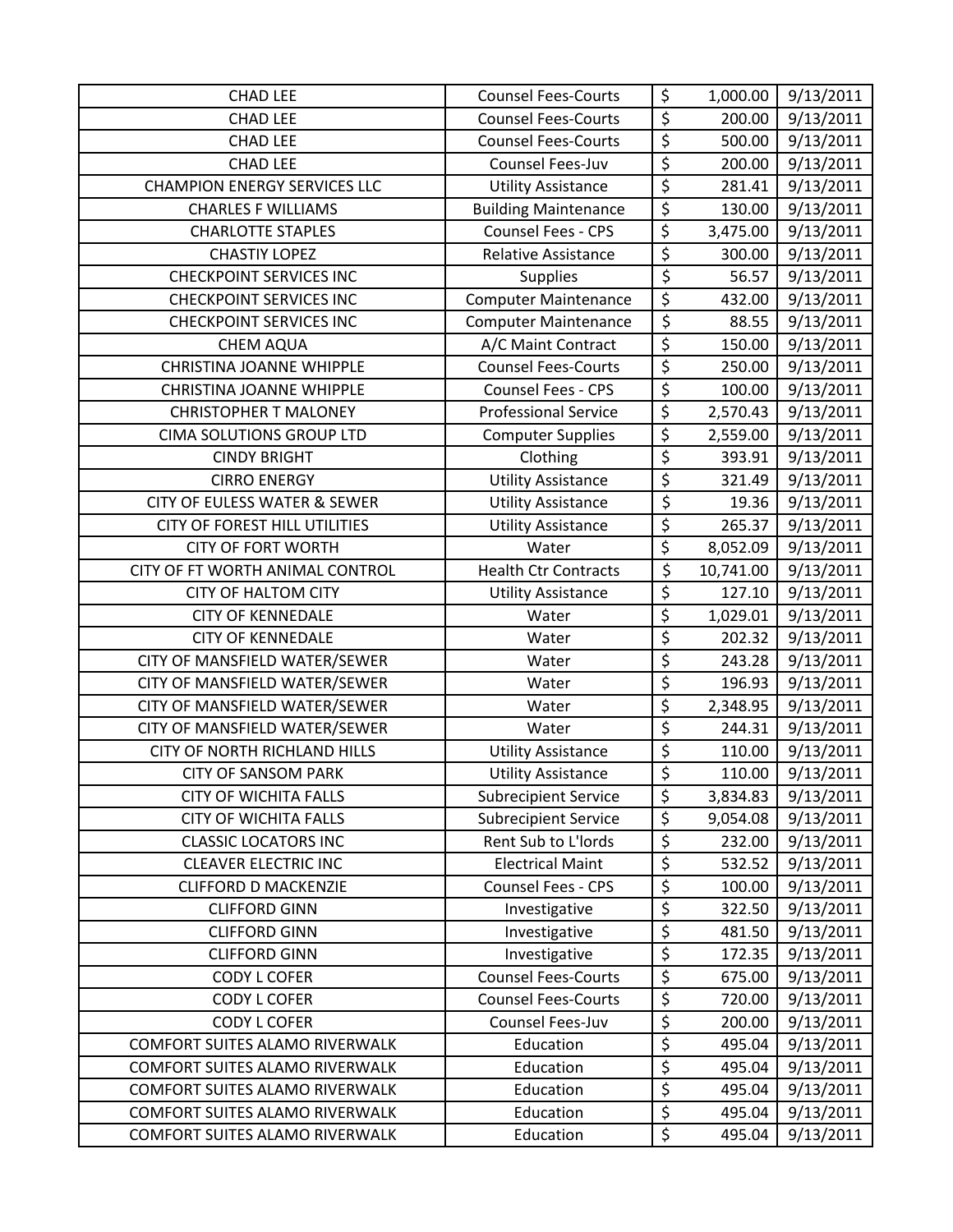| <b>COMMERCIAL RECORDER</b>           | Advertis/Leg Notice         | \$                     | 7.00      | 9/13/2011 |
|--------------------------------------|-----------------------------|------------------------|-----------|-----------|
| <b>COMMERCIAL RECORDER</b>           | Advertis/Leg Notice         | $\overline{\xi}$       | 20.00     | 9/13/2011 |
| <b>COMMERCIAL RECORDER</b>           | Advertis/Leg Notice         | $\overline{\xi}$       | 128.00    | 9/13/2011 |
| <b>COMMUNITY PARTNERS</b>            | Recreation                  | \$                     | 1,925.00  | 9/13/2011 |
| COMPREHENSIVE SAFETY RESOURCE 1 LP   | Education                   | \$                     | 650.00    | 9/13/2011 |
| CONLEY LOTT NICHOLS OF TEXAS INC     | Parts and Supplies          | \$                     | 1,064.92  | 9/13/2011 |
| <b>CONSERVICE UTILITY MANAGEMENT</b> | <b>Utility Assistance</b>   | \$                     | 301.11    | 9/13/2011 |
| <b>CORDELIA ANA-KWUE</b>             | Counsel Fees - CPS          | \$                     | 100.00    | 9/13/2011 |
| <b>CORY BOGGESS</b>                  | Counsel Fees - CPS          | \$                     | 100.00    | 9/13/2011 |
| <b>CRASH DYNAMICS</b>                | <b>Professional Service</b> | $\overline{\xi}$       | 1,700.00  | 9/13/2011 |
| <b>CRASH DYNAMICS</b>                | Education                   | \$                     | 700.00    | 9/13/2011 |
| CROWLEY RETIREMENT VILLAGE LP        | Rent Sub to L'Iords         | $\overline{\varsigma}$ | 25.00     | 9/13/2011 |
| CTC FAMILY LIMITED PARTNERSHIP       | Rent Sub to L'Iords         | $\overline{\xi}$       | 12.00     | 9/13/2011 |
| <b>CTJ MAINTENANCE INC</b>           | <b>Custodian Services</b>   | $\overline{\xi}$       | 6,720.75  | 9/13/2011 |
| <b>CTJ MAINTENANCE INC</b>           | <b>Custodian Services</b>   | $\overline{\xi}$       | 18,759.38 | 9/13/2011 |
| <b>CTJ MAINTENANCE INC</b>           | <b>Custodian Services</b>   | $\overline{\varsigma}$ | 1,270.36  | 9/13/2011 |
| <b>CTJ MAINTENANCE INC</b>           | <b>Custodian Services</b>   | \$                     | 2,624.48  | 9/13/2011 |
| <b>CTJ MAINTENANCE INC</b>           | <b>Custodian Services</b>   | $\overline{\xi}$       | 2,100.98  | 9/13/2011 |
| <b>CTJ MAINTENANCE INC</b>           | <b>Custodian Services</b>   | $\overline{\varsigma}$ | 1,842.72  | 9/13/2011 |
| <b>CTJ MAINTENANCE INC</b>           | <b>Custodian Services</b>   | $\overline{\xi}$       | 531.84    | 9/13/2011 |
| <b>CTJ MAINTENANCE INC</b>           | <b>Custodian Services</b>   | $\overline{\xi}$       | 2,764.08  | 9/13/2011 |
| <b>CTJ MAINTENANCE INC</b>           | <b>Custodian Services</b>   | $\overline{\xi}$       | 783.00    | 9/13/2011 |
| <b>CTJ MAINTENANCE INC</b>           | <b>Custodian Services</b>   | \$                     | 8,821.80  | 9/13/2011 |
| <b>CTJ MAINTENANCE INC</b>           | <b>Custodian Services</b>   | \$                     | 22,720.05 | 9/13/2011 |
| <b>CTJ MAINTENANCE INC</b>           | <b>Custodian Services</b>   | \$                     | 5,722.43  | 9/13/2011 |
| <b>CTJ MAINTENANCE INC</b>           | <b>Custodian Services</b>   | \$                     | 17,578.35 | 9/13/2011 |
| <b>CTJ MAINTENANCE INC</b>           | <b>Custodian Services</b>   | \$                     | 1,931.40  | 9/13/2011 |
| <b>CTJ MAINTENANCE INC</b>           | <b>Custodian Services</b>   | $\overline{\xi}$       | 1,957.50  | 9/13/2011 |
| <b>CTJ MAINTENANCE INC</b>           | <b>Custodian Services</b>   | $\overline{\xi}$       | 2,088.00  | 9/13/2011 |
| <b>CTJ MAINTENANCE INC</b>           | Contract Labor              | $\overline{\xi}$       | 1,961.60  | 9/13/2011 |
| <b>CTJ MAINTENANCE INC</b>           | Contract Labor              | \$                     | 1,961.60  | 9/13/2011 |
| <b>CTJ MAINTENANCE INC</b>           | Contract Labor              | \$                     | 1,374.24  | 9/13/2011 |
| <b>CTJ MAINTENANCE INC</b>           | Contract Labor              | $\overline{\varsigma}$ | 3,731.94  | 9/13/2011 |
| <b>CTJ MAINTENANCE INC</b>           | Contract Labor              | \$                     | 3,923.20  | 9/13/2011 |
| <b>CTJ MAINTENANCE INC</b>           | Contract Labor              | \$                     | 1,961.60  | 9/13/2011 |
| <b>CUEVAS DISTRIBUTION INC</b>       | Lab Supplies                | \$                     | 247.50    | 9/13/2011 |
| <b>CURNUTT &amp; HAFER LLP</b>       | <b>Counsel Fees-Courts</b>  | \$                     | 900.00    | 9/13/2011 |
| <b>CVR COMPUTER SUPPLIES</b>         | <b>Supplies</b>             | \$                     | 29.00     | 9/13/2011 |
| <b>CYNTHIA A FITCH</b>               | Counsel Fees - CPS          | $\overline{\xi}$       | 200.00    | 9/13/2011 |
| <b>D ROBIN MCCARTY</b>               | <b>Counsel Fees-Courts</b>  | \$                     | 540.00    | 9/13/2011 |
| DANA A DUFFEY                        | Counsel Fees-Juv            | $\overline{\varsigma}$ | 375.00    | 9/13/2011 |
| DANA A DUFFEY                        | <b>Counsel Fees - CPS</b>   | \$                     | 100.00    | 9/13/2011 |
| DANETTE DEE ALVARADO                 | Counsel Fees-Juv            | \$                     | 400.00    | 9/13/2011 |
| DANETTE DEE ALVARADO                 | <b>Counsel Fees - CPS</b>   | $\overline{\varsigma}$ | 100.00    | 9/13/2011 |
| DANIEL HERNANDEZ                     | <b>Counsel Fees-Courts</b>  | $\overline{\xi}$       | 1,000.00  | 9/13/2011 |
| DANIEL HERNANDEZ                     | <b>Counsel Fees-Courts</b>  | \$                     | 100.00    | 9/13/2011 |
| DANIEL HERNANDEZ                     | <b>Counsel Fees-Courts</b>  | \$                     | 100.00    | 9/13/2011 |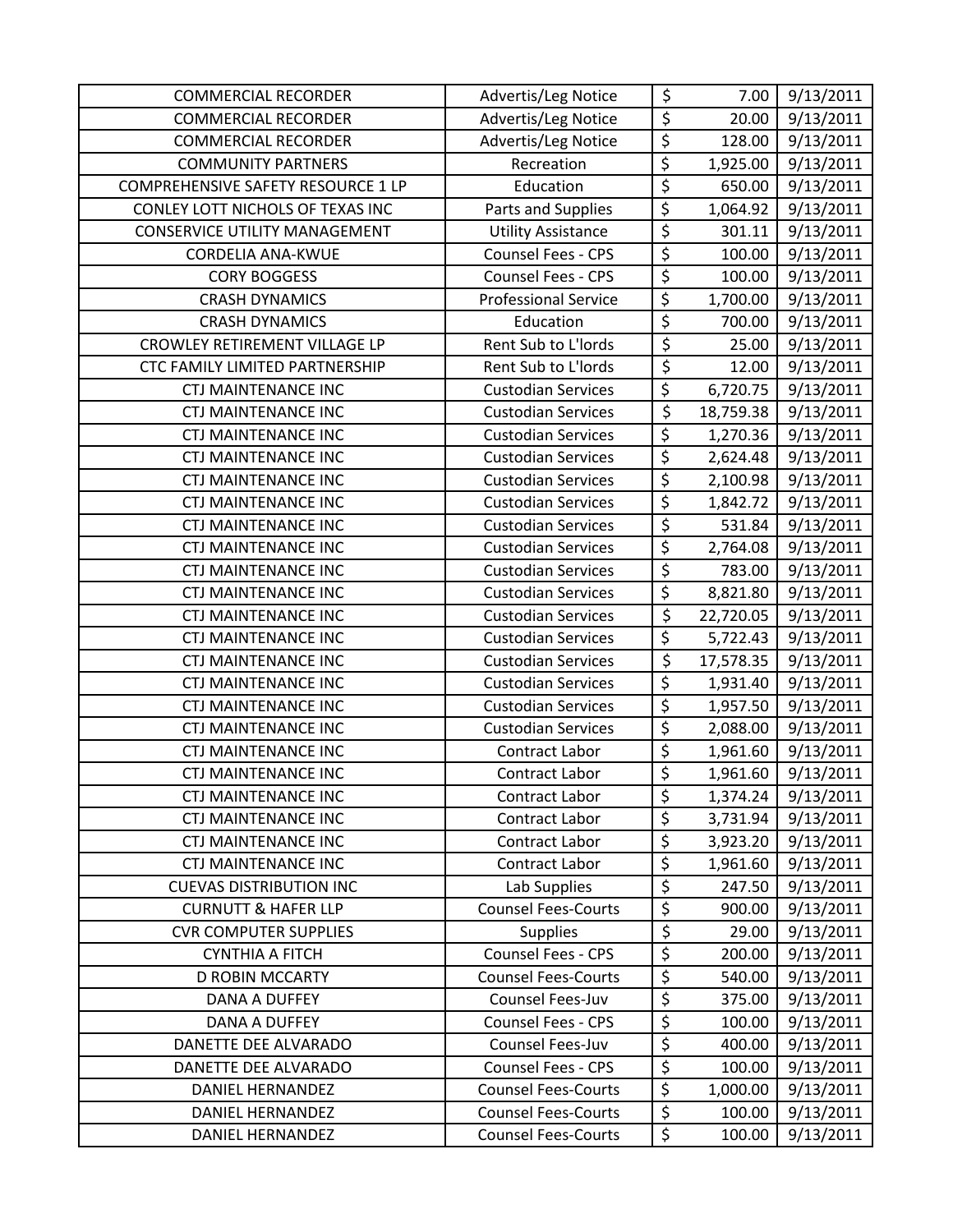| DANIEL R ALTMAN                        | Psych Exam/Testimony        | \$                              | 400.00    | 9/13/2011 |
|----------------------------------------|-----------------------------|---------------------------------|-----------|-----------|
| DANIEL R ALTMAN                        | Psych Exam/Testimony        | $\overline{\xi}$                | 350.00    | 9/13/2011 |
| <b>DANIEL YOUNG</b>                    | <b>Counsel Fees-Courts</b>  | $\overline{\xi}$                | 425.00    | 9/13/2011 |
| <b>DANIEL YOUNG</b>                    | <b>Counsel Fees-Courts</b>  | \$                              | 150.00    | 9/13/2011 |
| <b>DANNY D PITZER</b>                  | <b>Counsel Fees-Courts</b>  | $\overline{\xi}$                | 1,380.00  | 9/13/2011 |
| DANNY D PITZER                         | <b>Counsel Fees-Courts</b>  | $\overline{\xi}$                | 7,416.00  | 9/13/2011 |
| <b>DARCY NILES DENO</b>                | Counsel Fees-Juv            | \$                              | 200.00    | 9/13/2011 |
| DARCY NILES DENO                       | Counsel Fees - CPS          | $\overline{\xi}$                | 100.00    | 9/13/2011 |
| <b>DARCY NILES DENO</b>                | Cnsl Fees-Fam Drg Ct        | $\overline{\xi}$                | 200.00    | 9/13/2011 |
| <b>DARCY NILES DENO</b>                | <b>Counsel Fees-Probate</b> | \$                              | 2,200.00  | 9/13/2011 |
| <b>DAVID CLEVELAND</b>                 | Travel                      | \$                              | 222.11    | 9/13/2011 |
| DAVID HILL AND                         | Clothing                    | \$                              | 431.69    | 9/13/2011 |
| David M Franco                         | Transportation              | \$                              | 41.98     | 9/13/2011 |
| <b>DAVID PALMER</b>                    | <b>Counsel Fees-Courts</b>  | $\overline{\xi}$                | 400.00    | 9/13/2011 |
| <b>DAVID RICHARDS</b>                  | <b>Counsel Fees-Courts</b>  | \$                              | 900.00    | 9/13/2011 |
| <b>DAVID RICHARDS</b>                  | <b>Counsel Fees-Courts</b>  | $\overline{\varsigma}$          | 200.00    | 9/13/2011 |
| <b>DAVID RICHARDS</b>                  | <b>Counsel Fees-Courts</b>  | \$                              | 275.00    | 9/13/2011 |
| <b>DAVID RICHARDS</b>                  | Cnsl Fees-Crim Appls        | $\overline{\xi}$                | 1,650.00  | 9/13/2011 |
| DAY TIMER INC                          | <b>Supplies</b>             | \$                              | 13.99     | 9/13/2011 |
| <b>DCS INFORMATION SYSTEMS</b>         | <b>Professional Service</b> | $\overline{\xi}$                | 29.00     | 9/13/2011 |
| DCTC SPHINX DEVELOPMENT LP             | HAP Reimb Port-in           | \$                              | 924.00    | 9/13/2011 |
| <b>DEAN SWANDA</b>                     | Counsel Fees-Juv            | $\overline{\xi}$                | 100.00    | 9/13/2011 |
| <b>DEBBIE EDWARDS</b>                  | Reporter's Records          | \$                              | 4,736.00  | 9/13/2011 |
| <b>DEBRA WALKER</b>                    | Clothing                    | \$                              | 320.50    | 9/13/2011 |
| DECKER, JONES, MCMACKIN, MCCLANE, HALL | <b>Counsel Fees-Probate</b> | \$                              | 500.00    | 9/13/2011 |
| <b>DEIDRE M WATSON</b>                 | <b>Utility Allowance</b>    | \$                              | 144.60    | 9/13/2011 |
| <b>DELL MARKETING</b>                  | <b>Computer Supplies</b>    | $\overline{\xi}$                | 2,764.74  | 9/13/2011 |
| <b>DELL MARKETING</b>                  | <b>Computer Supplies</b>    | \$                              | 14,044.96 | 9/13/2011 |
| <b>DEPT OF INFORMATION RESOURCES</b>   | Telephone-Basic             | $\overline{\xi}$                | 300.20    | 9/13/2011 |
| DEPT OF INFORMATION RESOURCES          | Data Transmiss Line         | $\overline{\boldsymbol{\zeta}}$ | 180.30    | 9/13/2011 |
| DEPT OF INFORMATION RESOURCES          | Data Transmiss Line         | \$                              | 4,278.76  | 9/13/2011 |
| <b>DEPT OF INFORMATION RESOURCES</b>   | Data Transmiss Line         | \$                              | 596.65    | 9/13/2011 |
| DEPT OF INFORMATION RESOURCES          | Data Transmiss Line         | $\overline{\xi}$                | 2,043.86  | 9/13/2011 |
| DEPT OF INFORMATION RESOURCES          | Telephone-Texan             | $\overline{\xi}$                | 2,465.47  | 9/13/2011 |
| DEPT OF INFORMATION RESOURCES          | Data Transmiss Line         | \$                              | 300.20    | 9/13/2011 |
| <b>DEREK BROWN</b>                     | <b>Counsel Fees-Courts</b>  | $\overline{\boldsymbol{\zeta}}$ | 2,470.00  | 9/13/2011 |
| <b>DEREK BROWN</b>                     | <b>Counsel Fees-Courts</b>  | \$                              | 595.00    | 9/13/2011 |
| DFW COMMUNICATIONS INC                 | Field Equip&Supplies        | \$                              | 178.48    | 9/13/2011 |
| <b>DFW PROPERTIES LLC</b>              | Rent Sub to L'Iords         | \$                              | 2,168.00  | 9/13/2011 |
| DIAGNOSTIC HYBRIDS, INC.               | Lab Supplies                | \$                              | 201.42    | 9/13/2011 |
| <b>DIANE DEBRUYN</b>                   | Rent Sub to L'Iords         | \$                              | 632.00    | 9/13/2011 |
| <b>DIRECT ENERGY LP</b>                | <b>Utility Assistance</b>   | \$                              | 700.00    | 9/13/2011 |
| <b>DIRECT ENERGY LP</b>                | <b>Utility Assistance</b>   | \$                              | 419.98    | 9/13/2011 |
| <b>DIRECT ENERGY LP</b>                | <b>Utility Assistance</b>   | $\overline{\boldsymbol{\zeta}}$ | 1,030.15  | 9/13/2011 |
| <b>DIRECT ENERGY LP</b>                | <b>Utility Assistance</b>   | \$                              | 117.84    | 9/13/2011 |
| <b>DIRECT ENERGY LP</b>                | <b>Utility Allowance</b>    | \$                              | 213.00    | 9/13/2011 |
| DIVERSIFIED POWER SYSTEMS INC          | <b>Building Maintenance</b> | \$                              | 5,118.44  | 9/13/2011 |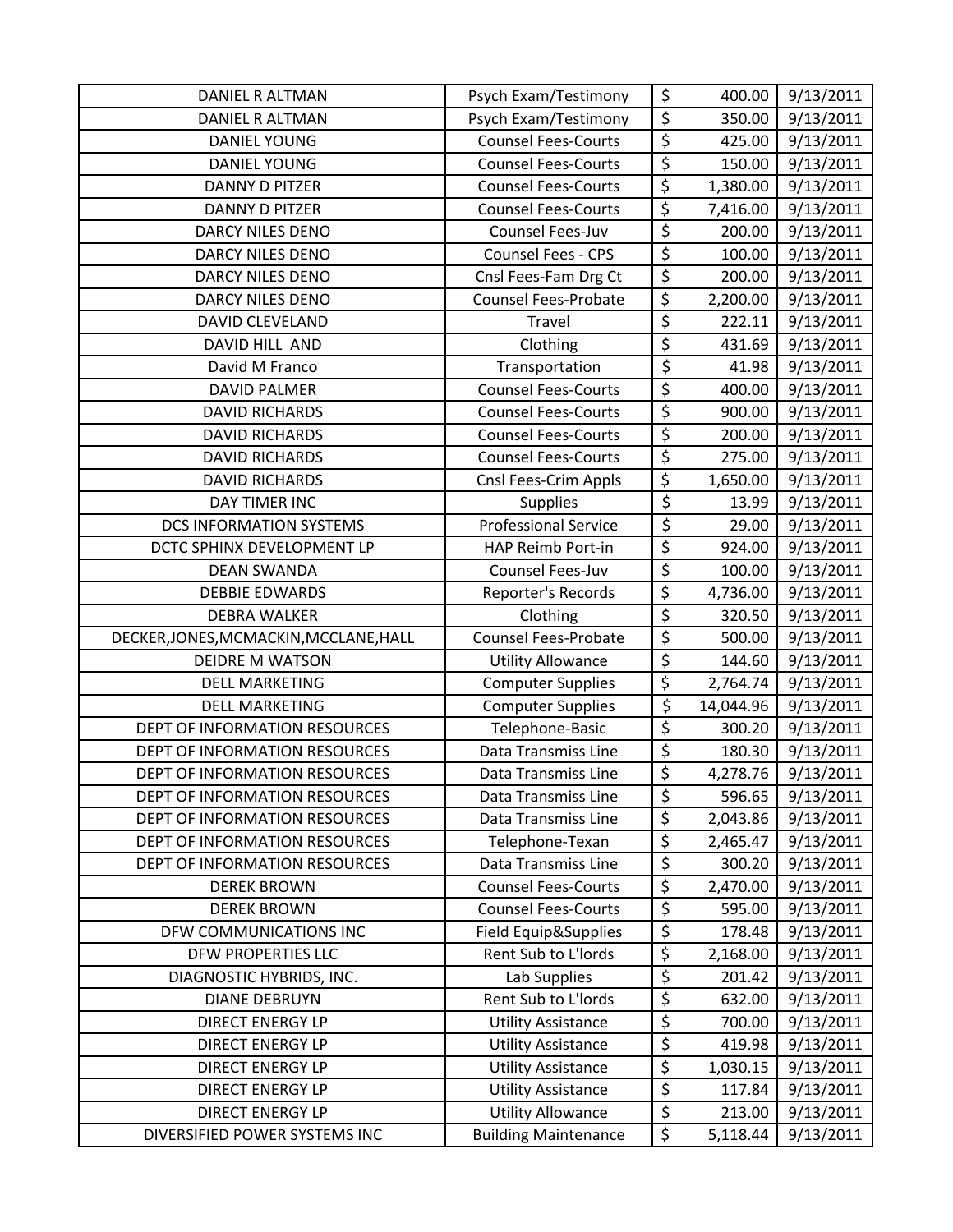| DOLORES STEWART & ASSOCIATES INC     | <b>Professional Service</b> | \$                              | 1,702.80  | 9/13/2011 |
|--------------------------------------|-----------------------------|---------------------------------|-----------|-----------|
| DOLORES STEWART & ASSOCIATES INC     | <b>Professional Service</b> | \$                              | 340.56    | 9/13/2011 |
| DOLORES STEWART & ASSOCIATES INC     | <b>Professional Service</b> | $\overline{\xi}$                | 340.56    | 9/13/2011 |
| DOLORES STEWART & ASSOCIATES INC     | <b>Professional Service</b> | $\overline{\boldsymbol{\zeta}}$ | 170.28    | 9/13/2011 |
| DOLORES STEWART & ASSOCIATES INC     | <b>Professional Service</b> | $\overline{\varsigma}$          | 510.84    | 9/13/2011 |
| DOLORES STEWART & ASSOCIATES INC     | Reporter's Records          | $\overline{\xi}$                | 166.80    | 9/13/2011 |
| <b>DON GANDY</b>                     | <b>Counsel Fees-Courts</b>  | $\overline{\xi}$                | 300.00    | 9/13/2011 |
| DON M DAWES                          | <b>Counsel Fees-Courts</b>  | $\overline{\xi}$                | 350.00    | 9/13/2011 |
| <b>DONNA GOODRICH</b>                | Psych Exam/Testimony        | $\overline{\boldsymbol{\zeta}}$ | 1,200.00  | 9/13/2011 |
| <b>DONNA PHILLIPS</b>                | Counsel Fees - CPS          | $\overline{\boldsymbol{\zeta}}$ | 900.00    | 9/13/2011 |
| DOUBLE DAY ACQUISITIONS LLC          | <b>Medical Supplies</b>     | $\overline{\xi}$                | 243.00    | 9/13/2011 |
| DOUBLE EAGLE MECHANICAL SERVICE      | A/C Maint Contract          | $\overline{\varsigma}$          | 1,560.00  | 9/13/2011 |
| DOUBLE EAGLE MECHANICAL SERVICE      | <b>Building Maintenance</b> | $\overline{\xi}$                | 5,138.00  | 9/13/2011 |
| DOUBLE EAGLE MECHANICAL SERVICE      | A/C Maint Contract          | \$                              | 573.19    | 9/13/2011 |
| <b>DPI ENERGY LLC</b>                | <b>Utility Allowance</b>    | $\overline{\xi}$                | 108.00    | 9/13/2011 |
| DRAKE COMMUNICATIONS INC             | <b>Equipment Maint</b>      | $\overline{\xi}$                | 580.00    | 9/13/2011 |
| <b>DUNG Q TRAN</b>                   | Rent Sub to L'Iords         | \$                              | 465.00    | 9/13/2011 |
| <b>DWAIN CARROLL FULLER</b>          | Investigative               | \$                              | 400.00    | 9/13/2011 |
| DYNA TEN CORPORATION                 | A/C Maint Contract          | $\overline{\xi}$                | 443.33    | 9/13/2011 |
| <b>EAGLE RESORTS LLC</b>             | County Right of Way         | $\overline{\xi}$                | 819.87    | 9/13/2011 |
| <b>EARL E BATES JR</b>               | <b>Counsel Fees-Courts</b>  | \$                              | 300.00    | 9/13/2011 |
| <b>EARL E BATES JR</b>               | <b>Counsel Fees-Courts</b>  | $\overline{\xi}$                | 1,600.00  | 9/13/2011 |
| <b>EARL E BATES JR</b>               | <b>Counsel Fees-Courts</b>  | $\overline{\varsigma}$          | 500.00    | 9/13/2011 |
| <b>EARL E BATES JR</b>               | <b>Counsel Fees-Courts</b>  | $\overline{\xi}$                | 500.00    | 9/13/2011 |
| <b>EARL GREINETZ</b>                 | Rent Sub to L'Iords         | \$                              | 165.00    | 9/13/2011 |
| <b>EASTERN LAB SERVICES</b>          | Lab Supplies                | \$                              | 595.50    | 9/13/2011 |
| <b>EDWIN YOUNGBLOOD</b>              | <b>Counsel Fees-Courts</b>  | $\overline{\xi}$                | 600.00    | 9/13/2011 |
| <b>EDWIN YOUNGBLOOD</b>              | Counsel Fees-Juv            | \$                              | 372.50    | 9/13/2011 |
| ELECTRONIC TECHNOLOGIES CORP USA     | <b>Building Maintenance</b> | $\overline{\xi}$                | 766.30    | 9/13/2011 |
| <b>ELKE L DANIEL</b>                 | <b>Counsel Fees - CPS</b>   | \$                              | 200.00    | 9/13/2011 |
| ELKINS TRUE VALUE HARDWARE           | <b>Estray Livestock</b>     | $\overline{\xi}$                | 28.70     | 9/13/2011 |
| <b>ELLIOT KIRK</b>                   | Clothing                    | \$                              | 217.07    | 9/13/2011 |
| <b>ELVIS E MORRIS</b>                | <b>Rental Assistance</b>    | \$                              | 495.00    | 9/13/2011 |
| <b>EMERALD PARK APARTMENTS</b>       | <b>Rental Assistance</b>    | \$                              | 595.00    | 9/13/2011 |
| <b>EMERSON NETWORK POWER LIEBERT</b> | <b>Electrical Maint</b>     | \$                              | 8,568.22  | 9/13/2011 |
| <b>EMMA HERNANDEZ</b>                | <b>FSS Liability</b>        | \$                              | 10,935.83 | 9/13/2011 |
| <b>ENERGY PLUS HOLDINGS LLC</b>      | <b>Utility Assistance</b>   | \$                              | 350.00    | 9/13/2011 |
| <b>ENRIQUE RODRIGUEZ</b>             | Interpreter Fees            | \$                              | 363.75    | 9/13/2011 |
| <b>ENVIROMATIC SYSTEMS</b>           | A/C Maint Contract          | \$                              | 427.50    | 9/13/2011 |
| ENVIRONMENTAL SUPPORT SOLUTIONS-ESS  | <b>Equipment Maint</b>      | \$                              | 2,791.00  | 9/13/2011 |
| ERC WIPING PRODUCTS INC              | Kitchen Supplies            | \$                              | 195.40    | 9/13/2011 |
| <b>ERGO GENESIS</b>                  | Non-Track Equipment         | \$                              | 887.06    | 9/13/2011 |
| ERGON ASPHALT & EMULSIONS INC        | Asphalt-Liquid              | \$                              | 186.67    | 9/13/2011 |
| <b>EVCO PARTNERS LP</b>              | <b>Custodian Supplies</b>   | \$                              | 30.27     | 9/13/2011 |
| <b>EVCO PARTNERS LP</b>              | <b>Support Serv Supply</b>  | \$                              | 38.12     | 9/13/2011 |
| <b>EVCO PARTNERS LP</b>              | Parts and Supplies          | \$                              | 45.49     | 9/13/2011 |
| <b>EVCO PARTNERS LP</b>              | <b>Building Maintenance</b> | $\overline{\xi}$                | 59.15     | 9/13/2011 |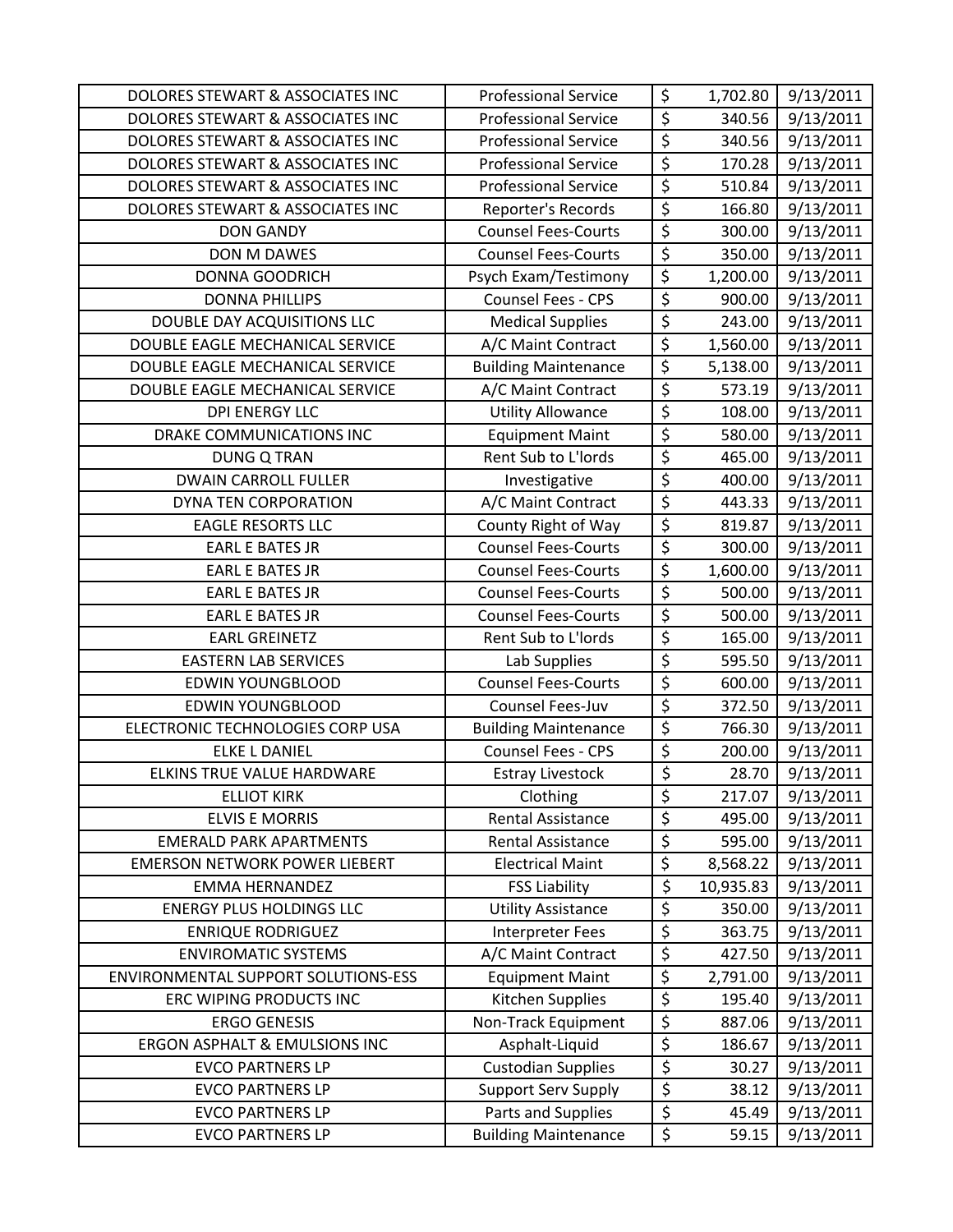| <b>EVCO PARTNERS LP</b>             | Landscaping Expense         | \$               | 372.34    | 9/13/2011 |
|-------------------------------------|-----------------------------|------------------|-----------|-----------|
| <b>EVCO PARTNERS LP</b>             | <b>Supplies</b>             | \$               | 23.52     | 9/13/2011 |
| <b>EVCO PARTNERS LP</b>             | Parts and Supplies          | \$               | 277.32    | 9/13/2011 |
| <b>EVCO PARTNERS LP</b>             | Parts and Supplies          | \$               | 75.61     | 9/13/2011 |
| <b>EVCO PARTNERS LP</b>             | <b>Small Tools</b>          | \$               | 110.52    | 9/13/2011 |
| <b>EVCO PARTNERS LP</b>             | <b>Building Maintenance</b> | \$               | 19.83     | 9/13/2011 |
| <b>EVCO PARTNERS LP</b>             | <b>Building Maintenance</b> | \$               | 127.80    | 9/13/2011 |
| <b>EVCO PARTNERS LP</b>             | A/C Maint Contract          | \$               | 104.24    | 9/13/2011 |
| <b>EVERETT DELEON CHAMBERS</b>      | <b>Counsel Fees-Probate</b> | \$               | 750.00    | 9/13/2011 |
| EZ ELECTRICAL CONTRACTORS LLC       | <b>Building Maintenance</b> | \$               | 190.84    | 9/13/2011 |
| EZ ELECTRICAL CONTRACTORS LLC       | <b>Building Maintenance</b> | \$               | 259.51    | 9/13/2011 |
| EZ ELECTRICAL CONTRACTORS LLC       | <b>Building Maintenance</b> | \$               | 90.00     | 9/13/2011 |
| EZ ELECTRICAL CONTRACTORS LLC       | <b>Building Maintenance</b> | \$               | 90.00     | 9/13/2011 |
| EZ ELECTRICAL CONTRACTORS LLC       | <b>Building Maintenance</b> | \$               | 159.69    | 9/13/2011 |
| FACILITY SOLUTIONS GROUP INC        | Furn&Office Eq (Mod)        | $\overline{\xi}$ | 31,353.50 | 9/13/2011 |
| FACILITY SOLUTIONS GROUP INC        | Furn&Office Eq (Mod)        | \$               | 79,046.16 | 9/13/2011 |
| FACILITY SOLUTIONS GROUP INC        | <b>Building Maintenance</b> | \$               | 988.32    | 9/13/2011 |
| FAIRFIELD INN & SUITES AUSTIN NW    | <b>Travel</b>               | \$               | 293.25    | 9/13/2011 |
| FAMILY DOLLAR #1995                 | Food/Hygiene Assist         | \$               | 20.00     | 9/13/2011 |
| FAMILY DOLLAR #3641                 | Food/Hygiene Assist         | \$               | 20.00     | 9/13/2011 |
| FAMILY DOLLAR #5504                 | Food/Hygiene Assist         | \$               | 15.00     | 9/13/2011 |
| FAMILY DOLLAR #6283                 | Food/Hygiene Assist         | \$               | 15.00     | 9/13/2011 |
| FAMILY DOLLAR #7154                 | Food/Hygiene Assist         | $\overline{\xi}$ | 121.38    | 9/13/2011 |
| FAMILY DOLLAR #7232                 | Food/Hygiene Assist         | \$               | 68.00     | 9/13/2011 |
| <b>FAMILY DOLLAR STORE #2416</b>    | Food/Hygiene Assist         | \$               | 15.00     | 9/13/2011 |
| FARMER & ASSOCIATES, INC.           | <b>Building Maintenance</b> | \$               | 201.00    | 9/13/2011 |
| <b>FARMERS MARKET</b>               | Food                        | \$               | 271.01    | 9/13/2011 |
| <b>FASCLAMPITT</b>                  | Sheriff Inventory           | \$               | 194.92    | 9/13/2011 |
| <b>FASTENAL</b>                     | <b>Building Maintenance</b> | \$               | 63.82     | 9/13/2011 |
| <b>FEDEX</b>                        | Postage                     | \$               | 70.91     | 9/13/2011 |
| FELIPE O CALZADA                    | <b>Counsel Fees-Courts</b>  | \$               | 150.00    | 9/13/2011 |
| <b>FELIPE O CALZADA</b>             | <b>Counsel Fees-Courts</b>  | \$               | 625.00    | 9/13/2011 |
| FELIPE O CALZADA                    | Counsel Fees-Juv            | \$               | 100.00    | 9/13/2011 |
| FIESTA #46                          | Food/Hygiene Assist         | \$               | 17.00     | 9/13/2011 |
| FIESTA MART #69                     | Food/Hygiene Assist         | \$               | 29.93     | 9/13/2011 |
| FIESTA MART INC                     | Food/Hygiene Assist         | \$               | 15.00     | 9/13/2011 |
| <b>FIRST CHOICE POWER</b>           | <b>Utility Assistance</b>   | \$               | 2,467.90  | 9/13/2011 |
| <b>FIRST CHOICE POWER</b>           | <b>Utility Allowance</b>    | \$               | 29.00     | 9/13/2011 |
| FLYNN, FRANCIS & CLARK LLP          | Counsel Fees-Juv            | \$               | 100.00    | 9/13/2011 |
| FLYNN, FRANCIS & CLARK LLP          | Counsel Fees - CPS          | \$               | 100.00    | 9/13/2011 |
| FORENSIC DNA & DRUG TESTING SERVICE | <b>Medical Services</b>     | \$               | 145.00    | 9/13/2011 |
| FORT WORTH BOLT AND TOOL CO         | Parts and Supplies          | \$               | 85.71     | 9/13/2011 |
| FORT WORTH BOLT AND TOOL CO         | Field Equip&Supplies        | \$               | 34.50     | 9/13/2011 |
| FORT WORTH ELECTRIC                 | <b>Building Maintenance</b> | \$               | 250.00    | 9/13/2011 |
| FORT WORTH ELECTRIC                 | <b>Building Maintenance</b> | \$               | 1,149.13  | 9/13/2011 |
| FORT WORTH ELECTRIC                 | <b>Building Maintenance</b> | \$               | 176.75    | 9/13/2011 |
| FORT WORTH TRANSPORTATION AUTHORITY | Transportation              | \$               | 1,050.00  | 9/13/2011 |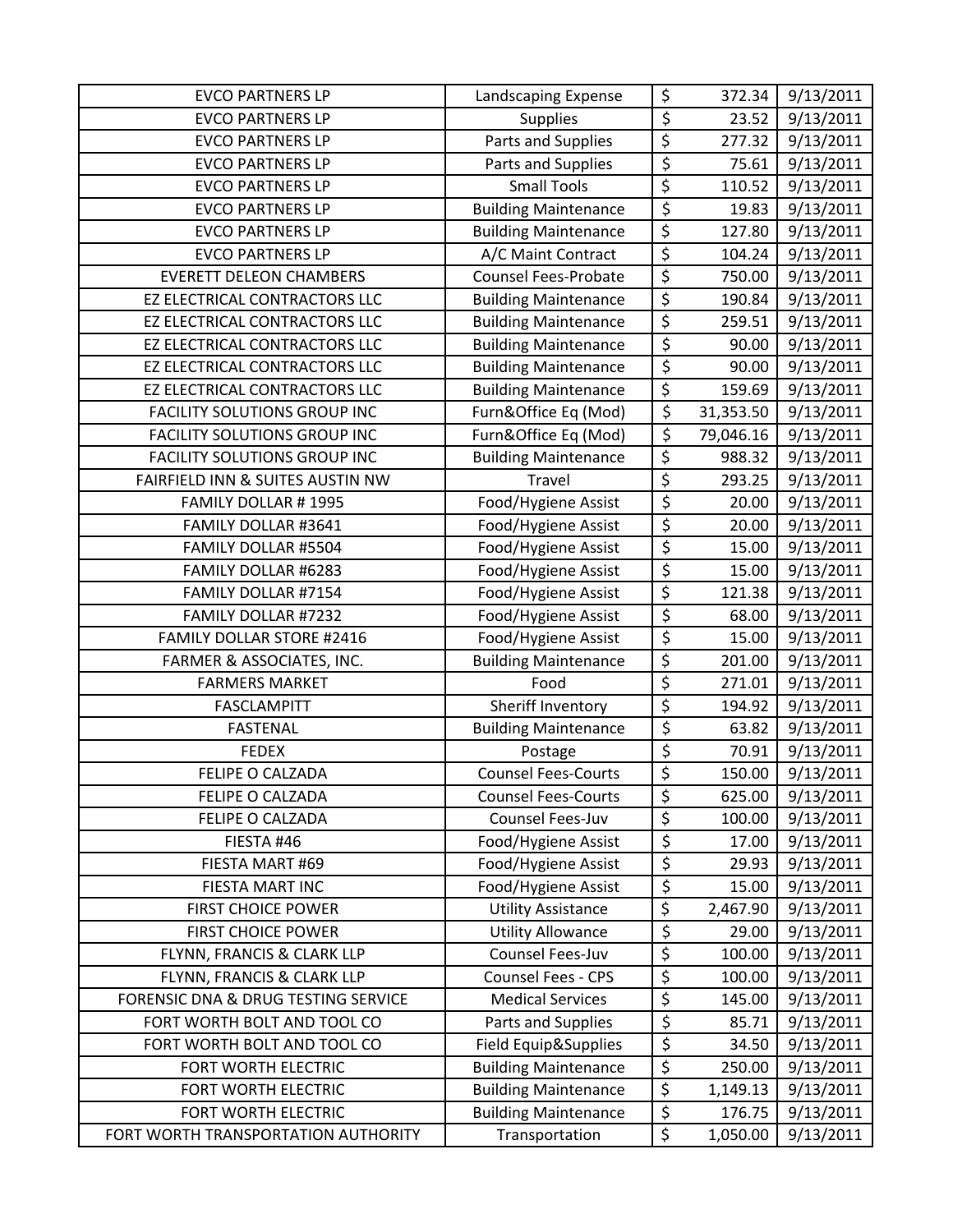| FORT WORTH TRANSPORTATION AUTHORITY | Transportation              | \$                     | 150.00    | 9/13/2011 |
|-------------------------------------|-----------------------------|------------------------|-----------|-----------|
| FORT WORTH TRANSPORTATION AUTHORITY | Transportation              | \$                     | 150.00    | 9/13/2011 |
| FORT WORTH WATER DEPARTMENT         | Water                       | \$                     | 2,969.50  | 9/13/2011 |
| FORT WORTH WATER DEPARTMENT         | Water                       | \$                     | 1,319.13  | 9/13/2011 |
| FORT WORTH WATER DEPARTMENT         | Water                       | $\overline{\varsigma}$ | 158.40    | 9/13/2011 |
| FORT WORTH WATER DEPARTMENT         | Water                       | \$                     | 44,015.82 | 9/13/2011 |
| FORT WORTH WATER DEPARTMENT         | Water                       | \$                     | 2,255.33  | 9/13/2011 |
| FORT WORTH WATER DEPARTMENT         | Water                       | \$                     | 1,505.22  | 9/13/2011 |
| FORT WORTH WATER DEPARTMENT         | Water                       | \$                     | 7,269.89  | 9/13/2011 |
| FORT WORTH WATER DEPARTMENT         | Water                       | \$                     | 1,085.40  | 9/13/2011 |
| FORT WORTH WATER DEPARTMENT         | Water                       | \$                     | 2,469.46  | 9/13/2011 |
| FORT WORTH WATER DEPARTMENT         | Water                       | \$                     | 54.28     | 9/13/2011 |
| FORT WORTH WATER DEPARTMENT         | <b>Utility Assistance</b>   | \$                     | 2,116.77  | 9/13/2011 |
| FORT WORTH WATER DEPARTMENT         | Water                       | \$                     | 47.50     | 9/13/2011 |
| FORT WORTH WATER DEPARTMENT         | Water                       | $\overline{\varsigma}$ | 897.59    | 9/13/2011 |
| FORT WORTH WATER DEPARTMENT         | Water                       | \$                     | 58.38     | 9/13/2011 |
| FORT WORTH WATER DEPARTMENT         | Water                       | $\overline{\xi}$       | 160.55    | 9/13/2011 |
| FORT WORTH WATER DEPARTMENT         | Water                       | \$                     | 375.61    | 9/13/2011 |
| FORT WORTH WATER DEPARTMENT         | Water                       | \$                     | 58.38     | 9/13/2011 |
| FQFW LIMITED PARTNERSHIP            | Rent Sub to L'Iords         | $\overline{\xi}$       | 426.00    | 9/13/2011 |
| <b>FRANCES B JANEZIC</b>            | <b>Professional Service</b> | \$                     | 170.28    | 9/13/2011 |
| <b>FRANCINE PRATT</b>               | Liaison Expense             | \$                     | 77.09     | 9/13/2011 |
| <b>Francis J Eilers</b>             | <b>Travel</b>               | \$                     | 180.00    | 9/13/2011 |
| <b>FRANK ADLER</b>                  | <b>Counsel Fees-Juv</b>     | \$                     | 300.00    | 9/13/2011 |
| <b>FRANK ADLER</b>                  | Counsel Fees - CPS          | \$                     | 200.00    | 9/13/2011 |
| FRED DAVID HOWEY                    | <b>Counsel Fees-Courts</b>  | \$                     | 400.00    | 9/13/2011 |
| FREER MECHANICAL CONTRACTORS        | <b>Building Maintenance</b> | \$                     | 98.18     | 9/13/2011 |
| FREER MECHANICAL CONTRACTORS        | <b>Building Maintenance</b> | $\overline{\xi}$       | 95.18     | 9/13/2011 |
| FULCRUM RETAIL ENERGY LLC           | <b>Utility Assistance</b>   | \$                     | 126.07    | 9/13/2011 |
| FULGHAM LAW FIRM PC                 | <b>Counsel Fees-Courts</b>  | $\overline{\xi}$       | 800.00    | 9/13/2011 |
| <b>G ALAN STEELE</b>                | <b>Counsel Fees-Courts</b>  | \$                     | 400.00    | 9/13/2011 |
| <b>GALL'S INC</b>                   | Safety/Tact Supplies        | \$                     | 51.87     | 9/13/2011 |
| <b>GEORGE MACKEY</b>                | <b>Counsel Fees-Courts</b>  | \$                     | 500.00    | 9/13/2011 |
| <b>GEORGE MACKEY</b>                | <b>Counsel Fees-Courts</b>  | \$                     | 900.00    | 9/13/2011 |
| <b>GEORGE MACKEY</b>                | <b>Counsel Fees-Courts</b>  | \$                     | 250.00    | 9/13/2011 |
| <b>GEORGE W SEPULVEDA</b>           | Interpreter Fees            | \$                     | 225.00    | 9/13/2011 |
| <b>GEORGE W SEPULVEDA</b>           | <b>Interpreter Fees</b>     | \$                     | 220.00    | 9/13/2011 |
| <b>GES</b>                          | A/C Maint Contract          | \$                     | 532.91    | 9/13/2011 |
| <b>GEXA ENERGY CORPORATION</b>      | <b>Utility Assistance</b>   | \$                     | 253.77    | 9/13/2011 |
| <b>GIDEON TOAL</b>                  | <b>Professional Service</b> | \$                     | 275.00    | 9/13/2011 |
| <b>GILBERT RUSSELL ROWE</b>         | <b>Counsel Fees-Courts</b>  | $\overline{\xi}$       | 2,925.00  | 9/13/2011 |
| <b>GILBERT RUSSELL ROWE</b>         | <b>Counsel Fees-Courts</b>  | \$                     | 950.00    | 9/13/2011 |
| <b>GILBERT RUSSELL ROWE</b>         | <b>Counsel Fees-Courts</b>  | \$                     | 875.00    | 9/13/2011 |
| <b>GIRLS INC OF TARRANT COUNTY</b>  | <b>Subrecipient Service</b> | \$                     | 6,581.49  | 9/13/2011 |
| <b>GLORIA HUNT</b>                  | Clothing                    | \$                     | 390.62    | 9/13/2011 |
| <b>GLYNIS MCGINTY</b>               | <b>Counsel Fees-Courts</b>  | \$                     | 400.00    | 9/13/2011 |
| GOODRICH, SCHECHTER & ASSOC LL      | <b>Professional Service</b> | \$                     | 20,500.00 | 9/13/2011 |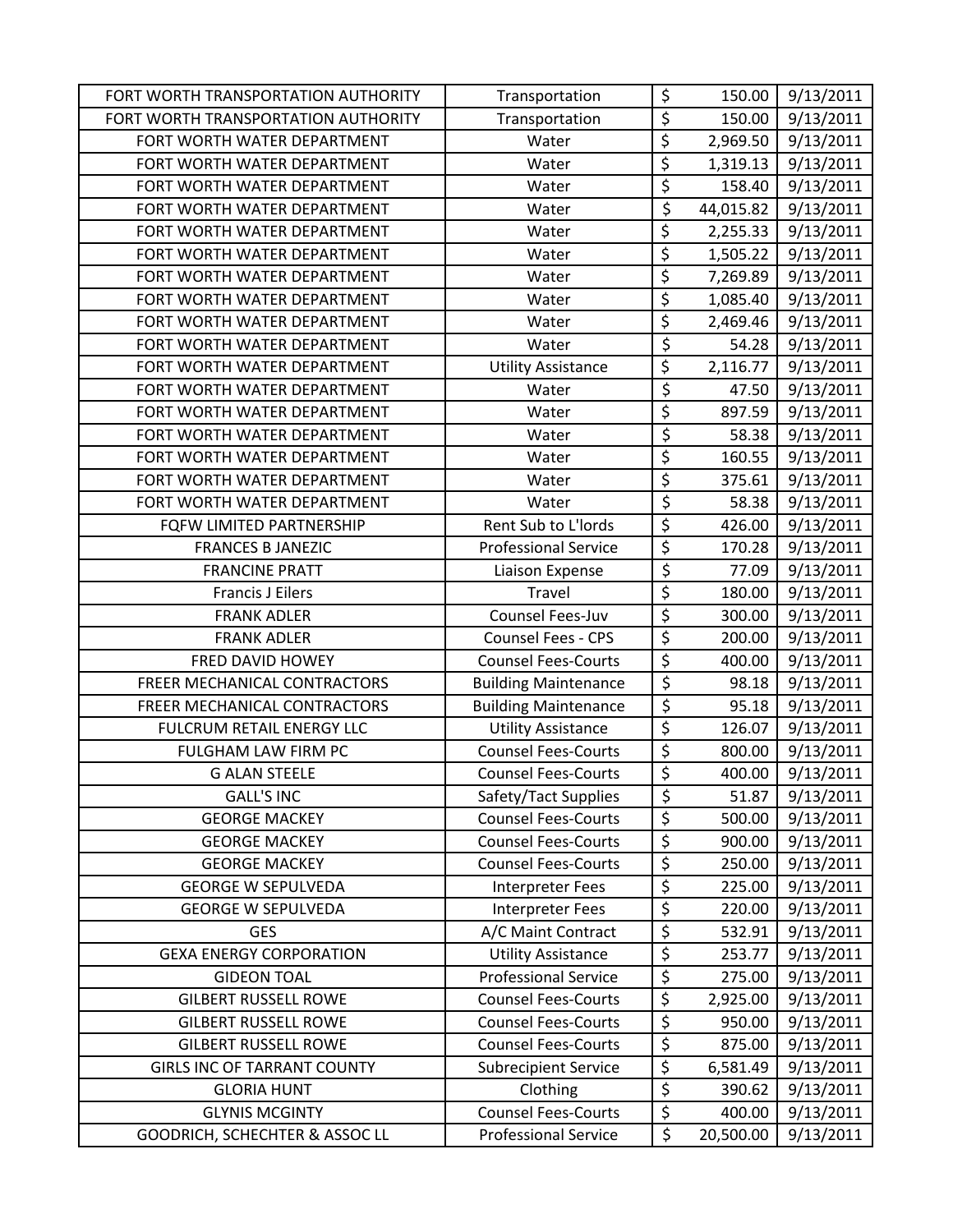| GOODRICH, SCHECHTER & ASSOC LL       | State Right of Way          | \$                              | 1,800.00  | 9/13/2011 |
|--------------------------------------|-----------------------------|---------------------------------|-----------|-----------|
| <b>GREEN MOUNTAIN ENERGY COMPANY</b> | <b>Utility Assistance</b>   | \$                              | 251.07    | 9/13/2011 |
| <b>GREEN MOUNTAIN ENERGY COMPANY</b> | <b>Utility Assistance</b>   | \$                              | 197.80    | 9/13/2011 |
| <b>GREEN MOUNTAIN ENERGY COMPANY</b> | <b>Utility Assistance</b>   | \$                              | 79.00     | 9/13/2011 |
| <b>GREEN MOUNTAIN ENERGY COMPANY</b> | <b>Utility Assistance</b>   | $\overline{\boldsymbol{\zeta}}$ | 86.89     | 9/13/2011 |
| <b>GREEN MOUNTAIN ENERGY COMPANY</b> | <b>Utility Assistance</b>   | \$                              | 77.61     | 9/13/2011 |
| <b>GREEN MOUNTAIN ENERGY COMPANY</b> | <b>Utility Assistance</b>   | \$                              | 176.00    | 9/13/2011 |
| <b>GREEN MOUNTAIN ENERGY COMPANY</b> | <b>Utility Assistance</b>   | \$                              | 312.57    | 9/13/2011 |
| <b>GREEN MOUNTAIN ENERGY COMPANY</b> | <b>Utility Assistance</b>   | \$                              | 152.31    | 9/13/2011 |
| <b>GREEN MOUNTAIN ENERGY COMPANY</b> | <b>Utility Assistance</b>   | \$                              | 284.92    | 9/13/2011 |
| <b>GREEN MOUNTAIN ENERGY COMPANY</b> | <b>Utility Assistance</b>   | \$                              | 189.56    | 9/13/2011 |
| <b>GREEN MOUNTAIN ENERGY COMPANY</b> | <b>Utility Allowance</b>    | $\overline{\boldsymbol{\zeta}}$ | 68.00     | 9/13/2011 |
| <b>GREENEXUS</b>                     | <b>Professional Service</b> | \$                              | 650.97    | 9/13/2011 |
| <b>GREYHOUND LINES INC</b>           | Transportation              | \$                              | 120.00    | 9/13/2011 |
| <b>GST PUBLIC SAFETY SUPPLY</b>      | Clothing                    | \$                              | 112.89    | 9/13/2011 |
| <b>GST PUBLIC SAFETY SUPPLY</b>      | Clothing                    | \$                              | 111.89    | 9/13/2011 |
| HANES APPRAISAL COMPANY              | <b>Professional Service</b> | \$                              | 4,750.00  | 9/13/2011 |
| HANSON AGGREGATES CENTRAL INC        | Rock and Gravel             | $\overline{\xi}$                | 2,592.33  | 9/13/2011 |
| HANSON PIPE & PRECAST INC            | <b>Culverts</b>             | $\overline{\boldsymbol{\zeta}}$ | 4,843.80  | 9/13/2011 |
| HANSON PIPE & PRECAST INC            | Culverts                    | \$                              | 12,807.83 | 9/13/2011 |
| <b>HAROLD V JOHNSON</b>              | <b>Counsel Fees-Courts</b>  | \$                              | 2,750.00  | 9/13/2011 |
| HAROLD V JOHNSON                     | <b>Counsel Fees-Courts</b>  | \$                              | 350.00    | 9/13/2011 |
| <b>HARRIET WILSON</b>                | Clothing                    | $\overline{\boldsymbol{\zeta}}$ | 205.85    | 9/13/2011 |
| HASKINS ENTERPRISES INC              | <b>Promotional Expenses</b> | $\overline{\xi}$                | 27.50     | 9/13/2011 |
| <b>HELBING'S MOBIL SERVICE</b>       | Central Garage Inv          | \$                              | 39.75     | 9/13/2011 |
| HENDRICKS, WEATHERS & JEFFERSON PC   | <b>Counsel Fees-Courts</b>  | \$                              | 1,000.00  | 9/13/2011 |
| HENYA DIRECT LLC                     | <b>Supplies</b>             | \$                              | 950.00    | 9/13/2011 |
| HERITAGE FOOD SERVICE EQUIP          | Kitchen Maintenance         | \$                              | 531.00    | 9/13/2011 |
| <b>HHA INVESTORS LLC</b>             | Rent Sub to L'Iords         | $\overline{\xi}$                | 100.00    | 9/13/2011 |
| <b>HIGGINBOTHAM &amp; ASSOCIATES</b> | Casualty Insurance          | \$                              | 21,306.00 | 9/13/2011 |
| <b>HILTON AUSTIN</b>                 | Education                   | \$                              | 379.50    | 9/13/2011 |
| <b>HILTON AUSTIN</b>                 | Education                   | \$                              | 379.50    | 9/13/2011 |
| HIRED HANDS INC                      | <b>Interpreter Fees</b>     | \$                              | 140.00    | 9/13/2011 |
| HIRED HANDS INC.                     | <b>Interpreter Fees</b>     | \$                              | 808.00    | 9/13/2011 |
| HIRED HANDS INC.                     | Interpreter Fees            | \$                              | 561.00    | 9/13/2011 |
| <b>HOBART SERVICE</b>                | Kitchen Maintenance         | \$                              | 1,983.66  | 9/13/2011 |
| <b>HOBART SERVICE</b>                | Kitchen Maintenance         | $\overline{\xi}$                | 634.65    | 9/13/2011 |
| HOLLIS SLOAN GST EXEMPT TRUST        | Rent Sub to L'Iords         | \$                              | 625.00    | 9/13/2011 |
| HOLLIS SLOAN GST EXEMPT TRUST        | HAP Reimb Port-in           | \$                              | 625.00    | 9/13/2011 |
| HOLLIS SLOAN NON-GST EXEMPT TRUST    | Rent Sub to L'Iords         | \$                              | 550.00    | 9/13/2011 |
| HOLT COMPANY OF TEXAS                | Parts and Supplies          | \$                              | 279.19    | 9/13/2011 |
| HOMETEX AFW LLC                      | Rent Sub to L'Iords         | \$                              | 508.00    | 9/13/2011 |
| <b>HOSE TECH</b>                     | Parts and Supplies          | \$                              | 10.55     | 9/13/2011 |
| HOUSING AUTHORITY OF NEW ORLEANS     | Port HAP Port-out           | $\overline{\varsigma}$          | 1,929.00  | 9/13/2011 |
| HOUSING AUTHORITY OF NEW ORLEANS     | Port Admin Fee Expen        | \$                              | 42.87     | 9/13/2011 |
| HOYT ENTERPRISES INC                 | <b>Equipment Maint</b>      | $\overline{\xi}$                | 456.25    | 9/13/2011 |
| ICS                                  | Sheriff Inventory           | \$                              | 718.80    | 9/13/2011 |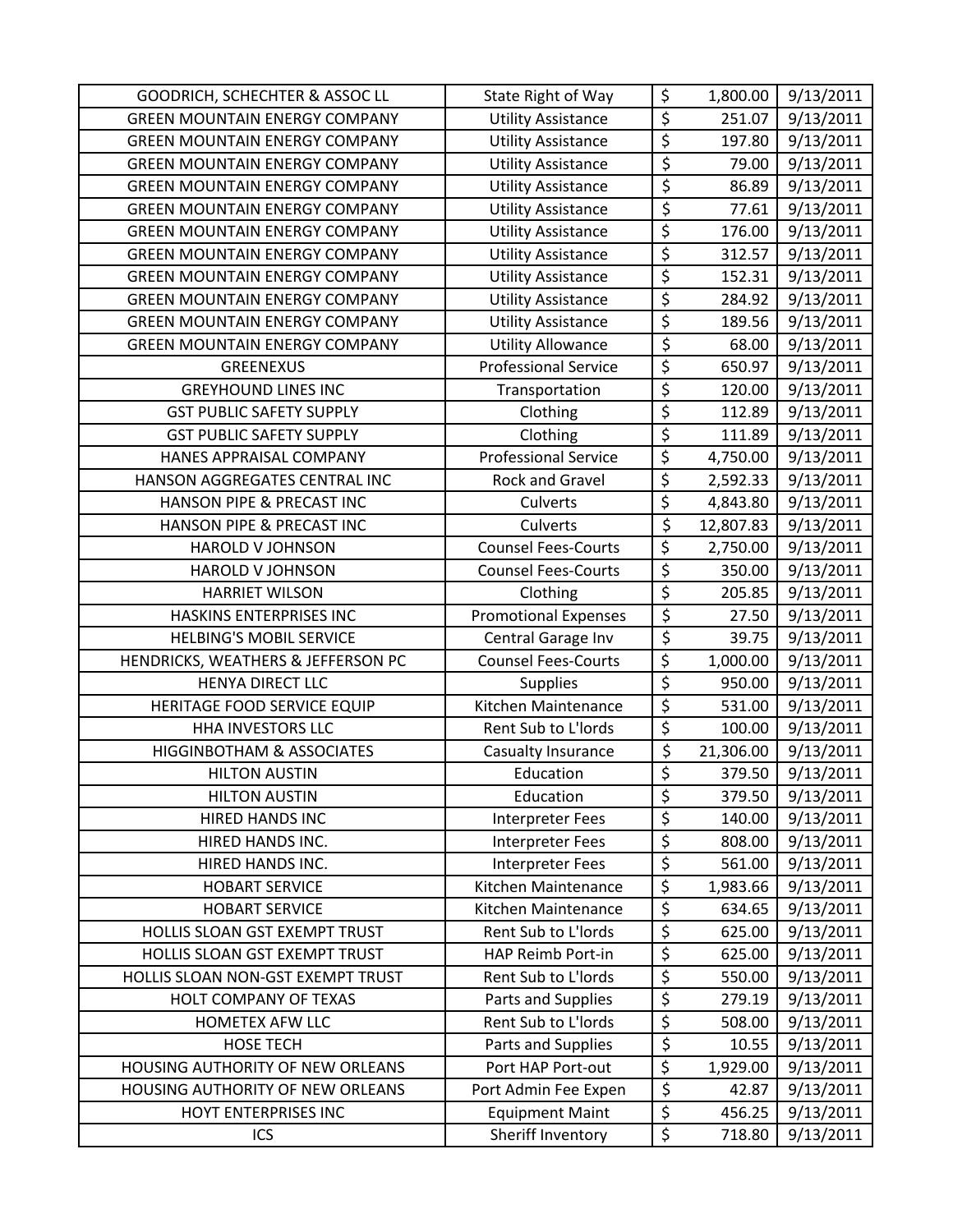| <b>IMPACT PROMOTIONAL SERVICES INC</b> | Safety/Tact Supplies        | \$                     | 118.40   | 9/13/2011 |
|----------------------------------------|-----------------------------|------------------------|----------|-----------|
| INDEPENDENT ENVIRONMENTAL SERV         | <b>Disposal Service</b>     | \$                     | 370.00   | 9/13/2011 |
| INDEPENDENT ENVIRONMENTAL SERV         | <b>Disposal Service</b>     | $\overline{\xi}$       | 763.00   | 9/13/2011 |
| INDEPENDENT ENVIRONMENTAL SERV         | <b>Disposal Service</b>     | \$                     | 50.00    | 9/13/2011 |
| INTERLINGUA INTERNATIONAL INC          | <b>Interpreter Fees</b>     | $\overline{\varsigma}$ | 275.00   | 9/13/2011 |
| INTERSTATE BATTERY OF FT WORTH         | Parts and Supplies          | \$                     | 641.70   | 9/13/2011 |
| <b>INX INC</b>                         | <b>Computer Supplies</b>    | $\overline{\xi}$       | 277.50   | 9/13/2011 |
| <b>INX INC</b>                         | Non-Track Equipment         | $\overline{\xi}$       | 552.23   | 9/13/2011 |
| <b>IRONWOOD RANCH TOWNHOMES LP</b>     | HAP Reimb Port-in           | \$                     | 196.00   | 9/13/2011 |
| <b>IRVING HOLDINGS INC</b>             | Transportation              | $\overline{\xi}$       | 182.50   | 9/13/2011 |
| J A SEXAUER                            | <b>Building Maintenance</b> | $\overline{\xi}$       | 763.56   | 9/13/2011 |
| <b>J STEVEN BUSH</b>                   | <b>Counsel Fees-Courts</b>  | $\overline{\xi}$       | 430.00   | 9/13/2011 |
| JACK V. STRICKLAND                     | Cnsl Fees-Crim Appls        | $\overline{\xi}$       | 5,404.15 | 9/13/2011 |
| <b>JACK V. STRICKLAND</b>              | Crim Appeal-OthrCost        | \$                     | 335.60   | 9/13/2011 |
| <b>JACKIE MARTIN</b>                   | <b>Counsel Fees-Courts</b>  | $\overline{\xi}$       | 3,900.00 | 9/13/2011 |
| <b>JACKIE MARTIN</b>                   | <b>Counsel Fees - CPS</b>   | $\overline{\xi}$       | 2,050.00 | 9/13/2011 |
| JACOBS ENGINEERING GROUP INC           | <b>Professional Service</b> | $\overline{\xi}$       | 2,949.52 | 9/13/2011 |
| <b>JAMES DALE ERWIN</b>                | Rent Sub to L'Iords         | \$                     | 716.00   | 9/13/2011 |
| JAMES K. NORWOOD, INC.                 | State Right of Way          | $\overline{\xi}$       | 300.00   | 9/13/2011 |
| <b>JAMES MASEK</b>                     | Counsel Fees-Juv            | $\overline{\xi}$       | 300.00   | 9/13/2011 |
| <b>JAMES MASEK</b>                     | Counsel Fees - CPS          | \$                     | 100.00   | 9/13/2011 |
| <b>JAMES R WILSON</b>                  | <b>Counsel Fees-Courts</b>  | $\overline{\xi}$       | 100.00   | 9/13/2011 |
| <b>JAMIE L TAYLOR</b>                  | <b>Counsel Fees-Courts</b>  | $\overline{\varsigma}$ | 300.00   | 9/13/2011 |
| <b>JAMIE L TAYLOR</b>                  | <b>Counsel Fees-Courts</b>  | $\overline{\xi}$       | 700.00   | 9/13/2011 |
| <b>JANA KAY BRAVO</b>                  | Reporter's Records          | \$                     | 292.00   | 9/13/2011 |
| JANE LANE APARTMENTS LLC               | Rent Sub to L'Iords         | $\overline{\varsigma}$ | 226.00   | 9/13/2011 |
| JAY GILBERT CABALLERO                  | <b>Counsel Fees-Courts</b>  | $\overline{\xi}$       | 550.00   | 9/13/2011 |
| JEANETTE INGRAM                        | <b>FSS Liability</b>        | $\overline{\xi}$       | 3,500.00 | 9/13/2011 |
| <b>JEANIE MORRIS</b>                   | <b>Professional Service</b> | \$                     | 340.56   | 9/13/2011 |
| <b>JEANIE MORRIS</b>                   | <b>Professional Service</b> | $\overline{\xi}$       | 1,021.68 | 9/13/2011 |
| <b>JEFFERY BROOKINS</b>                | Clothing                    | $\overline{\xi}$       | 412.26   | 9/13/2011 |
| <b>JENNIE R DUKE</b>                   | Counsel Fees - CPS          | \$                     | 3,560.68 | 9/13/2011 |
| <b>JENNIFER DOUGLAS</b>                | Clothing                    | \$                     | 339.86   | 9/13/2011 |
| JERRY W WOODLOCK                       | Travel                      | \$                     | 387.04   | 9/13/2011 |
| <b>JESUS NEVAREZ</b>                   | <b>Counsel Fees-Courts</b>  | \$                     | 450.00   | 9/13/2011 |
| <b>JESUS NEVAREZ</b>                   | Counsel Fees-Juv            | \$                     | 300.00   | 9/13/2011 |
| <b>JESUS NEVAREZ</b>                   | Counsel Fees - CPS          | \$                     | 950.00   | 9/13/2011 |
| <b>JESUS NEVAREZ</b>                   | <b>Counsel Fees - CPS</b>   | \$                     | 945.00   | 9/13/2011 |
| <b>JIM CULBERTSON</b>                  | Counsel Fees-Juv            | \$                     | 300.00   | 9/13/2011 |
| <b>JIM CULBERTSON</b>                  | Counsel Fees - CPS          | \$                     | 200.00   | 9/13/2011 |
| <b>JIM LANE</b>                        | <b>Counsel Fees-Courts</b>  | $\overline{\xi}$       | 365.00   | 9/13/2011 |
| <b>JMP INTEREST LTD</b>                | Law Books                   | \$                     | 86.00    | 9/13/2011 |
| <b>JMP INTEREST LTD</b>                | Law Books                   | \$                     | 172.00   | 9/13/2011 |
| <b>JOE F GARCIA</b>                    | Polygraph                   | $\overline{\xi}$       | 300.00   | 9/13/2011 |
| <b>JOHN AVERY</b>                      | <b>Counsel Fees-Courts</b>  | \$                     | 100.00   | 9/13/2011 |
| <b>JOHN AVERY</b>                      | <b>Counsel Fees-Courts</b>  | \$                     | 500.00   | 9/13/2011 |
| <b>JOHN AVERY</b>                      | <b>Counsel Fees-Courts</b>  | \$                     | 400.00   | 9/13/2011 |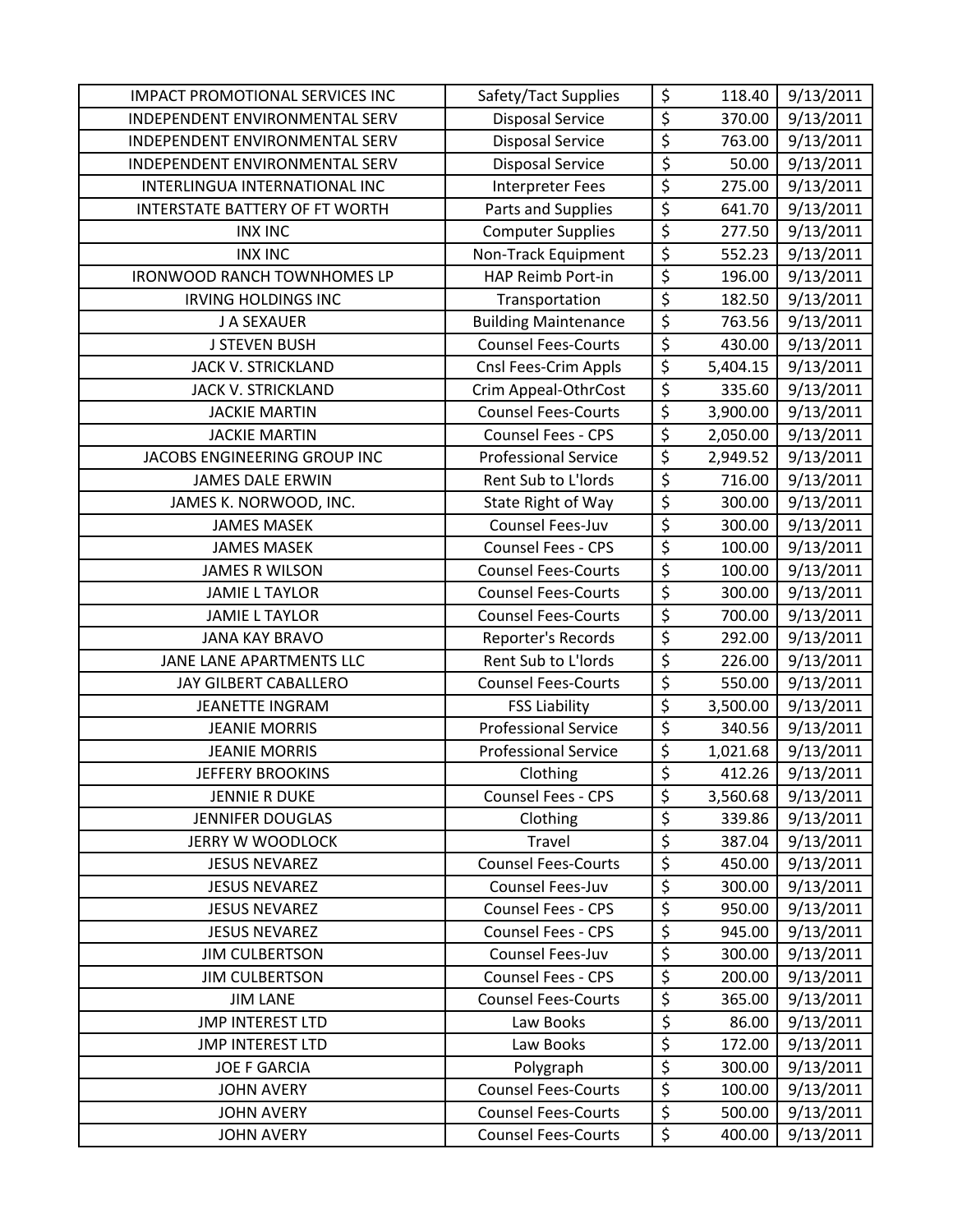| <b>JOHN BENOIST</b>              | <b>Counsel Fees-Courts</b>  | \$               | 2,366.11 | 9/13/2011 |
|----------------------------------|-----------------------------|------------------|----------|-----------|
| <b>JOHN CARL BEATTY</b>          | <b>Counsel Fees-Courts</b>  | \$               | 600.00   | 9/13/2011 |
| <b>JOHN CARL BEATTY</b>          | <b>Counsel Fees-Courts</b>  | \$               | 600.00   | 9/13/2011 |
| <b>JOHN CARL BEATTY</b>          | <b>Counsel Fees-Courts</b>  | $\overline{\xi}$ | 475.00   | 9/13/2011 |
| <b>JOHN L POWERS</b>             | Rent Sub to L'Iords         | \$               | 196.00   | 9/13/2011 |
| <b>JOHN LINEBARGER</b>           | <b>Counsel Fees-Courts</b>  | \$               | 100.00   | 9/13/2011 |
| <b>JOHN LINEBARGER</b>           | <b>Counsel Fees-Courts</b>  | \$               | 400.00   | 9/13/2011 |
| JOHN P MCCALL JR                 | <b>Counsel Fees-Courts</b>  | $\overline{\xi}$ | 325.00   | 9/13/2011 |
| JOHN P MCCALL JR                 | <b>Counsel Fees-Courts</b>  | \$               | 200.00   | 9/13/2011 |
| <b>JOHN W STICKELS</b>           | <b>Counsel Fees-Courts</b>  | \$               | 700.00   | 9/13/2011 |
| <b>JOHN W STICKELS</b>           | <b>Counsel Fees-Courts</b>  | $\overline{\xi}$ | 2,300.00 | 9/13/2011 |
| <b>JOHN W STICKELS</b>           | <b>Counsel Fees-Courts</b>  | \$               | 400.00   | 9/13/2011 |
| <b>JOHN W STICKELS</b>           | Cnsl Fees-Crim Appls        | $\overline{\xi}$ | 925.00   | 9/13/2011 |
| <b>JOHNSON &amp; JOHNSON</b>     | <b>Counsel Fees-Courts</b>  | \$               | 500.00   | 9/13/2011 |
| JOHNSON FAMILY PARTNERSHIP       | Rent Sub to L'Iords         | \$               | 675.00   | 9/13/2011 |
| Jonathan E Durand                | Travel                      | \$               | 140.00   | 9/13/2011 |
| <b>JONATHAN SIMPSON</b>          | <b>Counsel Fees-Courts</b>  | \$               | 600.00   | 9/13/2011 |
| <b>JONATHAN SIMPSON</b>          | <b>Counsel Fees-Courts</b>  | \$               | 175.00   | 9/13/2011 |
| JONES X-RAY INC                  | <b>Medical Supplies</b>     | \$               | 158.00   | 9/13/2011 |
| <b>JUANITA M DUNLAP</b>          | <b>Interpreter Fees</b>     | \$               | 180.00   | 9/13/2011 |
| <b>JUDGE PHILLIP VICK</b>        | Travel                      | \$               | 316.34   | 9/13/2011 |
| <b>JUDITH HOFFMAN</b>            | Clothing                    | \$               | 600.00   | 9/13/2011 |
| JUDITH VAN HOOF                  | Counsel Fees-Juv            | \$               | 100.00   | 9/13/2011 |
| <b>JUDITH VAN HOOF</b>           | <b>Counsel Fees - CPS</b>   | \$               | 100.00   | 9/13/2011 |
| <b>JULIE JACOBSON</b>            | Counsel Fees - CPS          | $\overline{\xi}$ | 1,846.00 | 9/13/2011 |
| <b>JULIE R BOOTH</b>             | <b>Professional Service</b> | \$               | 851.40   | 9/13/2011 |
| JUNIPER GG FORT WORTH LLC        | HAP Reimb Port-in           | \$               | 34.00    | 9/13/2011 |
| <b>JURIS PUBLISHING INC</b>      | Law Books                   | $\overline{\xi}$ | 111.50   | 9/13/2011 |
| <b>JUST ENERGY TEXAS I CORP</b>  | <b>Utility Assistance</b>   | \$               | 1,792.52 | 9/13/2011 |
| JUSTIN SEED CO INC               | ROW/Rd Maint Materls        | \$               | 510.00   | 9/13/2011 |
| JW MARRIOTT LOS ANGELES @LA LIVE | Travel                      | $\overline{\xi}$ | 874.18   | 9/13/2011 |
| JW MARRIOTT LOS ANGELES @LA LIVE | Travel                      | \$               | 655.64   | 9/13/2011 |
| <b>KARMEN JOHNSON</b>            | <b>Counsel Fees-Courts</b>  | $\overline{\xi}$ | 100.00   | 9/13/2011 |
| <b>KARMEN JOHNSON</b>            | <b>Counsel Fees-Courts</b>  | \$               | 1,000.00 | 9/13/2011 |
| <b>KARMEN JOHNSON</b>            | Counsel Fees-Juv            | \$               | 500.00   | 9/13/2011 |
| <b>KARMEN JOHNSON</b>            | Counsel Fees - CPS          | \$               | 750.00   | 9/13/2011 |
| <b>KARMEN JOHNSON</b>            | Counsel Fees - CPS          | \$               | 1,033.60 | 9/13/2011 |
| <b>KATHERINE MARIE ALLEN</b>     | <b>Counsel Fees-Courts</b>  | \$               | 452.00   | 9/13/2011 |
| KATHERINE MARIE ALLEN            | <b>Counsel Fees - CPS</b>   | \$               | 200.00   | 9/13/2011 |
| KATHERINE MARIE ALLEN            | Cnsl Fees-Fam Drg Ct        | \$               | 752.50   | 9/13/2011 |
| <b>KATHERYN HAYWOOD</b>          | <b>Counsel Fees-Courts</b>  | \$               | 1,200.00 | 9/13/2011 |
| KATHERYN HAYWOOD                 | <b>Counsel Fees-Courts</b>  | \$               | 350.00   | 9/13/2011 |
| KATHLEEN JEANNE MEGONIGAL        | Counsel Fees-Juv            | \$               | 400.00   | 9/13/2011 |
| KATHLEEN JEANNE MEGONIGAL        | Counsel Fees - CPS          | \$               | 100.00   | 9/13/2011 |
| <b>KATHRYN CRAVEN</b>            | <b>Counsel Fees - CPS</b>   | \$               | 902.50   | 9/13/2011 |
| <b>KAUFMAN COUNTY CLERK</b>      | Change of Venue Cost        | $\overline{\xi}$ | 507.00   | 9/13/2011 |
| <b>KEITH MCKAY</b>               | <b>Counsel Fees-Courts</b>  | \$               | 900.00   | 9/13/2011 |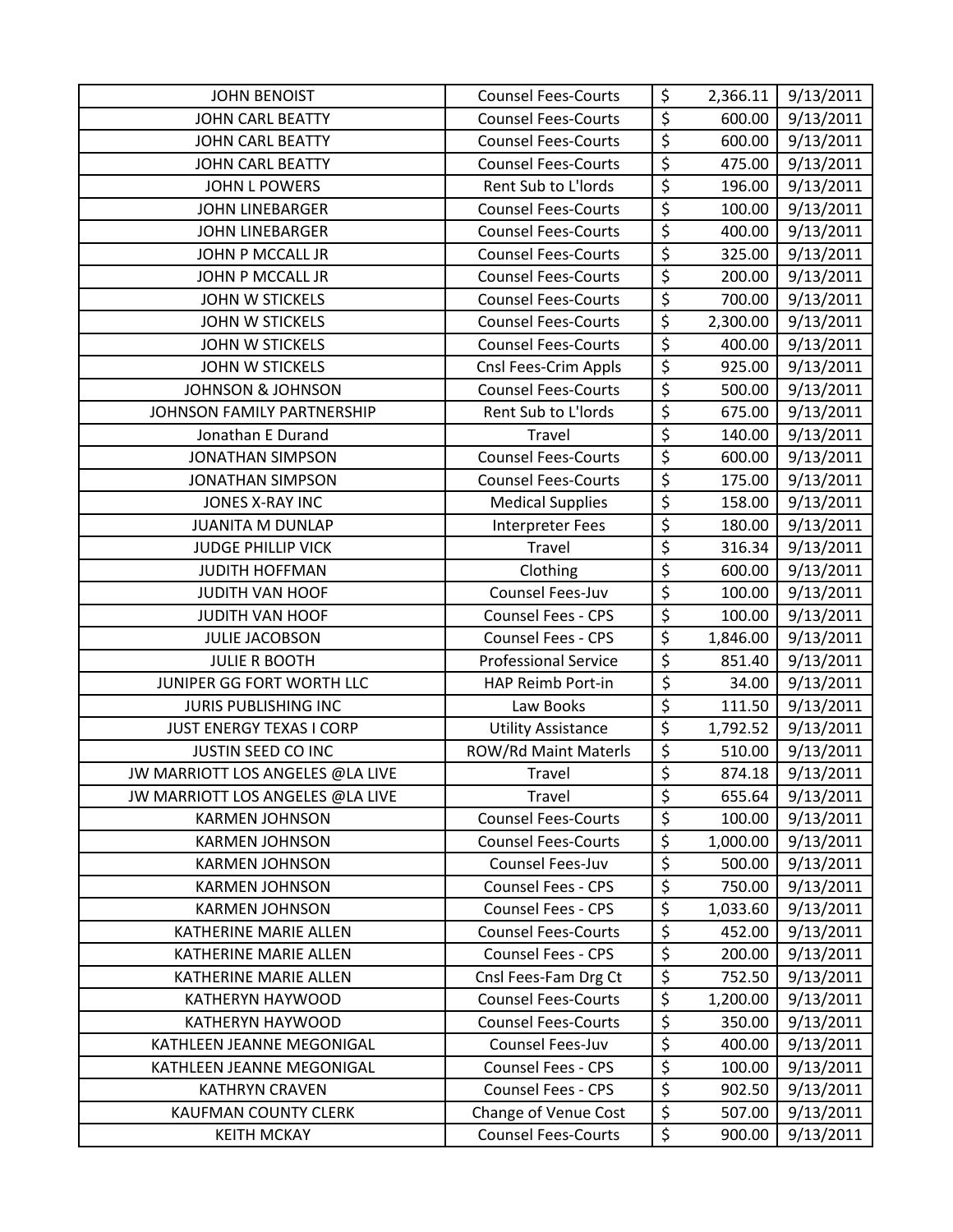| <b>KEITH MCKAY</b>                | <b>Counsel Fees-Courts</b>  | \$                              | 300.00   | 9/13/2011 |
|-----------------------------------|-----------------------------|---------------------------------|----------|-----------|
| <b>KEITH MCKAY</b>                | <b>Counsel Fees-Courts</b>  | $\overline{\xi}$                | 800.00   | 9/13/2011 |
| <b>KEITH MCKAY</b>                | <b>Counsel Fees-Courts</b>  | $\overline{\xi}$                | 100.00   | 9/13/2011 |
| <b>KELLY R GOODNESS PHD</b>       | Psych Exam/Testimony        | $\overline{\xi}$                | 450.00   | 9/13/2011 |
| KELLY, HART & HALLMAN             | <b>Professional Service</b> | $\overline{\xi}$                | 1,085.00 | 9/13/2011 |
| <b>KELLYE SWANDA</b>              | Counsel Fees - CPS          | $\overline{\xi}$                | 200.00   | 9/13/2011 |
| <b>KENNETH CUTRER</b>             | <b>Counsel Fees-Courts</b>  | \$                              | 1,000.00 | 9/13/2011 |
| <b>KENNETH R GORDON PC</b>        | <b>Counsel Fees-Courts</b>  | $\overline{\varsigma}$          | 800.00   | 9/13/2011 |
| <b>KENNETH W MULLEN</b>           | <b>Counsel Fees-Courts</b>  | \$                              | 500.00   | 9/13/2011 |
| <b>KERRI MARSHALL</b>             | Rent Sub to L'Iords         | $\overline{\boldsymbol{\zeta}}$ | 487.00   | 9/13/2011 |
| <b>KERRY OWENS</b>                | <b>Counsel Fees-Courts</b>  | $\overline{\xi}$                | 750.00   | 9/13/2011 |
| <b>KERRY OWENS</b>                | <b>Counsel Fees - CPS</b>   | $\overline{\xi}$                | 250.00   | 9/13/2011 |
| <b>KERRY OWENS</b>                | <b>Counsel Fees-Probate</b> | \$                              | 2,344.50 | 9/13/2011 |
| <b>KERRY YANEZ</b>                | <b>Counsel Fees-Courts</b>  | \$                              | 400.00   | 9/13/2011 |
| <b>KERRY YANEZ</b>                | Counsel Fees-Juv            | $\overline{\xi}$                | 200.00   | 9/13/2011 |
| <b>KEVIN J SCHMID</b>             | <b>Counsel Fees-Courts</b>  | $\overline{\varsigma}$          | 580.00   | 9/13/2011 |
| <b>KEYNA SINGLETON</b>            | <b>Utility Allowance</b>    | $\overline{\xi}$                | 579.35   | 9/13/2011 |
| KIMBERLEY CAMPBELL                | <b>Counsel Fees-Courts</b>  | $\overline{\xi}$                | 425.00   | 9/13/2011 |
| <b>KIMBERLY DEWEY</b>             | <b>Counsel Fees - CPS</b>   | $\overline{\xi}$                | 100.00   | 9/13/2011 |
| <b>KIMBERLY NGUYEN</b>            | Rent Sub to L'Iords         | $\overline{\xi}$                | 1,239.00 | 9/13/2011 |
| <b>KIRBY'S RADIATOR SERVICE</b>   | Parts and Supplies          | $\overline{\xi}$                | 68.00    | 9/13/2011 |
| KITE'S DRAPERIES INC              | <b>Building Maintenance</b> | $\overline{\xi}$                | 250.00   | 9/13/2011 |
| <b>KNOWLES PUBLISHING</b>         | Law Books                   | $\overline{\xi}$                | 182.28   | 9/13/2011 |
| KONICA MINOLTA BUSINESS SOLUTIONS | <b>Equipment Maint</b>      | \$                              | 32.50    | 9/13/2011 |
| KONICA MINOLTA BUSINESS SOLUTIONS | <b>Equipment Maint</b>      | $\overline{\xi}$                | 32.50    | 9/13/2011 |
| KONICA MINOLTA BUSINESS SOLUTIONS | <b>Equipment Maint</b>      | $\overline{\xi}$                | 32.50    | 9/13/2011 |
| KONICA MINOLTA BUSINESS SOLUTIONS | <b>Equipment Rentals</b>    | $\overline{\xi}$                | 534.06   | 9/13/2011 |
| KONICA MINOLTA BUSINESS SOLUTIONS | Capital Outlay Low V        | $\overline{\xi}$                | 3,585.00 | 9/13/2011 |
| KONICA MINOLTA BUSINESS SOLUTIONS | <b>Equipment Rentals</b>    | $\overline{\xi}$                | 447.94   | 9/13/2011 |
| <b>KRISTIN BRADEN</b>             | Counsel Fees - CPS          | $\overline{\varsigma}$          | 150.00   | 9/13/2011 |
| <b>KRISTINA WEST</b>              | Counsel Fees-Juv            | \$                              | 400.00   | 9/13/2011 |
| KROGER #695                       | <b>Expanded Nutri Pgrm</b>  | \$                              | 53.65    | 9/13/2011 |
| <b>KROGER COMPANY</b>             | Food/Hygiene Assist         | \$                              | 57.98    | 9/13/2011 |
| <b>KSM EXCHANGE LLC</b>           | Parts and Supplies          | $\overline{\xi}$                | 603.92   | 9/13/2011 |
| <b>KWP MARINA CLUB</b>            | <b>Rental Assistance</b>    | \$                              | 532.00   | 9/13/2011 |
| <b>KYLE A WHITAKER</b>            | <b>Counsel Fees-Courts</b>  | \$                              | 350.00   | 9/13/2011 |
| <b>KYLE CLAUNCH</b>               | Counsel Fees-Juv            | $\overline{\varsigma}$          | 200.00   | 9/13/2011 |
| LA LECHE LEAGUE INTERNATIONAL     | <b>Educational Material</b> | \$                              | 2.22     | 9/13/2011 |
| LA LECHE LEAGUE INTERNATIONAL     | <b>Educational Material</b> | $\overline{\xi}$                | 122.87   | 9/13/2011 |
| LABARBARA REED                    | <b>Relative Assistance</b>  | $\overline{\varsigma}$          | 300.00   | 9/13/2011 |
| <b>LACY BRITTEN</b>               | <b>Counsel Fees - CPS</b>   | \$                              | 450.00   | 9/13/2011 |
| LAKESIDE BUSINESS WORKS LLC       | <b>Utility Assistance</b>   | \$                              | 63.30    | 9/13/2011 |
| LANDMARK EQUIPMENT INC            | Landscaping Expense         | $\overline{\xi}$                | 3,113.28 | 9/13/2011 |
| LASERLINK INTERNATIONAL INC       | <b>Supplies</b>             | \$                              | 550.00   | 9/13/2011 |
| LASERLINK INTERNATIONAL INC       | <b>Supplies</b>             | \$                              | 186.00   | 9/13/2011 |
| LASERLINK INTERNATIONAL INC       | <b>Supplies</b>             | $\overline{\xi}$                | 93.00    | 9/13/2011 |
| LASERLINK INTERNATIONAL INC       | Supplies                    | \$                              | 72.00    | 9/13/2011 |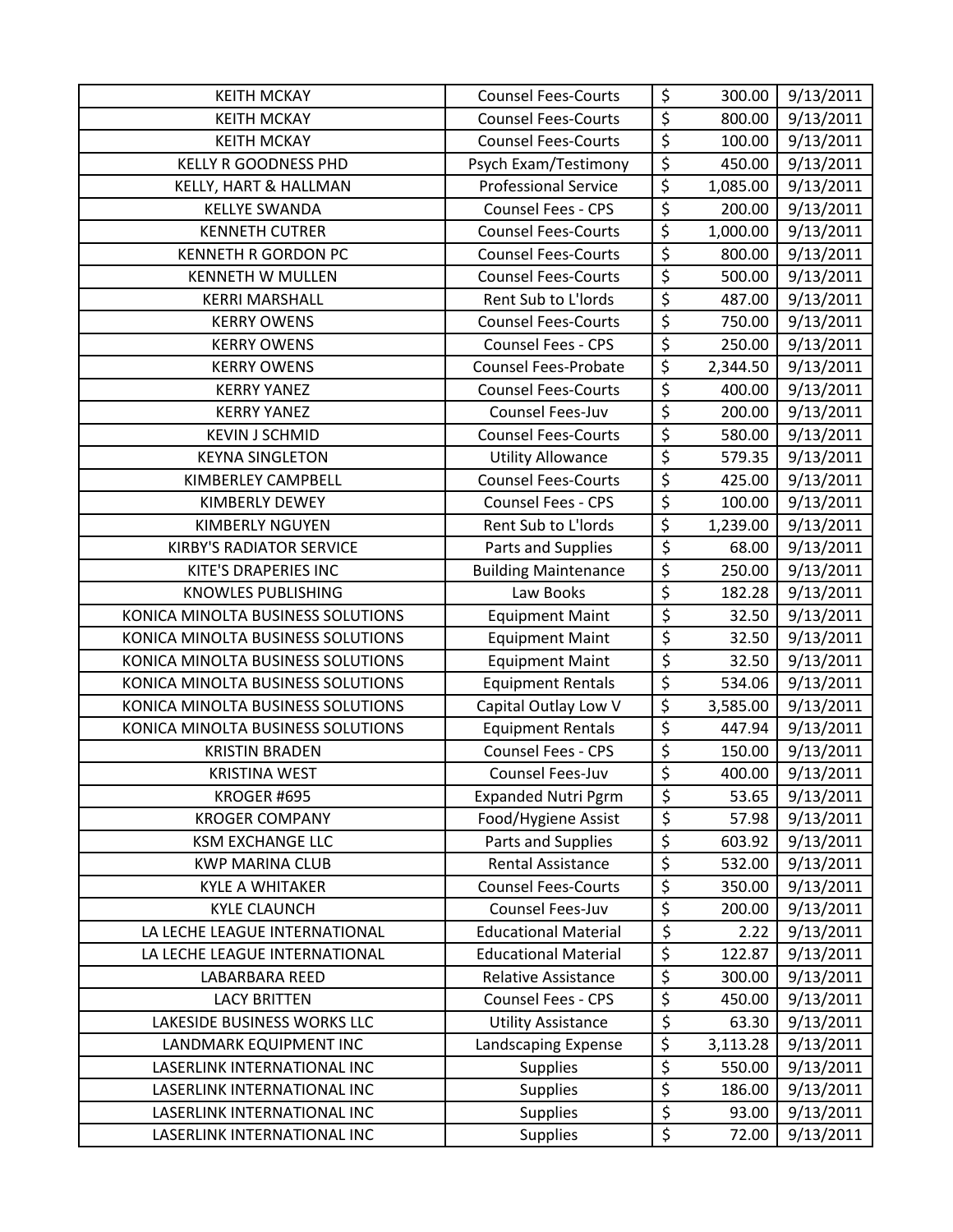| LASERLINK INTERNATIONAL INC         | <b>Supplies</b>             | \$                     | 84.00     | 9/13/2011 |
|-------------------------------------|-----------------------------|------------------------|-----------|-----------|
| LASERLINK INTERNATIONAL INC         | Supplies                    | $\overline{\xi}$       | 275.00    | 9/13/2011 |
| LASERLINK INTERNATIONAL INC         | <b>Supplies</b>             | \$                     | 888.00    | 9/13/2011 |
| LASERLINK INTERNATIONAL INC         | <b>Supplies</b>             | \$                     | 72.00     | 9/13/2011 |
| LASERLINK INTERNATIONAL INC         | <b>Supplies</b>             | \$                     | 237.00    | 9/13/2011 |
| LASERLINK INTERNATIONAL INC         | <b>Supplies</b>             | \$                     | 115.00    | 9/13/2011 |
| LASERLINK INTERNATIONAL INC         | <b>Supplies</b>             | \$                     | 112.00    | 9/13/2011 |
| LASERLINK INTERNATIONAL INC         | <b>Supplies</b>             | $\overline{\xi}$       | 372.00    | 9/13/2011 |
| LASERLINK INTERNATIONAL INC         | <b>Supplies</b>             | \$                     | 316.00    | 9/13/2011 |
| LASERLINK INTERNATIONAL INC         | <b>Supplies</b>             | \$                     | 276.00    | 9/13/2011 |
| LASERLINK INTERNATIONAL INC         | <b>Supplies</b>             | \$                     | 185.00    | 9/13/2011 |
| <b>LASHANDA ANDERSON</b>            | Clothing                    | \$                     | 264.72    | 9/13/2011 |
| <b>LAURA NIXON</b>                  | Clothing                    | \$                     | 119.78    | 9/13/2011 |
| LAW OFC OF PATTON E MAYNARD PC      | <b>Counsel Fees-Courts</b>  | \$                     | 645.00    | 9/13/2011 |
| LAW OFFICE EDWARD E CASTILLO PLLC   | <b>Counsel Fees-Courts</b>  | $\overline{\varsigma}$ | 725.00    | 9/13/2011 |
| LAW OFFICE EDWARD E CASTILLO PLLC   | <b>Counsel Fees-Courts</b>  | $\overline{\varsigma}$ | 100.00    | 9/13/2011 |
| LAW OFFICE OF BRADLEY L CLARK PC    | <b>Counsel Fees-Courts</b>  | $\overline{\xi}$       | 1,150.00  | 9/13/2011 |
| LAW OFFICE OF BRADLEY L CLARK PC    | <b>Counsel Fees-Courts</b>  | \$                     | 750.00    | 9/13/2011 |
| LAW OFFICE OF BRADLEY L CLARK PC    | <b>Counsel Fees-Courts</b>  | \$                     | 350.00    | 9/13/2011 |
| LAW OFFICE OF GANOZA & RODRIGUEZ    | <b>Counsel Fees-Courts</b>  | $\overline{\xi}$       | 200.00    | 9/13/2011 |
| LAW OFFICE OF GANOZA & RODRIGUEZ    | <b>Counsel Fees-Courts</b>  | $\overline{\xi}$       | 175.00    | 9/13/2011 |
| LAW OFFICE OF GANOZA & RODRIGUEZ    | <b>Counsel Fees - CPS</b>   | $\overline{\xi}$       | 100.00    | 9/13/2011 |
| LAW OFFICE OF GARY L NICKELSON      | <b>Counsel Fees - CPS</b>   | $\overline{\varsigma}$ | 300.00    | 9/13/2011 |
| LAW OFFICE OF HARMONY M SCHUERMAN P | <b>Counsel Fees-Courts</b>  | \$                     | 105.00    | 9/13/2011 |
| LAW OFFICE OF JULIA A MCENTIRE PLLC | <b>Counsel Fees-Courts</b>  | $\overline{\xi}$       | 900.00    | 9/13/2011 |
| LAW OFFICE OF JULIA A MCENTIRE PLLC | <b>Counsel Fees-Courts</b>  | \$                     | 500.00    | 9/13/2011 |
| LAW OFFICE OF KARLA M BALLI         | <b>Counsel Fees - CPS</b>   | $\overline{\xi}$       | 100.00    | 9/13/2011 |
| LAW OFFICE OF KEE A ABLES PC        | Counsel Fees-Juv            | \$                     | 200.00    | 9/13/2011 |
| LAW OFFICE OF KEE A ABLES PC        | <b>Counsel Fees - CPS</b>   | $\overline{\xi}$       | 300.00    | 9/13/2011 |
| LAW OFFICE OF LISA HAINES           | <b>Counsel Fees-Courts</b>  | $\overline{\xi}$       | 625.00    | 9/13/2011 |
| LAW OFFICE OF RACHEL L PONDER PLLC  | Counsel Fees - CPS          | \$                     | 100.00    | 9/13/2011 |
| <b>LAWSON PRODUCTS INC</b>          | Parts and Supplies          | \$                     | 84.85     | 9/13/2011 |
| LEIGH ANN SCHENK                    | Counsel Fees - CPS          | $\overline{\xi}$       | 7,000.00  | 9/13/2011 |
| LENA POPE HOME INC                  | <b>Professional Service</b> | $\overline{\xi}$       | 3,067.36  | 9/13/2011 |
| LENA POPE HOME INC                  | <b>Professional Service</b> | \$                     | 57,105.86 | 9/13/2011 |
| LENEISIA FLETCHER                   | Clothing                    | \$                     | 101.64    | 9/13/2011 |
| LEONARD W MOORE III                 | Rent Sub to L'Iords         | $\overline{\varsigma}$ | 1,352.00  | 9/13/2011 |
| <b>LEONARDS FARM AND RANCH</b>      | <b>Small Tools</b>          | \$                     | 2,336.25  | 9/13/2011 |
| <b>LESLIE J BURGOYNE</b>            | <b>Counsel Fees - CPS</b>   | $\overline{\xi}$       | 1,292.50  | 9/13/2011 |
| <b>LESLIE JOHNS</b>                 | <b>Counsel Fees-Courts</b>  | \$                     | 500.00    | 9/13/2011 |
| <b>LESTER K REED</b>                | <b>Counsel Fees - CPS</b>   | $\overline{\varsigma}$ | 250.00    | 9/13/2011 |
| LEXISNEXIS RISK DATA MANAGEMENT INC | Subscriptions               | \$                     | 2,000.00  | 9/13/2011 |
| <b>LINDA ALVIAR</b>                 | Clothing                    | \$                     | 225.00    | 9/13/2011 |
| LINDEN & ASSOCIATES, P.C.           | Counsel Fees - CPS          | $\overline{\varsigma}$ | 200.00    | 9/13/2011 |
| <b>LISA COLLIER</b>                 | Clothing                    | \$                     | 345.92    | 9/13/2011 |
| <b>LISA MULLEN</b>                  | <b>Counsel Fees-Courts</b>  | $\overline{\xi}$       | 2,045.00  | 9/13/2011 |
| LISA MULLEN                         | <b>Counsel Fees-Courts</b>  | \$                     | 655.00    | 9/13/2011 |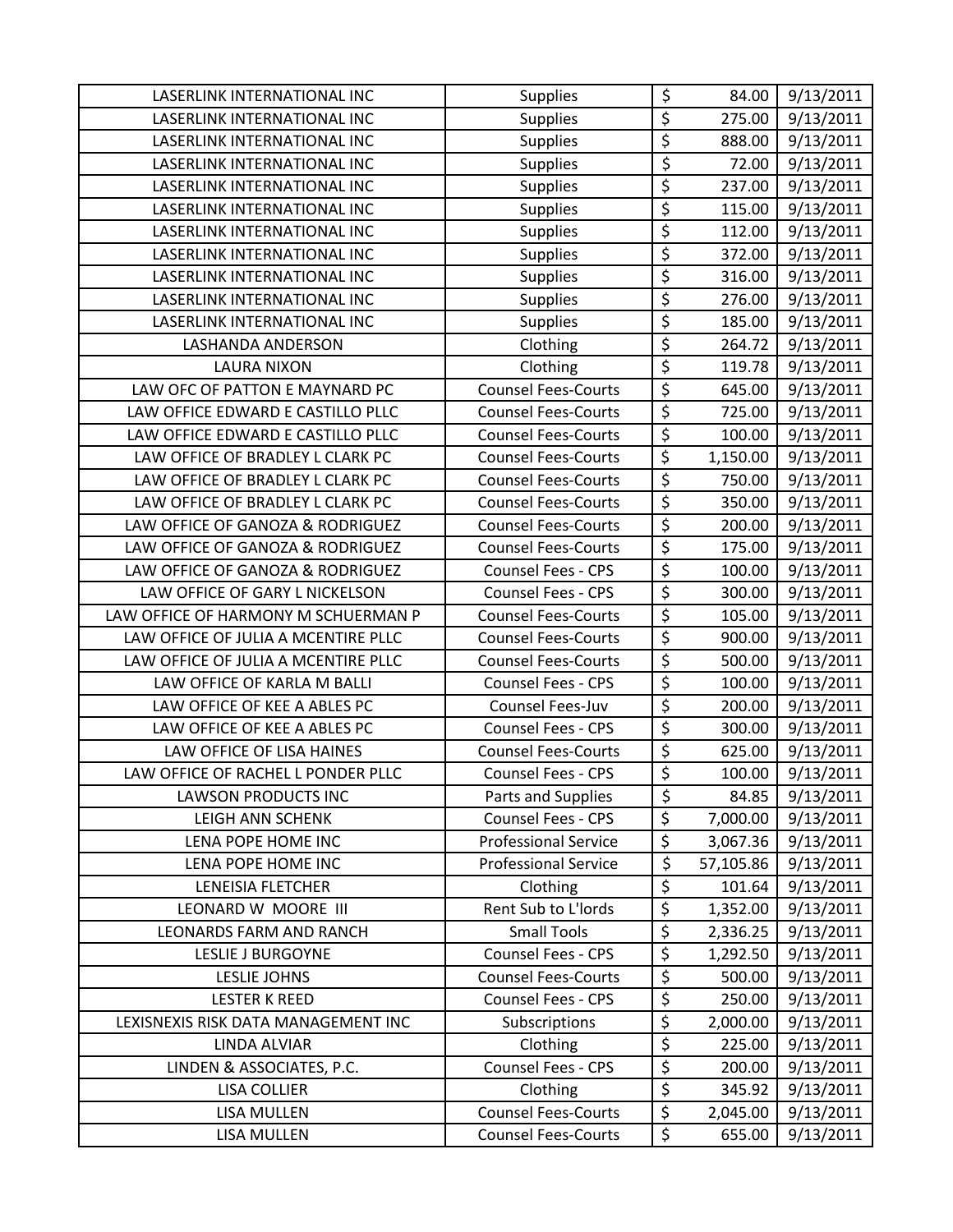| <b>LOCK TIGHT SECURITY INC</b>      | <b>Supplies</b>             | \$                              | 291.00    | 9/13/2011 |
|-------------------------------------|-----------------------------|---------------------------------|-----------|-----------|
| LOCK TIGHT SECURITY INC             | <b>Supplies</b>             | \$                              | 38.00     | 9/13/2011 |
| <b>LOEMEDIETTA HAYES</b>            | Clothing                    | \$                              | 52.97     | 9/13/2011 |
| LOI & ASSOCIATES PLLC               | <b>Counsel Fees-Courts</b>  | \$                              | 300.00    | 9/13/2011 |
| <b>LORIE GRAHAM</b>                 | Reporter's Records          | $\overline{\boldsymbol{\zeta}}$ | 948.00    | 9/13/2011 |
| LOWE'S                              | <b>Supplies</b>             | \$                              | 65.07     | 9/13/2011 |
| <b>LUCY HENRY</b>                   | Clothing                    | \$                              | 225.00    | 9/13/2011 |
| <b>LYNDA S TARWATER</b>             | <b>Counsel Fees-Courts</b>  | \$                              | 800.00    | 9/13/2011 |
| M MONIQUE WALTERS                   | <b>Counsel Fees-Juv</b>     | \$                              | 200.00    | 9/13/2011 |
| M.A.N.S. DISTRIBUTORS INC           | <b>Medical Supplies</b>     | \$                              | 188.75    | 9/13/2011 |
| <b>MAKESHA WILSON</b>               | Clothing                    | \$                              | 225.00    | 9/13/2011 |
| <b>MAMIE BUSH JOHNSON</b>           | <b>Counsel Fees-Courts</b>  | \$                              | 100.00    | 9/13/2011 |
| <b>MAMIE BUSH JOHNSON</b>           | <b>Counsel Fees-Courts</b>  | \$                              | 200.00    | 9/13/2011 |
| MANAGED HEALTH NETWORK INC          | <b>Employee Group Ins</b>   | $\overline{\xi}$                | 915.98    | 9/13/2011 |
| MANAGED HEALTH NETWORK INC          | <b>Mental Health Claims</b> | $\overline{\xi}$                | 33,501.02 | 9/13/2011 |
| MANAGED HEALTH NETWORK INC          | <b>Mental Health Claims</b> | \$                              | 410.78    | 9/13/2011 |
| <b>MANTEK</b>                       | Parts and Supplies          | \$                              | 558.18    | 9/13/2011 |
| <b>MARC GAULT</b>                   | <b>Counsel Fees - CPS</b>   | \$                              | 200.00    | 9/13/2011 |
| <b>MARC TAKACS</b>                  | Rent Sub to L'Iords         | $\overline{\boldsymbol{\zeta}}$ | 523.00    | 9/13/2011 |
| MARK D SCOTT & ASSOCIATES PLLC      | <b>Counsel Fees-Courts</b>  | $\overline{\xi}$                | 1,050.00  | 9/13/2011 |
| MARK D SCOTT & ASSOCIATES PLLC      | <b>Counsel Fees-Courts</b>  | \$                              | 100.00    | 9/13/2011 |
| MARK D SCOTT & ASSOCIATES PLLC      | <b>Counsel Fees-Courts</b>  | $\overline{\xi}$                | 150.00    | 9/13/2011 |
| MARK D SCOTT & ASSOCIATES PLLC      | <b>Counsel Fees-Courts</b>  | \$                              | 150.00    | 9/13/2011 |
| <b>MARK D SHEARER</b>               | Rent Sub to L'Iords         | \$                              | 227.00    | 9/13/2011 |
| <b>MARK ROSTEET</b>                 | <b>Counsel Fees-Courts</b>  | \$                              | 300.00    | 9/13/2011 |
| <b>MARK WILLIAMS</b>                | Clothing                    | \$                              | 200.00    | 9/13/2011 |
| MARTIN EAGLE OIL COMPANY INC        | Gasoline Inventory          | \$                              | 13,239.65 | 9/13/2011 |
| MARTIN EAGLE OIL COMPANY INC        | Gasoline Inventory          | \$                              | 12,367.26 | 9/13/2011 |
| MARTIN EAGLE OIL COMPANY INC        | Fuel                        | \$                              | 521.43    | 9/13/2011 |
| MARTIN EAGLE OIL COMPANY INC        | Fuel                        | $\overline{\xi}$                | 636.78    | 9/13/2011 |
| MARTIN MICROSCOPE COMPANY           | Lab Supplies                | \$                              | 508.00    | 9/13/2011 |
| <b>MARY R THOMSEN</b>               | Counsel Fees - CPS          | \$                              | 1,530.00  | 9/13/2011 |
| <b>MARY R THOMSEN</b>               | <b>Litigation Expense</b>   | \$                              | 27.20     | 9/13/2011 |
| MATTHEW BENDER & COMPANY INC        | Law Books                   | \$                              | 34.57     | 9/13/2011 |
| MAXIM HEALTHCARE SERVICES INC       | <b>Professional Service</b> | \$                              | 3,602.00  | 9/13/2011 |
| MCCLENDON CONSTRUCTION CO INC.      | Non-Track Const/Bldg        | \$                              | 33,072.65 | 9/13/2011 |
| MCQUAY INTERNATIONAL                | A/C Maint Contract          | \$                              | 492.75    | 9/13/2011 |
| <b>MEDINA &amp; MEDINA INC</b>      | Central Garage Inv          | \$                              | 44.50     | 9/13/2011 |
| <b>MELANIE F WEBB</b>               | Psych Exam/Testimony        | \$                              | 1,000.00  | 9/13/2011 |
| MELISSA WILLIAMS                    | Clothing                    | \$                              | 449.60    | 9/13/2011 |
| MENTAL HEALTH CONNECTION OF         | Education                   | \$                              | 75.00     | 9/13/2011 |
| <b>MERRY LAUREEN MOORE</b>          | <b>Court Costs</b>          | \$                              | 4,500.00  | 9/13/2011 |
| METROPLEX SERVICE WELDING SUPPLY IN | <b>Building Maintenance</b> | \$                              | 15.08     | 9/13/2011 |
| METROPLEX SERVICE WELDING SUPPLY IN | Lab Equip Mainten           | $\overline{\varsigma}$          | 346.54    | 9/13/2011 |
| METROPLEX SERVICE WELDING SUPPLY IN | Parts and Supplies          | \$                              | 48.62     | 9/13/2011 |
| METROPLEX SERVICE WELDING SUPPLY IN | Parts and Supplies          | \$                              | 51.74     | 9/13/2011 |
| METROPLEX SERVICE WELDING SUPPLY IN | Parts and Supplies          | \$                              | 128.18    | 9/13/2011 |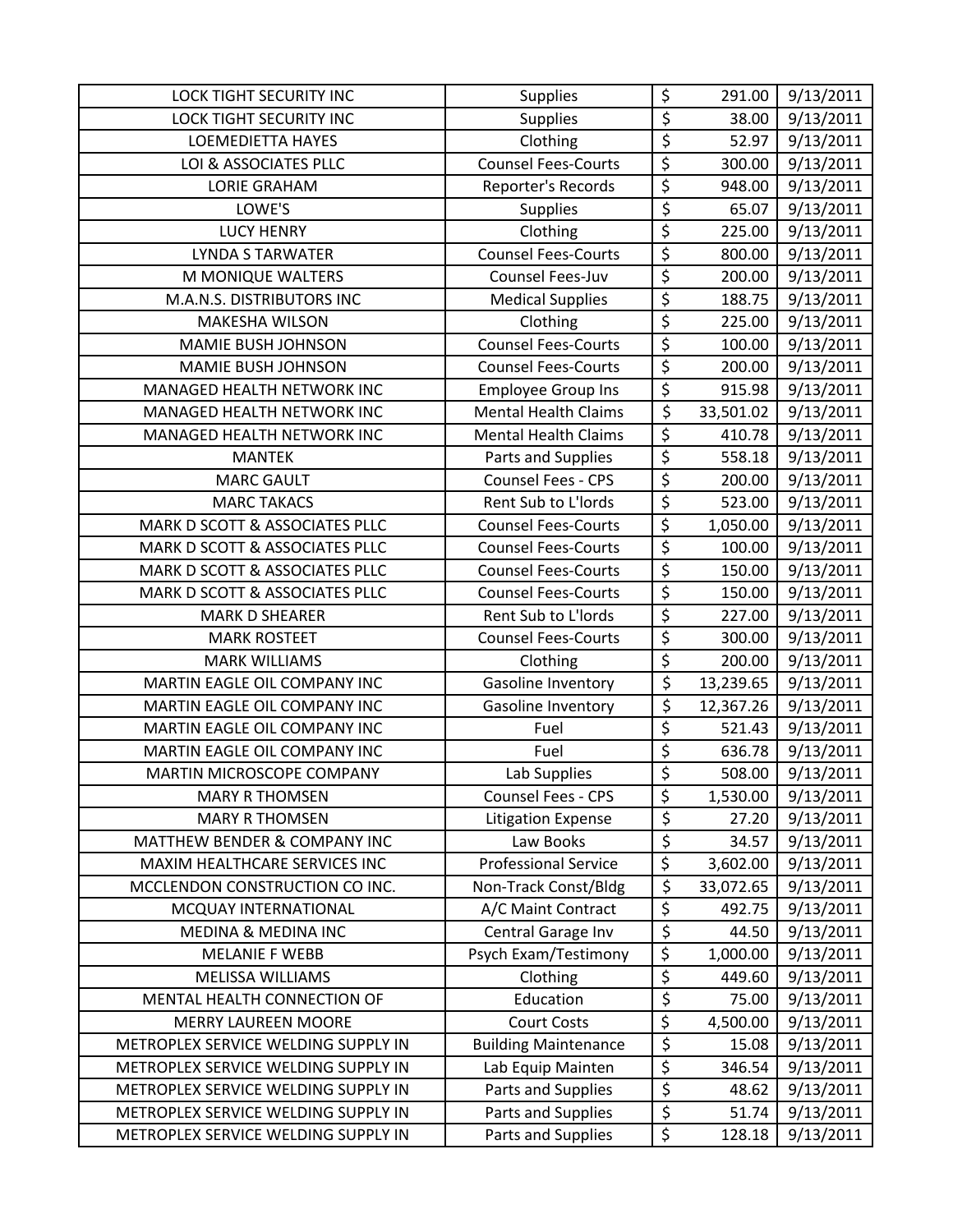| METROPLEX SERVICE WELDING SUPPLY IN | <b>Professional Service</b> | \$                     | 17.50    | 9/13/2011 |
|-------------------------------------|-----------------------------|------------------------|----------|-----------|
| MICHAEL BERGER                      | Counsel Fees-Juv            | \$                     | 500.00   | 9/13/2011 |
| MICHAEL DEEGAN                      | <b>Counsel Fees-Courts</b>  | $\overline{\xi}$       | 400.00   | 9/13/2011 |
| MICHAEL DEEGAN                      | <b>Counsel Fees-Courts</b>  | \$                     | 300.00   | 9/13/2011 |
| MICHAEL SHAWN MATLOCK               | <b>Counsel Fees-Courts</b>  | \$                     | 1,350.00 | 9/13/2011 |
| MICHAEL SHAWN MATLOCK               | <b>Counsel Fees-Courts</b>  | \$                     | 450.00   | 9/13/2011 |
| MICHELLE SEAY                       | Reporter's Records          | \$                     | 76.00    | 9/13/2011 |
| MIDWEST MEDICAL SUPPLY CO, LLC      | <b>Medical Supplies</b>     | $\overline{\xi}$       | 43.08    | 9/13/2011 |
| MIDWEST MEDICAL SUPPLY CO, LLC      | <b>Medical Supplies</b>     | \$                     | 43.08    | 9/13/2011 |
| MINDY COTHRUM                       | Relative Assistance         | \$                     | 300.00   | 9/13/2011 |
| MINICK LAW PC                       | <b>Counsel Fees-Courts</b>  | \$                     | 300.00   | 9/13/2011 |
| MOORE MEDICAL LLC                   | <b>Medical Supplies</b>     | \$                     | 724.40   | 9/13/2011 |
| <b>MORRIS-BATES MORTUARY</b>        | <b>County Burials</b>       | \$                     | 4,553.00 | 9/13/2011 |
| MOSS COURT REPORTING LLC            | Reporter's Records          | \$                     | 2,228.00 | 9/13/2011 |
| MOUSER ELECTRONICS INC              | <b>Educational Material</b> | \$                     | 78.46    | 9/13/2011 |
| MOUSER ELECTRONICS INC              | <b>Educational Material</b> | \$                     | 6.08     | 9/13/2011 |
| Mr Chris A Shahan                   | Transportation              | \$                     | 69.55    | 9/13/2011 |
| Mr Curtis B Cramer                  | Travel                      | \$                     | 180.00   | 9/13/2011 |
| Mr Greg D Lee                       | Education                   | $\overline{\varsigma}$ | 180.00   | 9/13/2011 |
| Mr John J Nicholson                 | Education                   | \$                     | 184.00   | 9/13/2011 |
| Mr Joshua G Keenan                  | Education                   | \$                     | 180.00   | 9/13/2011 |
| Mr Patrick Leake                    | Mileage Allowance           | \$                     | 6.11     | 9/13/2011 |
| Mr Patrick Leake                    | Travel                      | \$                     | 295.80   | 9/13/2011 |
| Mr Renee Castoreno                  | Travel                      | \$                     | 20.00    | 9/13/2011 |
| Mr Thomas Spencer                   | Education                   | \$                     | 136.46   | 9/13/2011 |
| MRS BAIRD'S BAKERIES INC            | Food                        | \$                     | 101.36   | 9/13/2011 |
| Ms Ann C Smith                      | Education                   | \$                     | 180.00   | 9/13/2011 |
| Ms Debbie M Spoonts                 | Transportation              | \$                     | 89.78    | 9/13/2011 |
| Ms Dorothy A Starr                  | Education                   | $\overline{\xi}$       | 338.60   | 9/13/2011 |
| Ms Kimberly D Cunningham            | Travel                      | \$                     | 100.00   | 9/13/2011 |
| Ms Michelle L Grimaldo              | Education                   | $\overline{\xi}$       | 180.00   | 9/13/2011 |
| Ms Patricia E Ward                  | Travel                      | \$                     | 140.00   | 9/13/2011 |
| Ms Rachael A Darling                | Mileage Allowance           | \$                     | 14.43    | 9/13/2011 |
| Ms Rachael A Darling                | Travel                      | \$                     | 236.60   | 9/13/2011 |
| Ms Sherrye C Owen                   | Education                   | \$                     | 180.00   | 9/13/2011 |
| MUNICIPAL SERVICES BUREAU           | Education                   | \$                     | 3.67     | 9/13/2011 |
| <b>NAFA INC</b>                     | Parts and Supplies          | \$                     | 99.24    | 9/13/2011 |
| <b>NAFA INC</b>                     | Parts and Supplies          | \$                     | 79.34    | 9/13/2011 |
| <b>NATHAN B POTEET</b>              | Rent Sub to L'Iords         | \$                     | 197.00   | 9/13/2011 |
| NATIONAL FORUM FOR BLACK PUBLIC     | <b>Dues</b>                 | \$                     | 200.00   | 9/13/2011 |
| <b>NAVID ALBAND</b>                 | <b>Counsel Fees-Courts</b>  | \$                     | 550.00   | 9/13/2011 |
| <b>NAVID ALBAND</b>                 | <b>Counsel Fees-Courts</b>  | \$                     | 875.00   | 9/13/2011 |
| <b>NAVID ALBAND</b>                 | <b>Counsel Fees-Courts</b>  | \$                     | 250.00   | 9/13/2011 |
| NEVILL BUSINESS MACHINES INC        | <b>Equipment Rentals</b>    | $\overline{\xi}$       | 195.00   | 9/13/2011 |
| NEW YORK CITY SHERIFFS OFFICE       | <b>Court Costs</b>          | \$                     | 42.00    | 9/13/2011 |
| NICHOLAS GREGORY DAVIS              | <b>Counsel Fees-Courts</b>  | \$                     | 600.00   | 9/13/2011 |
| NICOLE B RUBINO                     | <b>Utility Allowance</b>    | \$                     | 49.60    | 9/13/2011 |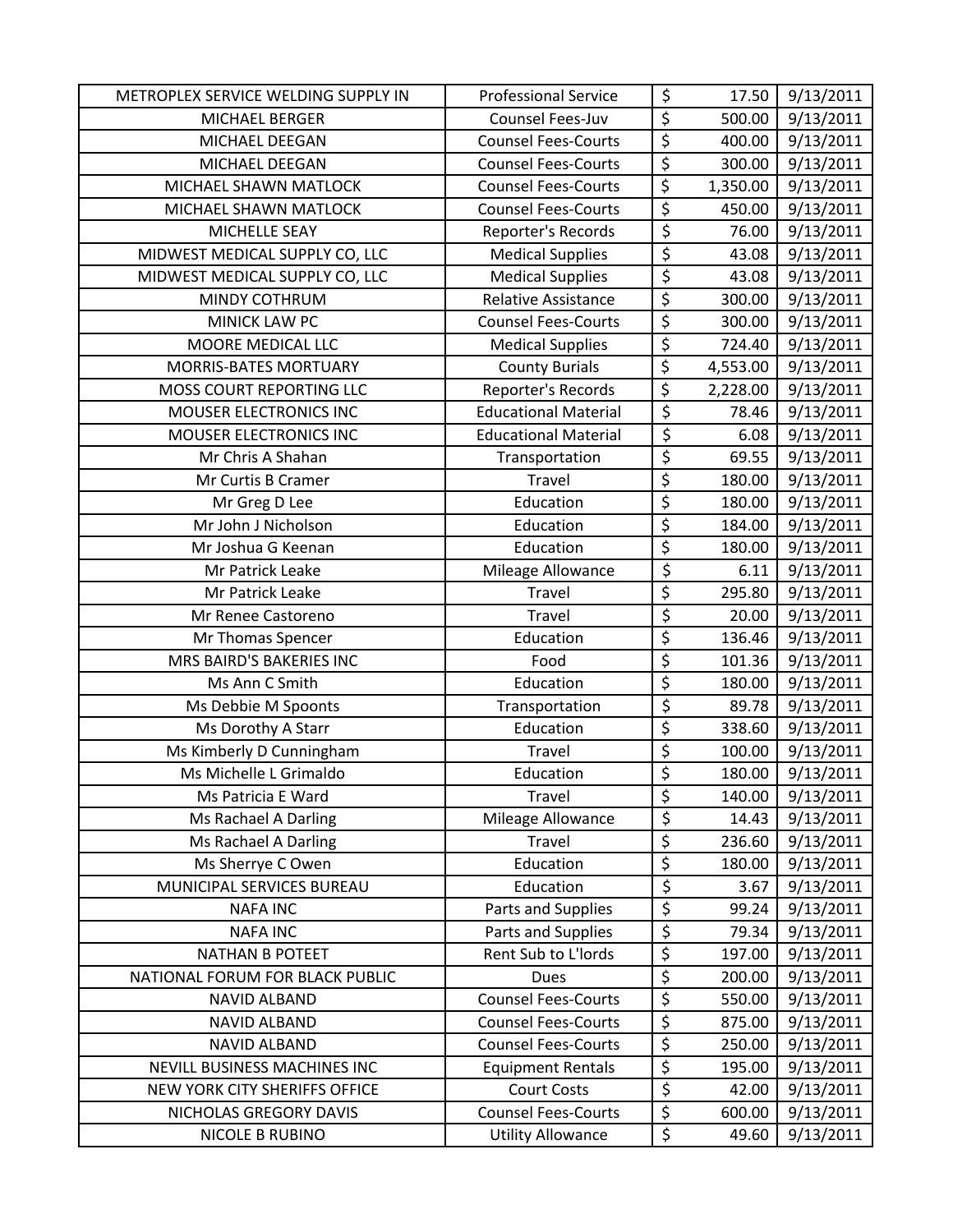| <b>NIKKIA LEE</b>                   | Clothing                    | \$                     | 182.63    | 9/13/2011 |
|-------------------------------------|-----------------------------|------------------------|-----------|-----------|
| NOLO.COM                            | Law Books                   | \$                     | 37.62     | 9/13/2011 |
| NOODLE SOUP OF WEINGART DESIGN      | <b>Educational Material</b> | \$                     | 53.00     | 9/13/2011 |
| <b>NORA BELLINGER</b>               | <b>Relative Assistance</b>  | \$                     | 300.00    | 9/13/2011 |
| <b>NORSTAR</b>                      | Rent Sub to L'Iords         | $\overline{\varsigma}$ | 45.00     | 9/13/2011 |
| NORTH CENTRAL TX COUNCIL OF         | <b>Professional Service</b> | \$                     | 34,792.00 | 9/13/2011 |
| <b>OAK FARMS DAIRY</b>              | Food                        | \$                     | 378.20    | 9/13/2011 |
| <b>OBADIAH BOLES</b>                | <b>Rent Sub to L'Iords</b>  | \$                     | 65.00     | 9/13/2011 |
| OCCUPATIONAL HEALTH CENTERS SW      | <b>Employee Physicals</b>   | \$                     | 1,019.50  | 9/13/2011 |
| OCCUPATIONAL HEALTH CENTERS SW      | <b>Employee Physicals</b>   | \$                     | 92.00     | 9/13/2011 |
| <b>OKEY AKPOM</b>                   | <b>Counsel Fees-Courts</b>  | $\overline{\xi}$       | 1,300.00  | 9/13/2011 |
| <b>OKEY AKPOM</b>                   | <b>Counsel Fees-Courts</b>  | \$                     | 500.00    | 9/13/2011 |
| OMNIBASE SERVICES OF TEXAS LP       | <b>TDPS OmniBase</b>        | \$                     | 419.85    | 9/13/2011 |
| ONE VILLAGE CREEK LP                | HAP Reimb Port-in           | \$                     | 148.00    | 9/13/2011 |
| <b>OXNARD HOUSING AUTHORITY</b>     | HAP Port-in Reimb           | $\overline{\xi}$       | 517.61    | 9/13/2011 |
| P MICHAEL SCHNEIDER LAW FIRM PC     | Counsel Fees - CPS          | $\overline{\varsigma}$ | 1,400.00  | 9/13/2011 |
| P.I.E. MANAGEMENT LLC               | Contract Labor              | \$                     | 1,710.00  | 9/13/2011 |
| <b>PAT ROGERS</b>                   | Clothing                    | $\overline{\xi}$       | 400.00    | 9/13/2011 |
| PATRICIA L SUMMERS                  | Counsel Fees - CPS          | $\overline{\varsigma}$ | 5,622.50  | 9/13/2011 |
| PATRICIA MARGARET MCBRIDE           | <b>Counsel Fees-Courts</b>  | \$                     | 1,200.00  | 9/13/2011 |
| PATRICK R MCCARTY                   | <b>Counsel Fees-Courts</b>  | $\overline{\xi}$       | 900.00    | 9/13/2011 |
| PATRICK S DOHONEY & ASSOCIATES PLLC | <b>Counsel Fees-Courts</b>  | \$                     | 500.00    | 9/13/2011 |
| PATRICK S DOHONEY & ASSOCIATES PLLC | <b>Counsel Fees-Courts</b>  | $\overline{\varsigma}$ | 700.00    | 9/13/2011 |
| PATRICK S DOHONEY & ASSOCIATES PLLC | <b>Counsel Fees-Courts</b>  | $\overline{\xi}$       | 125.00    | 9/13/2011 |
| PATRICK S DOHONEY & ASSOCIATES PLLC | <b>Counsel Fees-Courts</b>  | $\overline{\xi}$       | 400.00    | 9/13/2011 |
| PATRICK SIMMONS                     | Travel                      | $\overline{\varsigma}$ | 142.62    | 9/13/2011 |
| PATTY TILLMAN                       | <b>Counsel Fees-Courts</b>  | $\overline{\xi}$       | 815.00    | 9/13/2011 |
| PATTY TILLMAN                       | <b>Counsel Fees-Courts</b>  | \$                     | 5,885.00  | 9/13/2011 |
| PATTY TILLMAN                       | <b>Counsel Fees-Courts</b>  | \$                     | 100.00    | 9/13/2011 |
| PATTY TILLMAN                       | Counsel Fees-Juv            | $\overline{\varsigma}$ | 200.00    | 9/13/2011 |
| <b>PAUL V PREVITE</b>               | <b>Counsel Fees-Courts</b>  | \$                     | 250.00    | 9/13/2011 |
| PAUL V PREVITE                      | <b>Counsel Fees-Courts</b>  | \$                     | 700.00    | 9/13/2011 |
| PAUL V PREVITE                      | <b>Counsel Fees-Courts</b>  | \$                     | 250.00    | 9/13/2011 |
| PAUL V PREVITE                      | <b>Counsel Fees-Courts</b>  | \$                     | 100.00    | 9/13/2011 |
| PEDRO CISNEROS                      | Counsel Fees-Juv            | \$                     | 350.00    | 9/13/2011 |
| PENGAD INC                          | <b>Supplies</b>             | \$                     | 19.75     | 9/13/2011 |
| PENSTAR POWER LLC                   | <b>Utility Allowance</b>    | $\overline{\varsigma}$ | 3.00      | 9/13/2011 |
| PHILIP J MITCHELL                   | <b>Counsel Fees-Probate</b> | \$                     | 2,200.00  | 9/13/2011 |
| PHILLIPS LAWN SPRINKLER CO          | Landscaping Expense         | \$                     | 433.22    | 9/13/2011 |
| PHILLIPS LAWN SPRINKLER CO          | Landscaping Expense         | \$                     | 1,181.14  | 9/13/2011 |
| PIA R. RODRIGUEZ                    | <b>Counsel Fees-Courts</b>  | \$                     | 1,650.00  | 9/13/2011 |
| PLANO HOUSING AUTHORITY             | Port HAP Port-out           | \$                     | 2,846.00  | 9/13/2011 |
| PLANTATION WEST APARTMENTS          | Rent Sub to L'Iords         | \$                     | 76.00     | 9/13/2011 |
| PLYWOOD CO OF FORT WORTH            | <b>Building Maintenance</b> | \$                     | 62.40     | 9/13/2011 |
| PLYWOOD CO OF FORT WORTH            | Non-Track Const/Bldg        | \$                     | 1,202.58  | 9/13/2011 |
| POST OAK EAST APARTMENTS LP         | Rent Sub to L'Iords         | \$                     | 411.00    | 9/13/2011 |
| PRACTICAL A/R SOLUTIONS INC         | <b>Medical Supplies</b>     | \$                     | 204.20    | 9/13/2011 |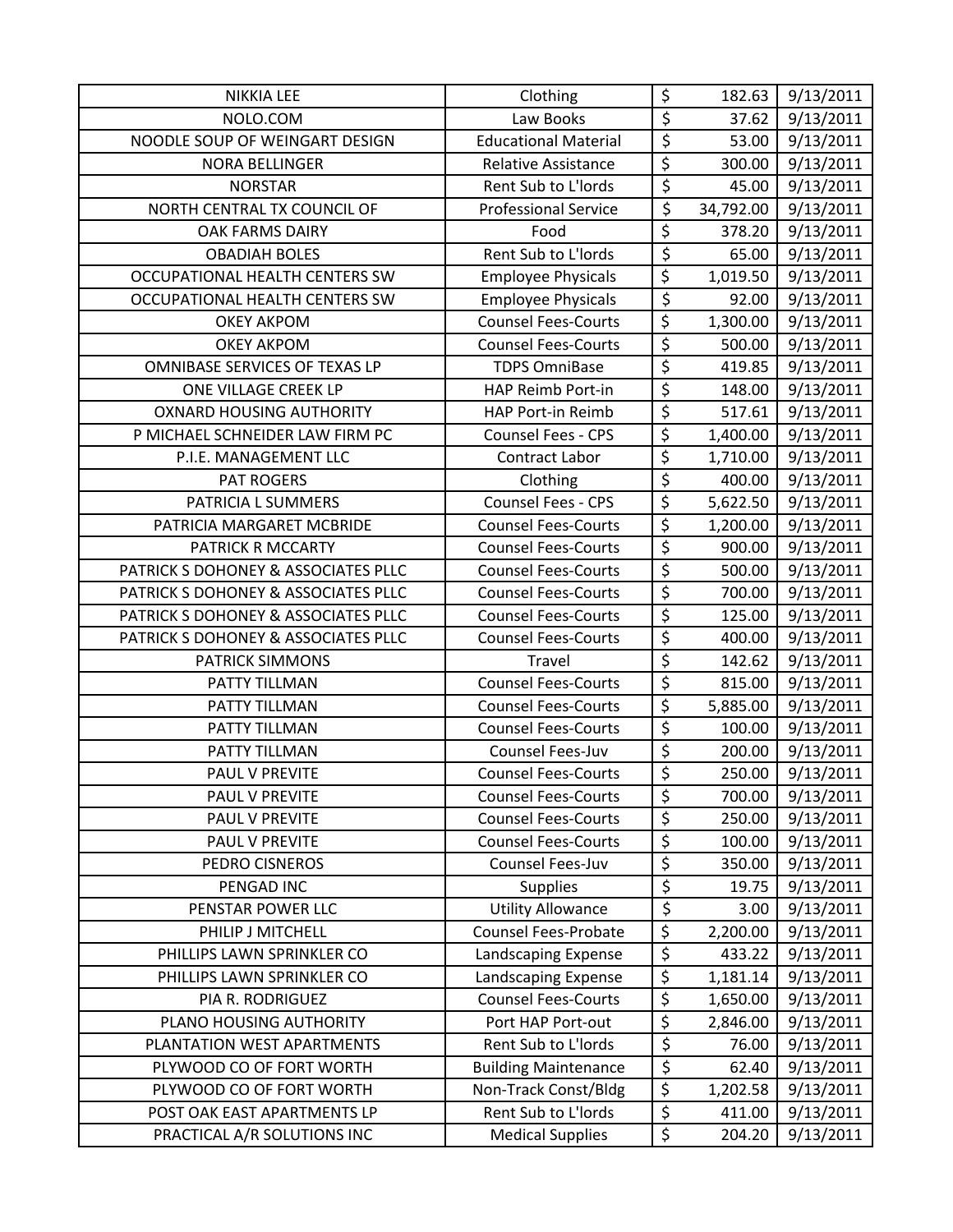| PREFERRED OFFICE PRODUCTS INC       | <b>School Supplies</b>      | \$                     | 2,429.04 | 9/13/2011 |
|-------------------------------------|-----------------------------|------------------------|----------|-----------|
| PROFESSIONAL CORP INTELLIGENCE INC  | <b>Court Costs</b>          | \$                     | 80.00    | 9/13/2011 |
| PROLINE MATERIALS INC               | Field Equip&Supplies        | $\overline{\xi}$       | 625.00   | 9/13/2011 |
| <b>PROMEGA</b>                      | Lab Supplies                | \$                     | 2,985.00 | 9/13/2011 |
| PROVANTAGE                          | <b>Computer Supplies</b>    | $\overline{\varsigma}$ | 315.95   | 9/13/2011 |
| PTS OF AMERICA LLC                  | <b>Professional Service</b> | \$                     | 5,470.60 | 9/13/2011 |
| <b>QUEST DIAGNOSTICS INC</b>        | <b>Medical Supplies</b>     | \$                     | 156.78   | 9/13/2011 |
| <b>QUEST DIAGNOSTICS INC</b>        | Laboratory Costs            | \$                     | 198.75   | 9/13/2011 |
| R D SHEET METAL INC                 | <b>Equipment Maint</b>      | \$                     | 225.00   | 9/13/2011 |
| R MAUREEN TOLBERT                   | <b>Counsel Fees-Courts</b>  | \$                     | 775.00   | 9/13/2011 |
| R MAUREEN TOLBERT                   | <b>Counsel Fees-Courts</b>  | \$                     | 100.00   | 9/13/2011 |
| RACHEL H MOORE                      | <b>Counsel Fees-Courts</b>  | \$                     | 530.00   | 9/13/2011 |
| RACHEL SCHWARTZ                     | Clothing                    | \$                     | 358.89   | 9/13/2011 |
| <b>RANDY W BOWERS</b>               | <b>Counsel Fees-Courts</b>  | \$                     | 750.00   | 9/13/2011 |
| RASIX COMPUTER CENTER INC           | Supplies                    | $\overline{\varsigma}$ | 116.26   | 9/13/2011 |
| RAUL NEVAREZ                        | <b>Counsel Fees-Courts</b>  | \$                     | 650.00   | 9/13/2011 |
| RAUL NEVAREZ                        | Counsel Fees-Juv            | \$                     | 200.00   | 9/13/2011 |
| RAUL NEVAREZ                        | Cnsl Fees-Juv Det&Tr        | \$                     | 940.00   | 9/13/2011 |
| <b>RAY HALL JR</b>                  | <b>Counsel Fees-Courts</b>  | \$                     | 190.00   | 9/13/2011 |
| <b>RAY HALL JR</b>                  | <b>Counsel Fees-Courts</b>  | $\overline{\xi}$       | 900.00   | 9/13/2011 |
| <b>RAY HALL JR</b>                  | Counsel Fees-Juv            | \$                     | 650.00   | 9/13/2011 |
| RAY HALL JR                         | Counsel Fees - CPS          | \$                     | 250.00   | 9/13/2011 |
| <b>RAY L FERRELL</b>                | Damage Claims               | $\overline{\varsigma}$ | 900.82   | 9/13/2011 |
| RAYMOND DANIEL PC                   | Counsel Fees-Juv            | \$                     | 500.00   | 9/13/2011 |
| RAYMOND DANIEL PC                   | Counsel Fees - CPS          | \$                     | 200.00   | 9/13/2011 |
| RAYMOND F FINN PHD                  | Psych Exam/Testimony        | $\overline{\varsigma}$ | 3,400.00 | 9/13/2011 |
| <b>RAZI HOTELS</b>                  | Education                   | \$                     | 106.95   | 9/13/2011 |
| RECEPT PHARMACY LP                  | <b>Medical Supplies</b>     | \$                     | 1,483.06 | 9/13/2011 |
| <b>RECEPT PHARMACY LP</b>           | <b>Medical Supplies</b>     | $\overline{\xi}$       | 2,326.94 | 9/13/2011 |
| RECEPT PHARMACY LP                  | <b>Medical Supplies</b>     | $\overline{\varsigma}$ | 111.12   | 9/13/2011 |
| RECEPT PHARMACY LP                  | <b>Medical Supplies</b>     | \$                     | 280.70   | 9/13/2011 |
| RECEPT PHARMACY LP                  | <b>Medical Supplies</b>     | \$                     | 500.00   | 9/13/2011 |
| RECEPT PHARMACY LP                  | <b>Medical Supplies</b>     | $\overline{\varsigma}$ | 10.98    | 9/13/2011 |
| RED LION HOTEL ANAHEIM LLC          | Education                   | \$                     | 656.60   | 9/13/2011 |
| RED LION HOTEL ANAHEIM LLC          | Education                   | \$                     | 656.60   | 9/13/2011 |
| <b>REEDER DISTRIBUTORS INC</b>      | Grease and Oil              | \$                     | 1,377.75 | 9/13/2011 |
| REGENCY IV APART & ART GENERAL PART | Rent Sub to L'Iords         | \$                     | 577.00   | 9/13/2011 |
| REGENCY PARK HILLSIDE LP            | HAP Reimb Port-in           | \$                     | 72.00    | 9/13/2011 |
| RELIANT ENERGY RETAIL SERVICES INC  | <b>Utility Allowance</b>    | \$                     | 202.00   | 9/13/2011 |
| RELIANT ENERGY RETAIL SERVICES INC  | HAP Reimb Port-in           | \$                     | 99.00    | 9/13/2011 |
| RELIANT ENERGY SERVICES             | <b>Utility Assistance</b>   | $\overline{\xi}$       | 1,254.71 | 9/13/2011 |
| RELIANT ENERGY SERVICES             | <b>Utility Assistance</b>   | \$                     | 1,645.67 | 9/13/2011 |
| <b>RELIANT ENERGY SERVICES</b>      | <b>Utility Assistance</b>   | \$                     | 382.17   | 9/13/2011 |
| RELIANT ENERGY SOLUTIONS LLC        | Electricity                 | $\overline{\varsigma}$ | 8,990.11 | 9/13/2011 |
| RELIANT ENERGY SOLUTIONS LLC        | Electricity                 | \$                     | 112.02   | 9/13/2011 |
| RELIANT ENERGY SOLUTIONS LLC        | Electricity                 | \$                     | 5,173.82 | 9/13/2011 |
| RELIANT ENERGY SOLUTIONS LLC        | Electricity                 | \$                     | 128.83   | 9/13/2011 |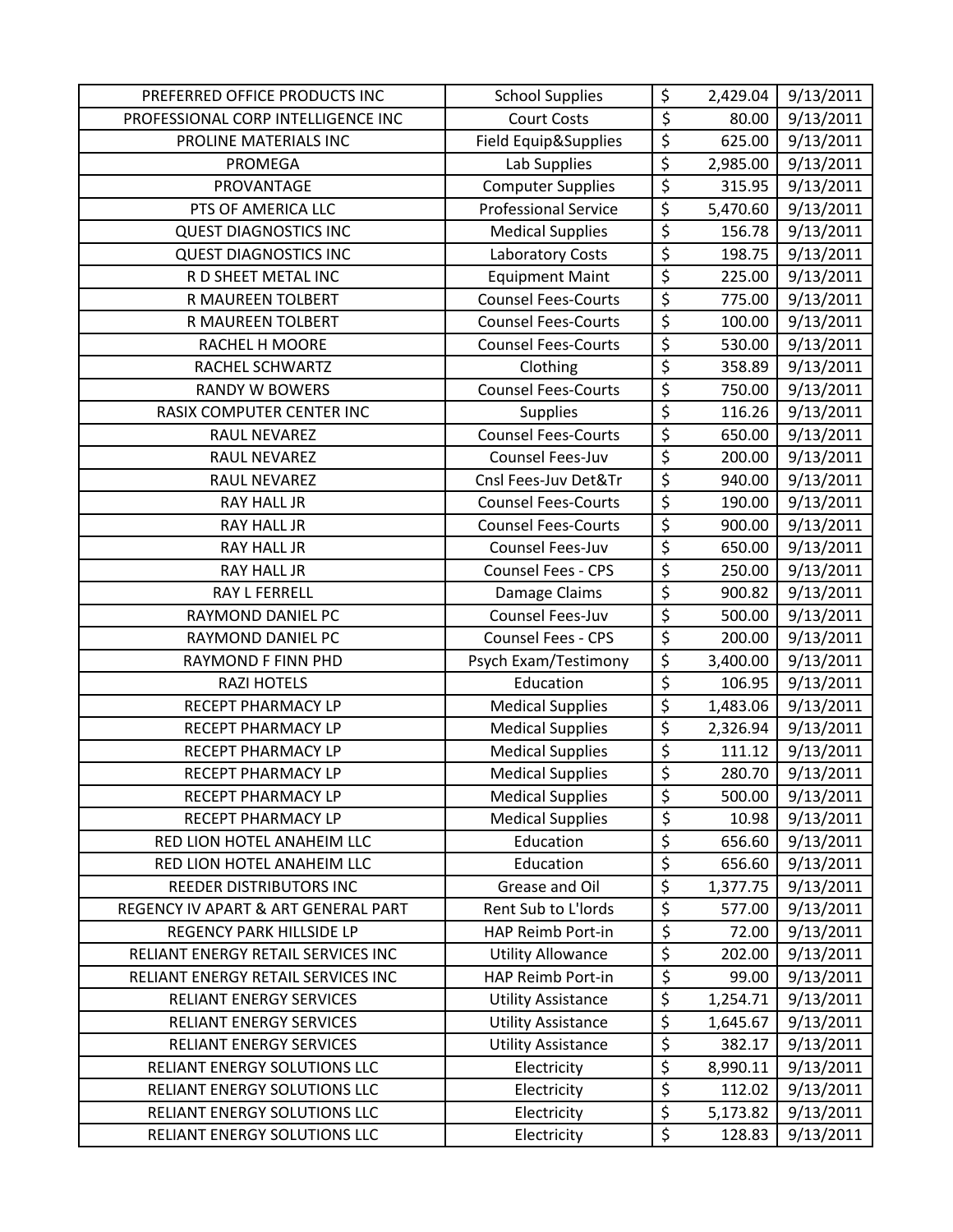| RELIANT ENERGY SOLUTIONS LLC   | Electricity                 | \$                     | 3,347.11  | 9/13/2011 |
|--------------------------------|-----------------------------|------------------------|-----------|-----------|
| RELIANT ENERGY SOLUTIONS LLC   | Electricity                 | \$                     | 25.96     | 9/13/2011 |
| RELIANT ENERGY SOLUTIONS LLC   | Electricity                 | \$                     | 3,323.62  | 9/13/2011 |
| RELIANT ENERGY SOLUTIONS LLC   | Electricity                 | \$                     | 2,643.89  | 9/13/2011 |
| RELIANT ENERGY SOLUTIONS LLC   | Electricity                 | \$                     | 7,929.54  | 9/13/2011 |
| RELIANT ENERGY SOLUTIONS LLC   | Electricity                 | \$                     | 8,711.65  | 9/13/2011 |
| RELIANT ENERGY SOLUTIONS LLC   | Electricity                 | \$                     | 1,099.27  | 9/13/2011 |
| RELIANT ENERGY SOLUTIONS LLC   | Electricity                 | \$                     | 6,923.89  | 9/13/2011 |
| RELIANT ENERGY SOLUTIONS LLC   | Electricity                 | \$                     | 9,463.52  | 9/13/2011 |
| RELIANT ENERGY SOLUTIONS LLC   | Electricity                 | \$                     | 3,700.21  | 9/13/2011 |
| RELIANT ENERGY SOLUTIONS LLC   | Electricity                 | \$                     | 742.32    | 9/13/2011 |
| RELIANT ENERGY SOLUTIONS LLC   | Electricity                 | \$                     | 7,495.67  | 9/13/2011 |
| RELIANT ENERGY SOLUTIONS LLC   | Electricity                 | \$                     | 8,433.91  | 9/13/2011 |
| RELIANT ENERGY SOLUTIONS LLC   | Electricity                 | \$                     | 44,924.12 | 9/13/2011 |
| RELIANT ENERGY SOLUTIONS LLC   | Electricity                 | \$                     | 11,978.00 | 9/13/2011 |
| RELIANT ENERGY SOLUTIONS LLC   | Electricity                 | \$                     | 598.85    | 9/13/2011 |
| RELIANT ENERGY SOLUTIONS LLC   | Electricity                 | \$                     | 530.69    | 9/13/2011 |
| RELIANT ENERGY SOLUTIONS LLC   | Electricity                 | \$                     | 24,612.81 | 9/13/2011 |
| RELIANT ENERGY SOLUTIONS LLC   | Electricity                 | $\overline{\varsigma}$ | 56.22     | 9/13/2011 |
| RELIANT ENERGY SOLUTIONS LLC   | Electricity                 | \$                     | 2,083.84  | 9/13/2011 |
| RELIANT ENERGY SOLUTIONS LLC   | Electricity                 | \$                     | 4,992.60  | 9/13/2011 |
| RELIANT ENERGY SOLUTIONS LLC   | Electricity                 | $\overline{\xi}$       | 3,182.19  | 9/13/2011 |
| RELIANT ENERGY SOLUTIONS LLC   | Electricity                 | \$                     | 6,208.50  | 9/13/2011 |
| RELIANT ENERGY SOLUTIONS LLC   | Electricity                 | \$                     | 5,977.47  | 9/13/2011 |
| RELIANT ENERGY SOLUTIONS LLC   | Electricity                 | \$                     | 537.22    | 9/13/2011 |
| RELIANT ENERGY SOLUTIONS LLC   | Electricity                 | \$                     | 308.62    | 9/13/2011 |
| RELIANT ENERGY SOLUTIONS LLC   | Electricity                 | \$                     | 4,195.86  | 9/13/2011 |
| RELIANT ENERGY SOLUTIONS LLC   | Electricity                 | \$                     | 2,546.89  | 9/13/2011 |
| RELIANT ENERGY SOLUTIONS LLC   | Electricity                 | \$                     | 2,077.36  | 9/13/2011 |
| RELIANT ENERGY SOLUTIONS LLC   | Electricity                 | $\overline{\varsigma}$ | 2,406.63  | 9/13/2011 |
| RELIANT ENERGY SOLUTIONS LLC   | Electricity                 | \$                     | 331.33    | 9/13/2011 |
| RELIANT ENERGY SOLUTIONS LLC   | Electricity                 | \$                     | 2,520.79  | 9/13/2011 |
| RELIANT ENERGY SOLUTIONS LLC   | Electricity                 | \$                     | 4,848.55  | 9/13/2011 |
| RELIANT ENERGY SOLUTIONS LLC   | Electricity                 | \$                     | 63,034.38 | 9/13/2011 |
| RELIANT ENERGY SOLUTIONS LLC   | Electricity                 | \$                     | 11,538.49 | 9/13/2011 |
| RELIANT ENERGY SOLUTIONS LLC   | Electricity                 | \$                     | 644.14    | 9/13/2011 |
| RELIANT ENERGY SOLUTIONS LLC   | Electricity                 | \$                     | 1,355.18  | 9/13/2011 |
| RENEE A SANCHEZ                | <b>Counsel Fees-Courts</b>  | \$                     | 1,700.00  | 9/13/2011 |
| RENEE A SANCHEZ                | Counsel Fees - CPS          | \$                     | 4,560.00  | 9/13/2011 |
| <b>RENEE CASTLE</b>            | Clothing                    | \$                     | 225.00    | 9/13/2011 |
| <b>RENEE DELORGE</b>           | Clothing                    | \$                     | 544.34    | 9/13/2011 |
| REPUBLIC SERVICES OF TEXAS LTD | <b>Disposal Service</b>     | \$                     | 166.53    | 9/13/2011 |
| <b>REXEL SUMMERS</b>           | <b>Building Maintenance</b> | \$                     | 647.94    | 9/13/2011 |
| <b>REXEL SUMMERS</b>           | <b>Building Maintenance</b> | $\overline{\xi}$       | 149.25    | 9/13/2011 |
| RICHARD A HENDERSON PC         | <b>Counsel Fees-Courts</b>  | $\overline{\xi}$       | 1,240.00  | 9/13/2011 |
| RICHARD A HENDERSON PC         | <b>Counsel Fees-Courts</b>  | \$                     | 700.00    | 9/13/2011 |
| RICHARD ALLEY                  | <b>Counsel Fees-Courts</b>  | \$                     | 500.00    | 9/13/2011 |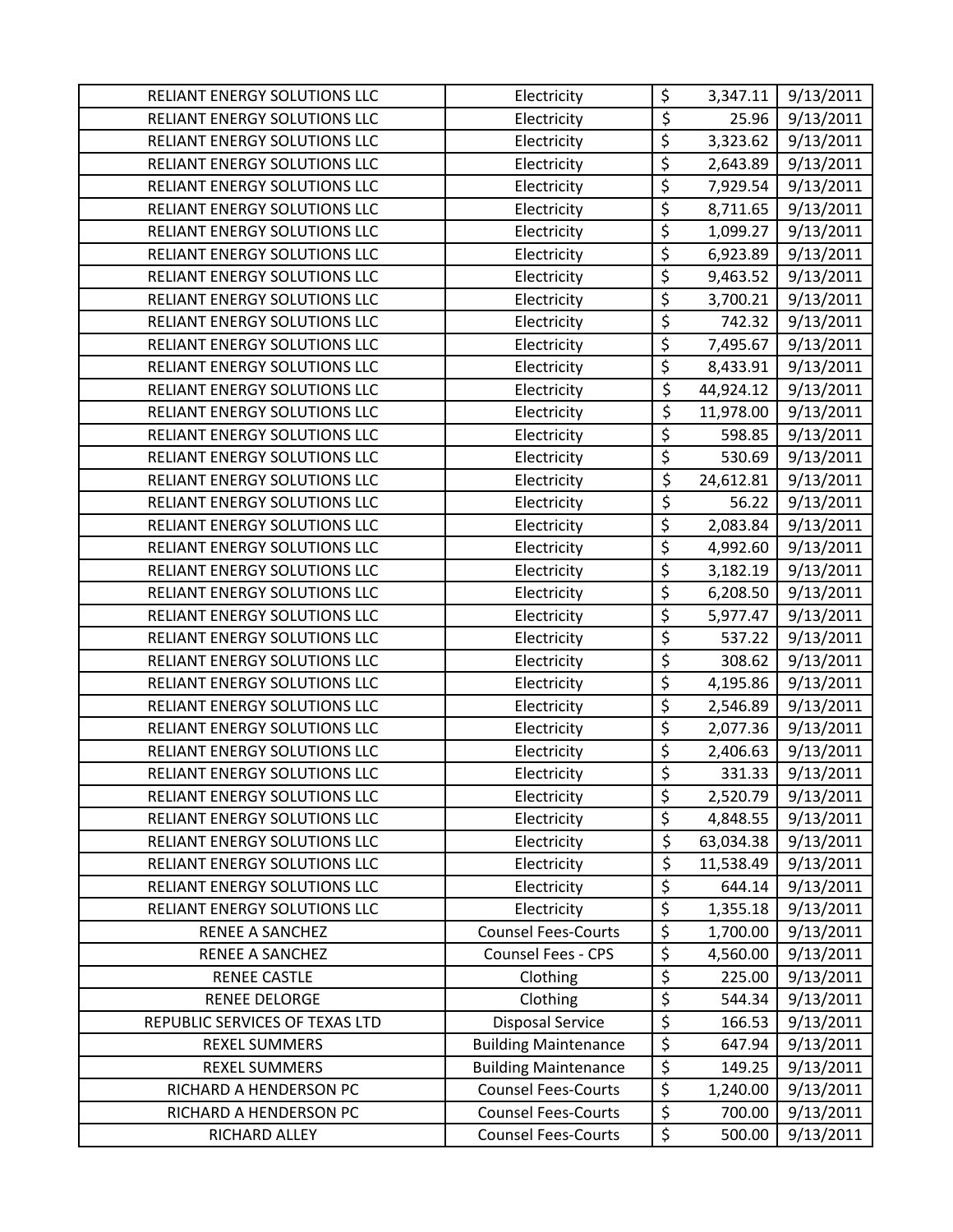| RICHARD ALLEY                    | <b>Counsel Fees-Courts</b>  | \$                     | 600.00    | 9/13/2011 |
|----------------------------------|-----------------------------|------------------------|-----------|-----------|
| RICHARD GLADSTONE                | <b>Professional Service</b> | $\overline{\xi}$       | 400.00    | 9/13/2011 |
| RICHARD HAINES                   | <b>Relative Assistance</b>  | $\overline{\xi}$       | 600.00    | 9/13/2011 |
| RICHARD KLINE                    | <b>Counsel Fees-Courts</b>  | \$                     | 600.00    | 9/13/2011 |
| RICHARD KLINE                    | <b>Counsel Fees-Courts</b>  | $\overline{\xi}$       | 3,400.00  | 9/13/2011 |
| Richard L Rodak                  | Education                   | $\overline{\xi}$       | 180.00    | 9/13/2011 |
| RICHARD SCOTT WALKER             | <b>Counsel Fees-Courts</b>  | \$                     | 1,850.00  | 9/13/2011 |
| RICHLAND HILLS PARTNERS LTD      | Rent Sub to L'Iords         | \$                     | 335.00    | 9/13/2011 |
| <b>RICK EWING</b>                | Landscaping Expense         | $\overline{\varsigma}$ | 300.00    | 9/13/2011 |
| <b>RICK EWING</b>                | Landscaping Expense         | $\overline{\xi}$       | 250.00    | 9/13/2011 |
| <b>RICK EWING</b>                | Landscaping Expense         | $\overline{\xi}$       | 250.00    | 9/13/2011 |
| <b>RICK EWING</b>                | Landscaping Expense         | $\overline{\xi}$       | 450.00    | 9/13/2011 |
| <b>RICK EWING</b>                | Landscaping Expense         | $\overline{\xi}$       | 270.00    | 9/13/2011 |
| <b>RICK EWING</b>                | Landscaping Expense         | \$                     | 260.00    | 9/13/2011 |
| <b>RICOH</b>                     | <b>Equipment Maint</b>      | $\overline{\xi}$       | 324.00    | 9/13/2011 |
| RIO BLANCO COUNTY SHERIFF        | <b>Court Costs</b>          | \$                     | 35.00     | 9/13/2011 |
| <b>ROBERT GEORGE</b>             | Rent Sub to L'Iords         | \$                     | 489.00    | 9/13/2011 |
| <b>ROBIN V GROUNDS</b>           | Counsel Fees - CPS          | $\overline{\xi}$       | 1,185.00  | 9/13/2011 |
| <b>ROBINSON &amp; SMART PC</b>   | <b>Counsel Fees-Courts</b>  | $\overline{\varsigma}$ | 1,150.00  | 9/13/2011 |
| ROMULO L CASAQUITE               | Rent Sub to L'Iords         | \$                     | 852.00    | 9/13/2011 |
| RONALD COUCH                     | <b>Counsel Fees-Courts</b>  | $\overline{\xi}$       | 700.00    | 9/13/2011 |
| RONALD J KOVACH PC               | <b>Counsel Fees-Courts</b>  | $\overline{\xi}$       | 700.00    | 9/13/2011 |
| RONALD J KOVACH PC               | Counsel Fees - CPS          | $\overline{\varsigma}$ | 100.00    | 9/13/2011 |
| ROSE ANNA SALINAS                | Counsel Fees-Juv            | \$                     | 110.00    | 9/13/2011 |
| ROSELINE PAIGE                   | Clothing                    | \$                     | 124.56    | 9/13/2011 |
| <b>ROXANNE ROBINSON</b>          | <b>Counsel Fees-Courts</b>  | \$                     | 600.00    | 9/13/2011 |
| <b>ROXANNE ROBINSON</b>          | <b>Counsel Fees-Courts</b>  | $\overline{\xi}$       | 325.00    | 9/13/2011 |
| <b>ROY GOLSAN</b>                | <b>Counsel Fees-Probate</b> | \$                     | 850.00    | 9/13/2011 |
| <b>ROYER &amp; SCHUTTS</b>       | Non-Track Equipment         | $\overline{\xi}$       | 6,914.44  | 9/13/2011 |
| RUSSELL FEED & SUPPLY            | <b>Estray Livestock</b>     | \$                     | 1,395.00  | 9/13/2011 |
| <b>SATTRUCKING INC</b>           | <b>Rock and Gravel</b>      | \$                     | 17,638.57 | 9/13/2011 |
| SAINT LEGAL PLLC                 | Counsel Fees - CPS          | \$                     | 100.00    | 9/13/2011 |
| <b>SALVATION ARMY</b>            | <b>Subrecipient Service</b> | \$                     | 2,988.59  | 9/13/2011 |
| SAMUEL M SANCHEZ                 | Counsel Fees - CPS          | $\overline{\xi}$       | 100.00    | 9/13/2011 |
| <b>SANDOVAL &amp; ASSOCIATES</b> | Interpreter Fees            | \$                     | 520.00    | 9/13/2011 |
| SANTA FE ADOLESCENT SERVICES     | <b>Professional Service</b> | \$                     | 18,000.00 | 9/13/2011 |
| SANTA FE ADOLESCENT SERVICES     | <b>Professional Service</b> | $\overline{\varsigma}$ | 4,166.63  | 9/13/2011 |
| SANTA FE ADOLESCENT SERVICES     | <b>Professional Service</b> | \$                     | 1,666.63  | 9/13/2011 |
| SANTIAGO SALINAS                 | <b>Counsel Fees-Courts</b>  | \$                     | 1,150.00  | 9/13/2011 |
| SANTIAGO SALINAS                 | <b>Counsel Fees-Courts</b>  | $\overline{\xi}$       | 1,130.00  | 9/13/2011 |
| <b>SANTIAGO SALINAS</b>          | <b>Counsel Fees-Courts</b>  | \$                     | 500.00    | 9/13/2011 |
| SARATOGA MANAGEMENT GROUP LLC    | Rent Sub to L'Iords         | \$                     | 1,192.00  | 9/13/2011 |
| SCHOLASTICA PHILIPPA AKEM        | Clothing                    | \$                     | 186.05    | 9/13/2011 |
| <b>SCHOOLER AUTOMOTIVE</b>       | <b>Small Tools</b>          | \$                     | 419.97    | 9/13/2011 |
| <b>SCHOOLER AUTOMOTIVE</b>       | <b>Small Tools</b>          | \$                     | 239.98    | 9/13/2011 |
| SCOTT BROWN PROPERTIES INC       | Rent Sub to L'Iords         | $\overline{\xi}$       | 91.00     | 9/13/2011 |
| <b>SCOTT C FACIANE</b>           | <b>Counsel Fees-Probate</b> | \$                     | 2,200.00  | 9/13/2011 |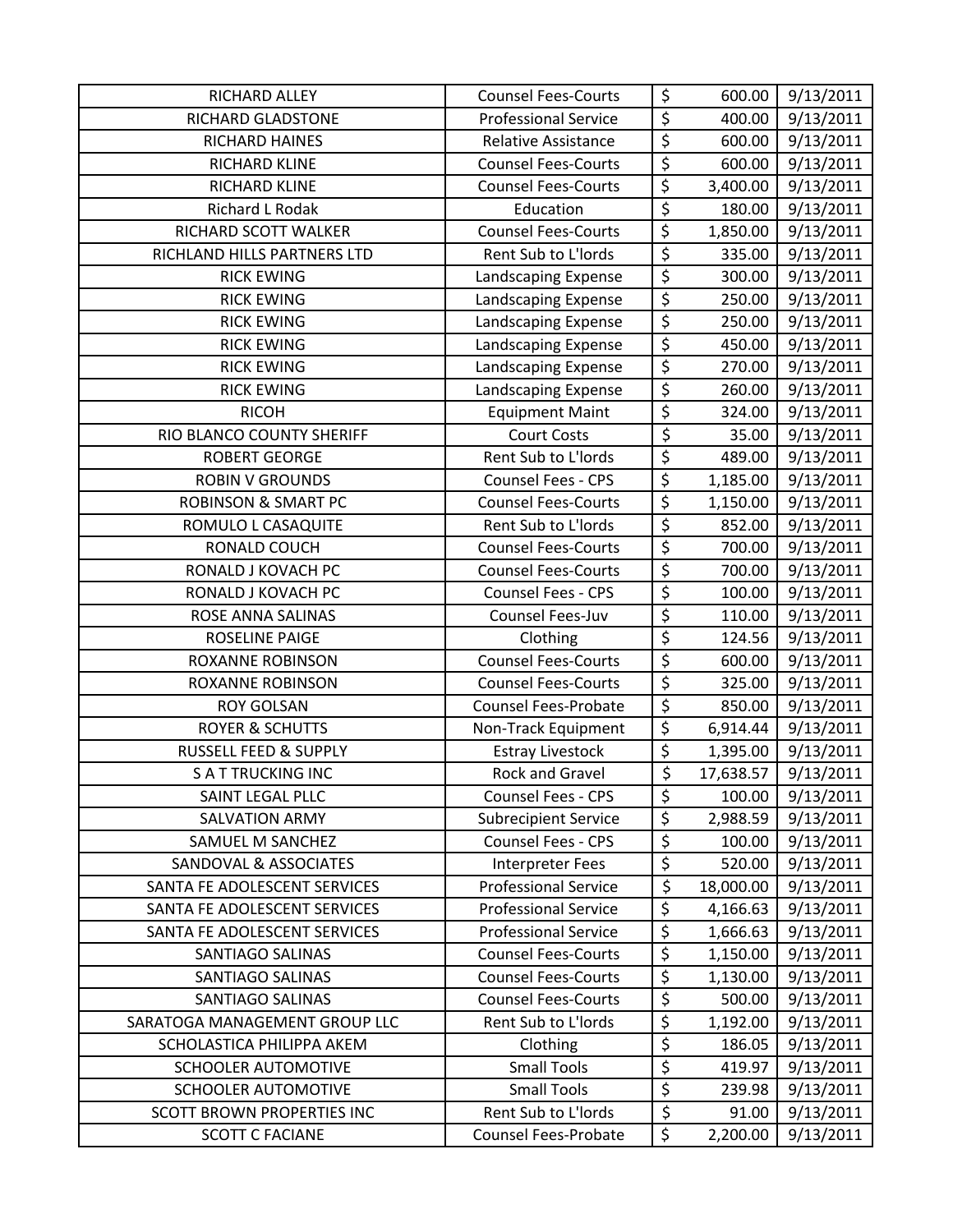| SERIM RESEARCH CORPORATION          | Lab Supplies                | \$                     | 56.00     | 9/13/2011 |
|-------------------------------------|-----------------------------|------------------------|-----------|-----------|
| SET SOLUTIONS INC                   | Software Maintenance        | \$                     | 15,816.88 | 9/13/2011 |
| SFW HOMES LLC                       | <b>Rental Assistance</b>    | \$                     | 450.00    | 9/13/2011 |
| SFW HOMES LLC                       | <b>Utility Assistance</b>   | \$                     | 51.28     | 9/13/2011 |
| <b>SHAWN PASCHALL</b>               | <b>Counsel Fees-Courts</b>  | \$                     | 1,790.00  | 9/13/2011 |
| <b>SHAWN PASCHALL</b>               | <b>Counsel Fees-Courts</b>  | $\overline{\xi}$       | 1,210.00  | 9/13/2011 |
| <b>SHAWN PASCHALL</b>               | <b>Counsel Fees-Courts</b>  | \$                     | 645.00    | 9/13/2011 |
| <b>SHAWN PASCHALL</b>               | <b>Counsel Fees-Courts</b>  | \$                     | 116.00    | 9/13/2011 |
| SHEVA LINCOLN                       | Clothing                    | \$                     | 497.88    | 9/13/2011 |
| SHI GOVERNMENT SOLUTIONS            | <b>Computer Supplies</b>    | \$                     | 5,540.00  | 9/13/2011 |
| SID W SHAPIRO                       | Counsel Fees-Juv            | \$                     | 200.00    | 9/13/2011 |
| SKYVUE MEMORIAL GARDENS             | <b>County Burials</b>       | $\overline{\varsigma}$ | 190.00    | 9/13/2011 |
| SMITH TEMPORARIES INC               | Contract Labor              | \$                     | 539.36    | 9/13/2011 |
| <b>SMITH TEMPORARIES INC</b>        | Contract Labor              | \$                     | 11,810.32 | 9/13/2011 |
| <b>SMITH TEMPORARIES INC</b>        | <b>Contract Labor</b>       | $\overline{\varsigma}$ | 5,374.90  | 9/13/2011 |
| <b>SON V NGUYEN</b>                 | HAP Reimb Port-in           | \$                     | 112.00    | 9/13/2011 |
| <b>SONYA RENFRO</b>                 | Clothing                    | \$                     | 225.00    | 9/13/2011 |
| <b>SORENSON FORENSICS LLC</b>       | Cap Murder-Othr Cost        | \$                     | 3,000.00  | 9/13/2011 |
| <b>SOUTH HULEN LP</b>               | Rent Sub to L'Iords         | \$                     | 60.00     | 9/13/2011 |
| SOUTHEASTERN EMERGENCY EQUIPMENT IN | <b>Medical Supplies</b>     | \$                     | 605.48    | 9/13/2011 |
| SOUTHERN TIRE MART LLC              | Central Garage Inv          | \$                     | 384.90    | 9/13/2011 |
| SPINDLEMEDIA INC                    | <b>Computer Maintenance</b> | \$                     | 25,000.00 | 9/13/2011 |
| <b>STACY ALFORD</b>                 | Counsel Fees-Juv            | \$                     | 200.00    | 9/13/2011 |
| <b>STACY ALFORD</b>                 | <b>Counsel Fees - CPS</b>   | \$                     | 150.00    | 9/13/2011 |
| <b>STAPLES ADVANTAGE</b>            | <b>Supplies</b>             | \$                     | 161.56    | 9/13/2011 |
| STAPLES ADVANTAGE                   | Supplies                    | \$                     | 38.85     | 9/13/2011 |
| STAPLES ADVANTAGE                   | <b>Training Supplies</b>    | \$                     | 52.77     | 9/13/2011 |
| <b>STAPLES ADVANTAGE</b>            | <b>Training Supplies</b>    | \$                     | 200.00    | 9/13/2011 |
| <b>STAPLES ADVANTAGE</b>            | Books/Pamphlets             | \$                     | 276.00    | 9/13/2011 |
| <b>STAPLES ADVANTAGE</b>            | <b>Supplies</b>             | \$                     | 79.20     | 9/13/2011 |
| <b>STAPLES ADVANTAGE</b>            | <b>Supplies</b>             | \$                     | 63.20     | 9/13/2011 |
| STAPLES ADVANTAGE                   | <b>Supplies</b>             | \$                     | 37.92     | 9/13/2011 |
| <b>STAPLES ADVANTAGE</b>            | <b>Supplies</b>             | \$                     | 75.01     | 9/13/2011 |
| STAPLES ADVANTAGE                   | <b>Supplies</b>             | \$                     | 889.79    | 9/13/2011 |
| <b>STAPLES ADVANTAGE</b>            | Sheriff Inventory           | \$                     | 195.72    | 9/13/2011 |
| <b>STAPLES ADVANTAGE</b>            | <b>Supplies</b>             | \$                     | 73.54     | 9/13/2011 |
| <b>STAPLES ADVANTAGE</b>            | <b>Supplies</b>             | \$                     | 86.77     | 9/13/2011 |
| STAPLES ADVANTAGE                   | <b>Supplies</b>             | \$                     | 115.26    | 9/13/2011 |
| <b>STAPLES ADVANTAGE</b>            | <b>Supplies</b>             | \$                     | 13.98     | 9/13/2011 |
| <b>STAPLES ADVANTAGE</b>            | <b>Supplies</b>             | \$                     | 235.35    | 9/13/2011 |
| STAPLES ADVANTAGE                   | <b>Supplies</b>             | \$                     | 96.76     | 9/13/2011 |
| STAPLES ADVANTAGE                   | <b>Supplies</b>             | \$                     | 187.96    | 9/13/2011 |
| <b>STAPLES ADVANTAGE</b>            | Supplies                    | \$                     | 103.03    | 9/13/2011 |
| STAPLES ADVANTAGE                   | <b>Supplies</b>             | \$                     | 334.62    | 9/13/2011 |
| STAPLES ADVANTAGE                   | <b>Supplies</b>             | \$                     | 68.76     | 9/13/2011 |
| STAPLES ADVANTAGE                   | <b>Supplies</b>             | \$                     | 465.08    | 9/13/2011 |
| STAPLES ADVANTAGE                   | <b>Supplies</b>             | \$                     | 96.00     | 9/13/2011 |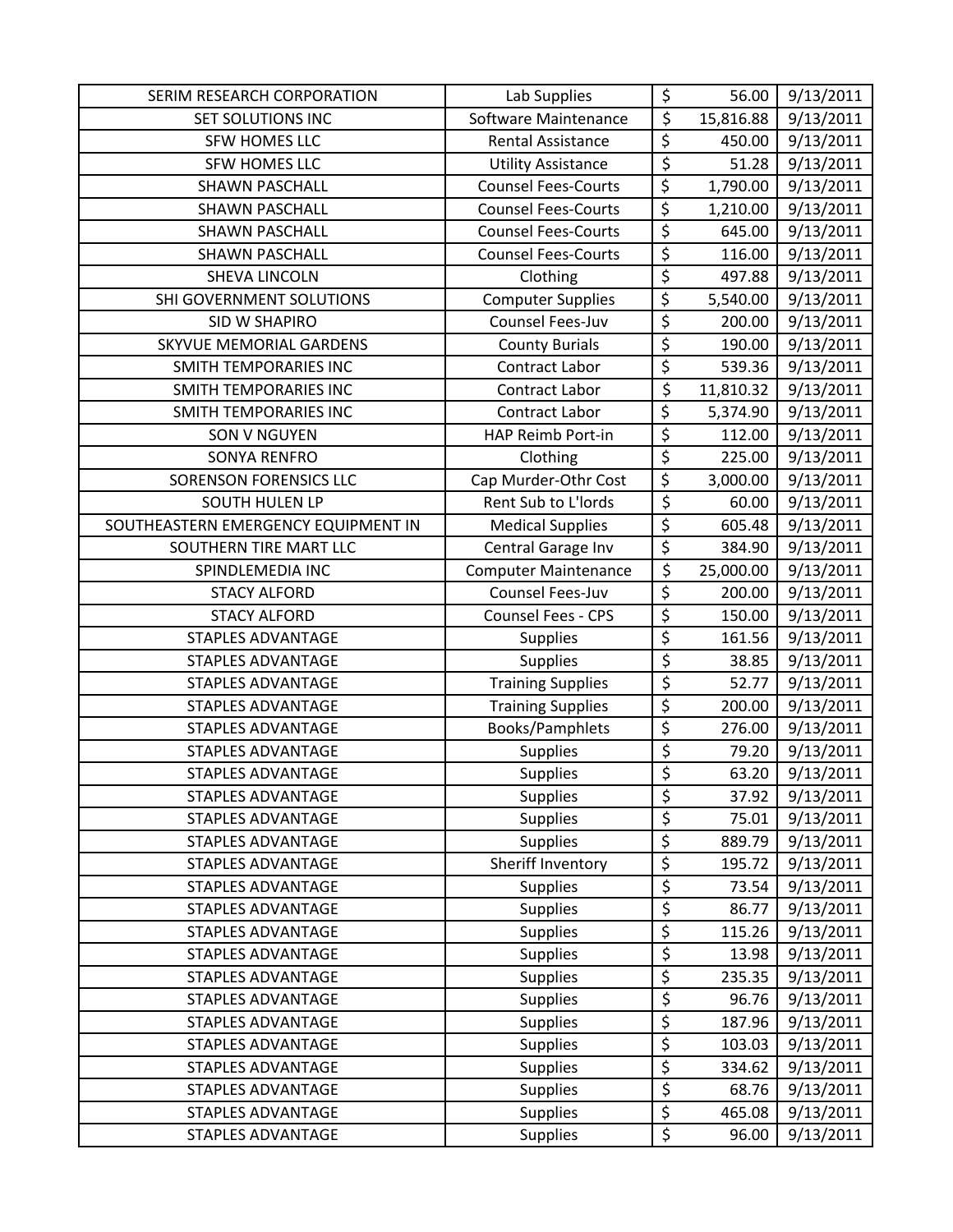| <b>STAPLES ADVANTAGE</b> | <b>Supplies</b> | \$                     | 133.28                   | 9/13/2011 |
|--------------------------|-----------------|------------------------|--------------------------|-----------|
| <b>STAPLES ADVANTAGE</b> | <b>Supplies</b> | \$                     | 744.23                   | 9/13/2011 |
| STAPLES ADVANTAGE        | <b>Supplies</b> | \$                     | (17.02)                  | 9/13/2011 |
| <b>STAPLES ADVANTAGE</b> | <b>Supplies</b> | \$                     | 85.83                    | 9/13/2011 |
| STAPLES ADVANTAGE        | <b>Supplies</b> | \$                     | 27.99                    | 9/13/2011 |
| STAPLES ADVANTAGE        | <b>Supplies</b> | \$                     | 316.70                   | 9/13/2011 |
| <b>STAPLES ADVANTAGE</b> | <b>Supplies</b> | \$                     | 119.62                   | 9/13/2011 |
| <b>STAPLES ADVANTAGE</b> | <b>Supplies</b> | \$                     | 83.20                    | 9/13/2011 |
| <b>STAPLES ADVANTAGE</b> | <b>Supplies</b> | \$                     | 40.90                    | 9/13/2011 |
| <b>STAPLES ADVANTAGE</b> | <b>Supplies</b> | \$                     | (22.88)                  | 9/13/2011 |
| <b>STAPLES ADVANTAGE</b> | <b>Supplies</b> | \$                     | 25.54                    | 9/13/2011 |
| STAPLES ADVANTAGE        | <b>Supplies</b> | \$                     | 11.13                    | 9/13/2011 |
| <b>STAPLES ADVANTAGE</b> | <b>Supplies</b> | \$                     | 3.61                     | 9/13/2011 |
| <b>STAPLES ADVANTAGE</b> | <b>Supplies</b> | \$                     | 114.72                   | 9/13/2011 |
| <b>STAPLES ADVANTAGE</b> | Supplies        | \$                     | 27.96                    | 9/13/2011 |
| <b>STAPLES ADVANTAGE</b> | <b>Supplies</b> | \$                     | 93.18                    | 9/13/2011 |
| <b>STAPLES ADVANTAGE</b> | <b>Supplies</b> | \$                     | 106.76                   | 9/13/2011 |
| STAPLES ADVANTAGE        | <b>Supplies</b> | \$                     | 128.69                   | 9/13/2011 |
| <b>STAPLES ADVANTAGE</b> | <b>Supplies</b> | \$                     | (598.72)                 | 9/13/2011 |
| STAPLES ADVANTAGE        | <b>Supplies</b> | \$                     | 60.66                    | 9/13/2011 |
| <b>STAPLES ADVANTAGE</b> | <b>Supplies</b> | \$                     | 130.75                   | 9/13/2011 |
| STAPLES ADVANTAGE        | <b>Supplies</b> | \$                     | $\overline{\phantom{0}}$ | 9/13/2011 |
| STAPLES ADVANTAGE        | <b>Supplies</b> | $\overline{\varsigma}$ | 125.85                   | 9/13/2011 |
| <b>STAPLES ADVANTAGE</b> | <b>Supplies</b> | \$                     | 408.09                   | 9/13/2011 |
| STAPLES ADVANTAGE        | <b>Supplies</b> | \$                     | 92.97                    | 9/13/2011 |
| STAPLES ADVANTAGE        | <b>Supplies</b> | $\overline{\varsigma}$ | 15.32                    | 9/13/2011 |
| STAPLES ADVANTAGE        | <b>Supplies</b> | \$                     | 20.52                    | 9/13/2011 |
| <b>STAPLES ADVANTAGE</b> | <b>Supplies</b> | \$                     | 184.79                   | 9/13/2011 |
| <b>STAPLES ADVANTAGE</b> | <b>Supplies</b> | \$                     | 145.06                   | 9/13/2011 |
| <b>STAPLES ADVANTAGE</b> | <b>Supplies</b> | \$                     | 51.65                    | 9/13/2011 |
| <b>STAPLES ADVANTAGE</b> | <b>Supplies</b> | \$                     | 173.44                   | 9/13/2011 |
| <b>STAPLES ADVANTAGE</b> | <b>Supplies</b> | \$                     | 252.19                   | 9/13/2011 |
| <b>STAPLES ADVANTAGE</b> | <b>Supplies</b> | \$                     | 144.36                   | 9/13/2011 |
| STAPLES ADVANTAGE        | <b>Supplies</b> | \$                     | 62.87                    | 9/13/2011 |
| <b>STAPLES ADVANTAGE</b> | <b>Supplies</b> | \$                     | 6.93                     | 9/13/2011 |
| <b>STAPLES ADVANTAGE</b> | <b>Supplies</b> | \$                     | 119.87                   | 9/13/2011 |
| <b>STAPLES ADVANTAGE</b> | <b>Supplies</b> | \$                     | 70.51                    | 9/13/2011 |
| <b>STAPLES ADVANTAGE</b> | <b>Supplies</b> | \$                     | 60.04                    | 9/13/2011 |
| STAPLES ADVANTAGE        | <b>Supplies</b> | \$                     | 162.08                   | 9/13/2011 |
| STAPLES ADVANTAGE        | <b>Supplies</b> | \$                     | 60.24                    | 9/13/2011 |
| <b>STAPLES ADVANTAGE</b> | <b>Supplies</b> | \$                     | 172.16                   | 9/13/2011 |
| <b>STAPLES ADVANTAGE</b> | <b>Supplies</b> | \$                     | 47.01                    | 9/13/2011 |
| <b>STAPLES ADVANTAGE</b> | <b>Supplies</b> | \$                     | 164.77                   | 9/13/2011 |
| STAPLES ADVANTAGE        | <b>Supplies</b> | \$                     | 70.83                    | 9/13/2011 |
| STAPLES ADVANTAGE        | <b>Supplies</b> | \$                     | 30.50                    | 9/13/2011 |
| STAPLES ADVANTAGE        | <b>Supplies</b> | $\overline{\xi}$       | 23.33                    | 9/13/2011 |
| STAPLES ADVANTAGE        | <b>Supplies</b> | \$                     | 18.53                    | 9/13/2011 |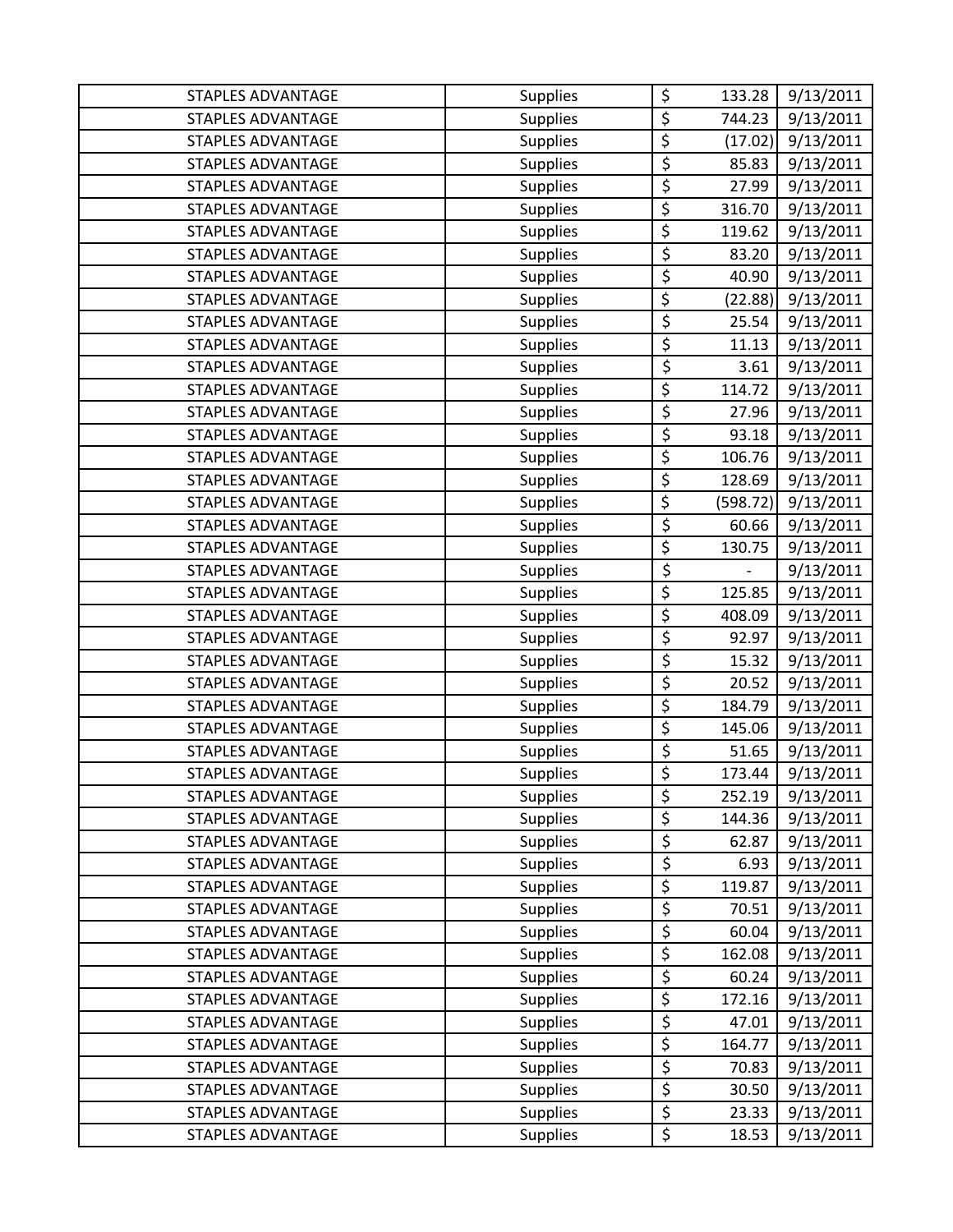| <b>STAPLES ADVANTAGE</b>  | <b>Supplies</b>             | \$                     | 1.10      | 9/13/2011 |
|---------------------------|-----------------------------|------------------------|-----------|-----------|
| STAPLES ADVANTAGE         | <b>Supplies</b>             | \$                     | 47.33     | 9/13/2011 |
| STAPLES ADVANTAGE         | <b>Supplies</b>             | \$                     | 111.18    | 9/13/2011 |
| <b>STAPLES ADVANTAGE</b>  | <b>Supplies</b>             | \$                     | 37.06     | 9/13/2011 |
| <b>STAPLES ADVANTAGE</b>  | <b>Supplies</b>             | \$                     | 37.06     | 9/13/2011 |
| STAPLES ADVANTAGE         | <b>Supplies</b>             | \$                     | 37.06     | 9/13/2011 |
| <b>STAPLES ADVANTAGE</b>  | <b>Supplies</b>             | \$                     | 37.06     | 9/13/2011 |
| STAPLES ADVANTAGE         | <b>Supplies</b>             | \$                     | 37.06     | 9/13/2011 |
| <b>STAPLES ADVANTAGE</b>  | <b>Supplies</b>             | \$                     | 37.06     | 9/13/2011 |
| <b>STAPLES ADVANTAGE</b>  | <b>Supplies</b>             | \$                     | 60.39     | 9/13/2011 |
| <b>STAPLES ADVANTAGE</b>  | <b>Supplies</b>             | \$                     | 8.16      | 9/13/2011 |
| STAPLES ADVANTAGE         | <b>Supplies</b>             | \$                     | 4.80      | 9/13/2011 |
| STAPLES ADVANTAGE         | <b>Supplies</b>             | \$                     | 5.00      | 9/13/2011 |
| <b>STAPLES ADVANTAGE</b>  | <b>Supplies</b>             | \$                     | 4.60      | 9/13/2011 |
| <b>STAPLES ADVANTAGE</b>  | <b>Supplies</b>             | \$                     | 83.72     | 9/13/2011 |
| STAPLES ADVANTAGE         | <b>Supplies</b>             | \$                     | 228.87    | 9/13/2011 |
| <b>STAPLES ADVANTAGE</b>  | <b>Supplies</b>             | \$                     | 18.53     | 9/13/2011 |
| STAPLES ADVANTAGE         | <b>Supplies</b>             | \$                     | 55.59     | 9/13/2011 |
| STAPLES ADVANTAGE         | <b>Supplies</b>             | \$                     | 716.82    | 9/13/2011 |
| <b>STAPLES ADVANTAGE</b>  | <b>Supplies</b>             | \$                     | 41.41     | 9/13/2011 |
| <b>STAPLES ADVANTAGE</b>  | <b>Supplies</b>             | \$                     | 77.26     | 9/13/2011 |
| STAPLES ADVANTAGE         | <b>Supplies</b>             | \$                     | 8.51      | 9/13/2011 |
| <b>STAPLES ADVANTAGE</b>  | <b>Computer Supplies</b>    | \$                     | 143.76    | 9/13/2011 |
| <b>STAPLES ADVANTAGE</b>  | <b>Building Maintenance</b> | \$                     | 23.44     | 9/13/2011 |
| STAPLES ADVANTAGE         | <b>Supplies</b>             | \$                     | 51.04     | 9/13/2011 |
| <b>STAPLES ADVANTAGE</b>  | <b>Supplies</b>             | \$                     | 40.78     | 9/13/2011 |
| STAPLES ADVANTAGE         | <b>Supplies</b>             | \$                     | 6.32      | 9/13/2011 |
| <b>STAPLES ADVANTAGE</b>  | <b>Supplies</b>             | \$                     | 11.06     | 9/13/2011 |
| <b>STAPLES ADVANTAGE</b>  | <b>Supplies</b>             | \$                     | 33.59     | 9/13/2011 |
| <b>STAPLES ADVANTAGE</b>  | Supplies                    | \$                     | 24.06     | 9/13/2011 |
| <b>STAPLES ADVANTAGE</b>  | <b>Supplies</b>             | \$                     | 44.35     | 9/13/2011 |
| <b>STAPLES ADVANTAGE</b>  | <b>Supplies</b>             | \$                     | 55.57     | 9/13/2011 |
| <b>STAPLES ADVANTAGE</b>  | <b>Supplies</b>             | \$                     | 121.48    | 9/13/2011 |
| STAPLES ADVANTAGE         | <b>Supplies</b>             | \$                     | 520.11    | 9/13/2011 |
| <b>STAPLES ADVANTAGE</b>  | <b>Supplies</b>             | \$                     | 45.43     | 9/13/2011 |
| <b>STAPLES ADVANTAGE</b>  | <b>Supplies</b>             | \$                     | 72.03     | 9/13/2011 |
| STAPLES ADVANTAGE         | <b>Supplies</b>             | \$                     | 138.97    | 9/13/2011 |
| <b>STAPLES ADVANTAGE</b>  | <b>Supplies</b>             | \$                     | 43.96     | 9/13/2011 |
| <b>STAPLES ADVANTAGE</b>  | <b>Supplies</b>             | \$                     | 154.65    | 9/13/2011 |
| <b>STAPLES ADVANTAGE</b>  | Parts and Supplies          | \$                     | 16,375.80 | 9/13/2011 |
| <b>STAPLES ADVANTAGE</b>  | <b>Supplies</b>             | \$                     | 44.88     | 9/13/2011 |
| <b>STAR TEX POWER</b>     | <b>Utility Assistance</b>   | \$                     | 141.49    | 9/13/2011 |
| <b>STATE BAR OF TEXAS</b> | Education                   | \$                     | 695.00    | 9/13/2011 |
| STEPHANIE GONZALEZ        | <b>Counsel Fees-Courts</b>  | $\overline{\varsigma}$ | 2,000.00  | 9/13/2011 |
| <b>STEPHANIE GONZALEZ</b> | <b>Counsel Fees-Courts</b>  | \$                     | 200.00    | 9/13/2011 |
| STEPHANIE TIPPITT         | <b>FSS Liability</b>        | \$                     | 11,745.48 | 9/13/2011 |
| STEPHEN D HANDY PLLC      | <b>Counsel Fees-Courts</b>  | \$                     | 500.00    | 9/13/2011 |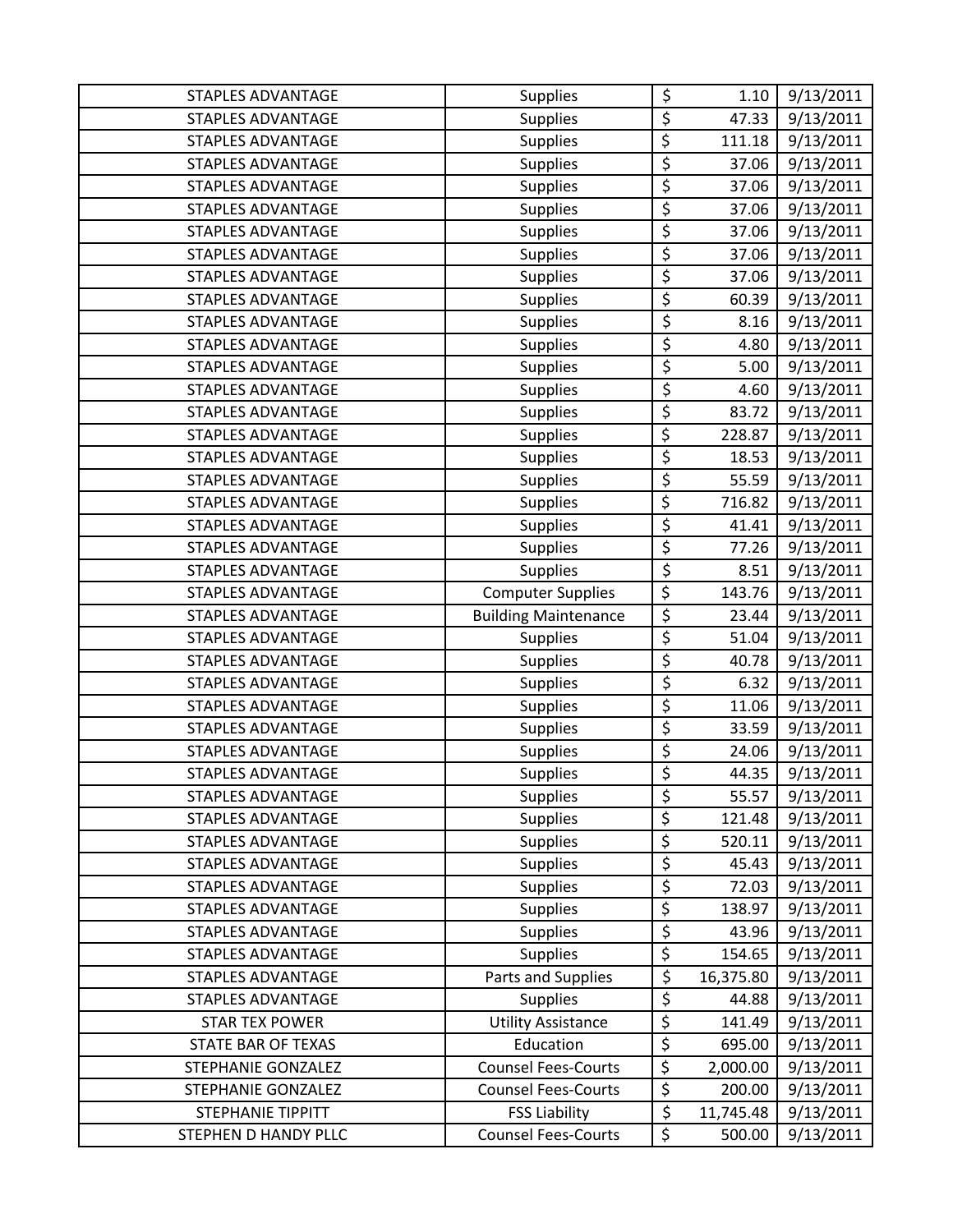| <b>STEVE GORDON &amp; ASSOCIATES</b> | <b>Counsel Fees-Courts</b>  | \$                     | 925.00     | 9/13/2011 |
|--------------------------------------|-----------------------------|------------------------|------------|-----------|
| <b>STEVE GORDON &amp; ASSOCIATES</b> | <b>Counsel Fees-Courts</b>  | $\overline{\xi}$       | 1,325.00   | 9/13/2011 |
| <b>STEVE GORDON &amp; ASSOCIATES</b> | <b>Counsel Fees-Courts</b>  | \$                     | 825.00     | 9/13/2011 |
| <b>Steven M Davis</b>                | Travel                      | \$                     | 130.00     | 9/13/2011 |
| STORM'S EDGE TECHNOLOGIES            | Cap Murder-Othr Cost        | $\overline{\xi}$       | 4,650.00   | 9/13/2011 |
| <b>STREAM ENERGY</b>                 | <b>Utility Assistance</b>   | \$                     | 3,021.52   | 9/13/2011 |
| <b>STREAM ENERGY</b>                 | <b>Utility Allowance</b>    | \$                     | 219.00     | 9/13/2011 |
| <b>STREAM ENERGY</b>                 | HAP Reimb Port-in           | $\overline{\xi}$       | 1,218.00   | 9/13/2011 |
| STUART HOSE AND PIPE CO INC          | Parts and Supplies          | \$                     | 67.01      | 9/13/2011 |
| <b>SUE MICK</b>                      | Relative Assistance         | \$                     | 300.00     | 9/13/2011 |
| <b>SUE SCIONKA</b>                   | Clothing                    | \$                     | 222.76     | 9/13/2011 |
| SUMMIT ELECTRICAL SUPPLY             | A/C Maint Contract          | \$                     | 57.60      | 9/13/2011 |
| SUNSET POINT INVESTORS LP            | <b>Utility Assistance</b>   | \$                     | 32.50      | 9/13/2011 |
| SUPER VALUE PHARMACY                 | <b>Medical Services</b>     | \$                     | 161.36     | 9/13/2011 |
| Susan Au                             | Travel                      | $\overline{\varsigma}$ | 180.00     | 9/13/2011 |
| <b>Susan T Hurst</b>                 | Prepaid - Travel            | \$                     | (1,498.84) | 9/13/2011 |
| Susan T Hurst                        | <b>Travel</b>               | \$                     | 1,553.84   | 9/13/2011 |
| TU ELECTRIC                          | <b>Utility Allowance</b>    | \$                     | 114.00     | 9/13/2011 |
| <b>TAN THAN</b>                      | <b>Interpreter Fees</b>     | \$                     | 487.50     | 9/13/2011 |
| <b>TARA ENERGY INC</b>               | <b>Utility Assistance</b>   | $\overline{\xi}$       | 154.53     | 9/13/2011 |
| <b>TARA V KERSH</b>                  | <b>Counsel Fees-Courts</b>  | $\overline{\xi}$       | 4,600.00   | 9/13/2011 |
| <b>TARA V KERSH</b>                  | Counsel Fees - CPS          | \$                     | 150.00     | 9/13/2011 |
| <b>TARA V KERSH</b>                  | Counsel Fees - CPS          | \$                     | 2,500.00   | 9/13/2011 |
| <b>TARGET BANK</b>                   | <b>Meeting Expenses</b>     | \$                     | 130.06     | 9/13/2011 |
| <b>TARGET BANK</b>                   | <b>Educational Material</b> | \$                     | 302.35     | 9/13/2011 |
| <b>TARGET BANK</b>                   | Household Supp Asst         | \$                     | 32.28      | 9/13/2011 |
| <b>TARGET BANK</b>                   | Clothing                    | \$                     | 100.65     | 9/13/2011 |
| <b>TARGET BANK</b>                   | Clothing                    | \$                     | 197.55     | 9/13/2011 |
| <b>TARGET BANK</b>                   | Clothing                    | $\overline{\xi}$       | 100.41     | 9/13/2011 |
| <b>TARGET BANK</b>                   | <b>Promotional Expenses</b> | $\overline{\varsigma}$ | 24.79      | 9/13/2011 |
| TARRANT CO TAX ASSESSOR COLLECTOR    | Trust - Constable 4         | \$                     | 53.80      | 9/13/2011 |
| TARRANT COUNTY BAR ASSOC.            | Education                   | \$                     | 125.00     | 9/13/2011 |
| TARRANT COUNTY CREDIT UNION          | <b>Meeting Expenses</b>     | $\overline{\varsigma}$ | 250.00     | 9/13/2011 |
| TARRANT COUNTY HOSPITAL DISTRICT     | <b>Subrecipient Service</b> | $\overline{\xi}$       | 3,055.09   | 9/13/2011 |
| TARRANT COUNTY HOSPITAL DISTRICT     | <b>Subrecipient Service</b> | \$                     | 12,193.28  | 9/13/2011 |
| TARRANT COUNTY HOSPITAL DISTRICT     | <b>Subrecipient Service</b> | \$                     | 20,896.30  | 9/13/2011 |
| TARRANT COUNTY HOSPITAL DISTRICT     | <b>Subrecipient Service</b> | \$                     | 5,144.40   | 9/13/2011 |
| <b>TARRANT COUNTY SHERIFF</b>        | Travel                      | \$                     | 1,111.56   | 9/13/2011 |
| TARRANT COUNTY SUPPORT TRUST ACCT    | Miscellaneous               | \$                     | 110.00     | 9/13/2011 |
| <b>TARRANT PARTNERS LP</b>           | Rent Sub to L'Iords         | \$                     | 216.00     | 9/13/2011 |
| TAYLOR TECHNOLOGIES INC              | Field Equip&Supplies        | $\overline{\xi}$       | 445.55     | 9/13/2011 |
| TEAGUE NALL & PERKINS INC            | <b>Professional Service</b> | \$                     | 2,024.87   | 9/13/2011 |
| TEHA-TEXAS ENVIRONMENTAL HEALTH ASS  | Education                   | \$                     | 205.00     | 9/13/2011 |
| TEHA-TEXAS ENVIRONMENTAL HEALTH ASS  | Education                   | $\overline{\varsigma}$ | 205.00     | 9/13/2011 |
| TEHA-TEXAS ENVIRONMENTAL HEALTH ASS  | Education                   | \$                     | 205.00     | 9/13/2011 |
| TEHA-TEXAS ENVIRONMENTAL HEALTH ASS  | Education                   | \$                     | 205.00     | 9/13/2011 |
| TEHA-TEXAS ENVIRONMENTAL HEALTH ASS  | Education                   | \$                     | 205.00     | 9/13/2011 |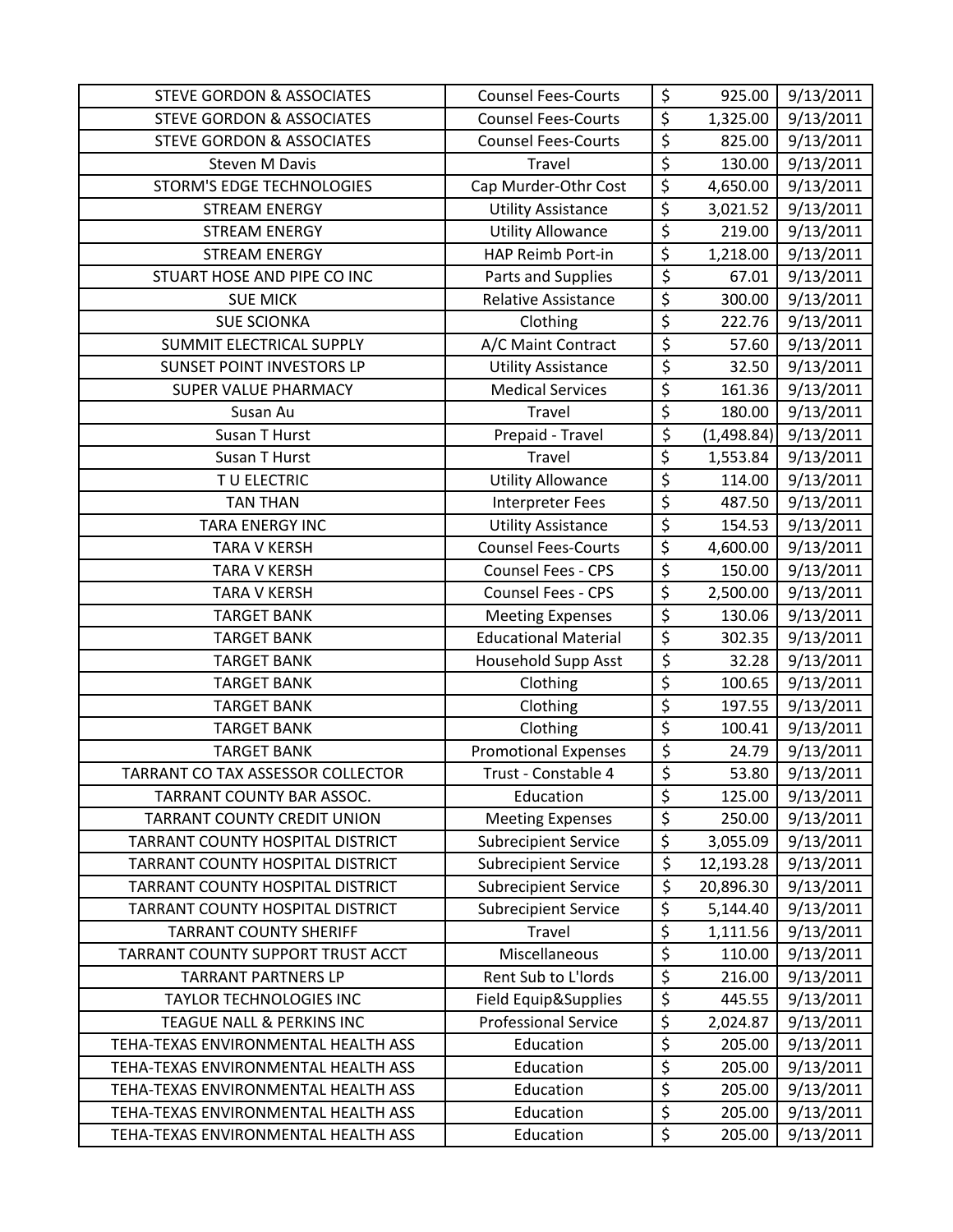| TELLER LAW FIRM PC                      | <b>Counsel Fees-Courts</b>  | \$                              | 300.00     | 9/13/2011 |
|-----------------------------------------|-----------------------------|---------------------------------|------------|-----------|
| <b>TENISHA WORLEY</b>                   | <b>Relative Assistance</b>  | \$                              | 600.00     | 9/13/2011 |
| <b>TERI TURNER</b>                      | Clothing                    | \$                              | 447.43     | 9/13/2011 |
| <b>TERRI MOORE</b>                      | <b>Counsel Fees-Courts</b>  | \$                              | 750.00     | 9/13/2011 |
| <b>TESCAN USA INC</b>                   | Furn&Office Eq (Mod)        | \$                              | 184,095.00 | 9/13/2011 |
| <b>TEXAS AGRILIFE EXTENSION SERVICE</b> | Education                   | \$                              | 25.00      | 9/13/2011 |
| TEXAS AIR SYSTEMS, INC                  | A/C Maint Contract          | \$                              | 38.22      | 9/13/2011 |
| TEXAS AIR SYSTEMS, INC                  | A/C Maint Contract          | \$                              | 293.54     | 9/13/2011 |
| TEXAS AIR SYSTEMS, INC                  | A/C Maint Contract          | \$                              | 5.95       | 9/13/2011 |
| TEXAS AIR SYSTEMS, INC                  | A/C Maint Contract          | \$                              | 145.44     | 9/13/2011 |
| TEXAS AIR SYSTEMS, INC                  | A/C Maint Contract          | \$                              | 114.53     | 9/13/2011 |
| TEXAS AIR SYSTEMS, INC                  | A/C Maint Contract          | \$                              | 244.84     | 9/13/2011 |
| TEXAS AIR SYSTEMS, INC                  | A/C Maint Contract          | \$                              | 67.22      | 9/13/2011 |
| <b>TEXAS ASSOCIATION OF</b>             | Education                   | \$                              | 325.00     | 9/13/2011 |
| <b>TEXAS ASSOCIATION OF COUNTY</b>      | Education                   | \$                              | 135.00     | 9/13/2011 |
| TEXAS COURT REPORTERS ASSOC             | <b>Dues</b>                 | \$                              | 125.00     | 9/13/2011 |
| TEXAS DEPARTMENT OF LICENSING           | <b>Building Maintenance</b> | \$                              | 20.00      | 9/13/2011 |
| TEXAS DEPT OF CRIMINAL JUSTICE          | Non-Track Equipment         | $\overline{\xi}$                | 318.00     | 9/13/2011 |
| TEXAS DEPT OF FAMILY & PROTECTIVE       | Transportation              | $\overline{\boldsymbol{\zeta}}$ | 2,109.65   | 9/13/2011 |
| TEXAS DEPT PUBLIC SAFETY VEHICLE        | <b>Computer Services</b>    | \$                              | 42.00      | 9/13/2011 |
| TEXAS FIRE PROTECTION SPECL'ST          | <b>Building Maintenance</b> | \$                              | 170.00     | 9/13/2011 |
| <b>TEXAS JAIL ASSOCIATION</b>           | Dues                        | \$                              | 30.00      | 9/13/2011 |
| TEXAS LONGEVITY HOUSING, INC            | Rent Sub to L'Iords         | \$                              | 681.00     | 9/13/2011 |
| <b>TEXAS NAHRO</b>                      | Education                   | $\overline{\xi}$                | 400.00     | 9/13/2011 |
| <b>TEXAS POWER LP</b>                   | <b>Utility Assistance</b>   | \$                              | 273.29     | 9/13/2011 |
| TEXAS PUBLIC HEALTH ASSOCIATION-THP     | Education                   | \$                              | 75.00      | 9/13/2011 |
| TEXAS REENTRY SERVICES INC              | <b>Subrecipient Service</b> | $\overline{\xi}$                | 258.36     | 9/13/2011 |
| <b>TEXAS STATE UNIVERSITY</b>           | Education                   | \$                              | 100.00     | 9/13/2011 |
| <b>TEXAS STATE UNIVERSITY</b>           | Education                   | \$                              | 100.00     | 9/13/2011 |
| <b>TEXAS STATE UNIVERSITY</b>           | Education                   | \$                              | 100.00     | 9/13/2011 |
| <b>TEXAS TOLLWAYS</b>                   | Education                   | \$                              | 1.90       | 9/13/2011 |
| <b>TEXAS WOMAN'S UNIVERSITY</b>         | Tuition C/room Train        | \$                              | 192.00     | 9/13/2011 |
| <b>TEXAS WOMAN'S UNIVERSITY</b>         | Tuition C/room Train        | \$                              | 12.00      | 9/13/2011 |
| TEXAS WOMAN'S UNIVERSITY                | Tuition C/room Train        | \$                              | 12.00      | 9/13/2011 |
| <b>TEXAS WOMAN'S UNIVERSITY</b>         | Tuition C/room Train        | \$                              | 12.00      | 9/13/2011 |
| <b>TEXCAN VENTURES II LTD</b>           | Rent Sub to L'Iords         | \$                              | 578.00     | 9/13/2011 |
| <b>TEXCAN VENTURES II LTD</b>           | Rent Sub to L'Iords         | $\overline{\varsigma}$          |            | 9/13/2011 |
| <b>TEXCAN VENTURES III</b>              | Rent Sub to L'Iords         | \$                              | 302.00     | 9/13/2011 |
| THE BODE TECHNOLOGY GROUP INC           | Investigative               | \$                              | 625.50     | 9/13/2011 |
| THE DECKER LAW FIRM PC                  | Counsel Fees - CPS          | \$                              | 250.00     | 9/13/2011 |
| THE DECKER LAW FIRM PC                  | <b>Counsel Fees - CPS</b>   | \$                              | 250.00     | 9/13/2011 |
| THE HAMPTON LAW FIRM PLLC               | <b>Counsel Fees-Courts</b>  | \$                              | 200.00     | 9/13/2011 |
| THE HAMPTON LAW FIRM PLLC               | <b>Counsel Fees-Courts</b>  | \$                              | 200.00     | 9/13/2011 |
| THE HUSTON FIRM PC                      | Counsel Fees-Juv            | $\overline{\varsigma}$          | 600.00     | 9/13/2011 |
| THE LAKES OF WILLIAMSBERG               | Rent Sub to L'Iords         | \$                              | 200.00     | 9/13/2011 |
| THE LAW FIRM OF DAVID C JONES           | <b>Counsel Fees-Courts</b>  | $\overline{\xi}$                | 1,125.00   | 9/13/2011 |
| THE LAW OFFICES OF DAVID C COWDEN P     | <b>Counsel Fees-Courts</b>  | \$                              | 400.00     | 9/13/2011 |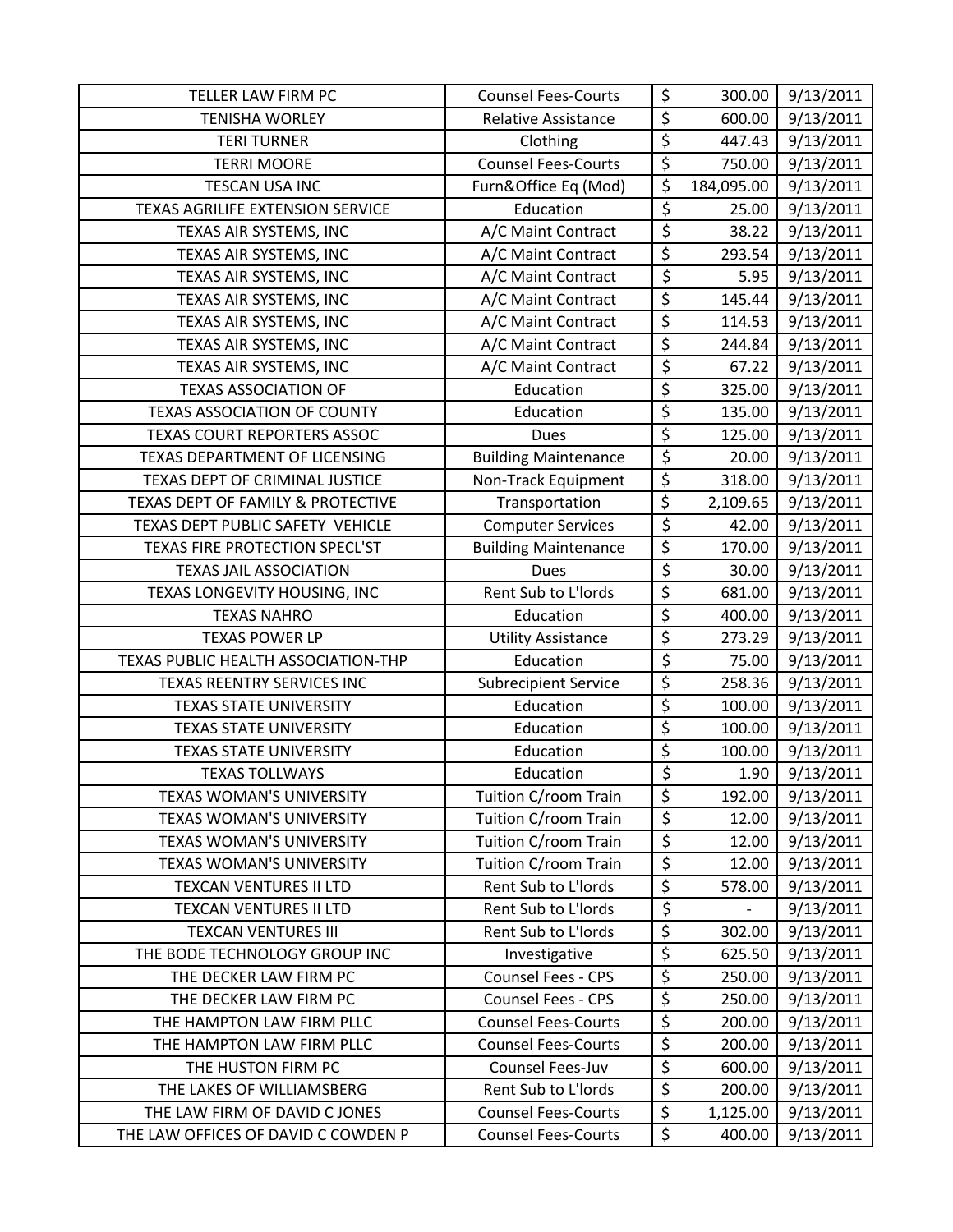| THE LAW OFFICES OF MICHAEL POOL PLL | <b>Counsel Fees-Courts</b>  | \$                              | 400.00    | 9/13/2011 |
|-------------------------------------|-----------------------------|---------------------------------|-----------|-----------|
| THE MULHOLLAND CO                   | <b>Supplies</b>             | \$                              | 9.00      | 9/13/2011 |
| THE MULHOLLAND CO                   | <b>Supplies</b>             | \$                              | 2.50      | 9/13/2011 |
| THE MULHOLLAND CO                   | Supplies                    | \$                              | 16.00     | 9/13/2011 |
| THE MULHOLLAND CO                   | <b>Supplies</b>             | $\overline{\boldsymbol{\zeta}}$ | 18.00     | 9/13/2011 |
| THE MULHOLLAND CO                   | <b>Supplies</b>             | \$                              | 9.00      | 9/13/2011 |
| THE MULHOLLAND CO                   | Supplies                    | \$                              | 25.50     | 9/13/2011 |
| THE MULHOLLAND CO                   | Supplies                    | \$                              | 18.00     | 9/13/2011 |
| THE MULHOLLAND CO                   | Supplies                    | \$                              | 6.75      | 9/13/2011 |
| THE MULHOLLAND CO                   | Supplies                    | \$                              | 21.00     | 9/13/2011 |
| THE MULHOLLAND CO                   | <b>Voting Supplies</b>      | \$                              | 1,220.00  | 9/13/2011 |
| THE MULHOLLAND CO                   | Supplies                    | \$                              | 37.50     | 9/13/2011 |
| THE P MICHAEL SCHNEIDER LAW FIRM PC | <b>Counsel Fees-Courts</b>  | \$                              | 400.00    | 9/13/2011 |
| THE SPOKEN WORD LLC                 | <b>Interpreter Fees</b>     | \$                              | 120.00    | 9/13/2011 |
| THE SPOKEN WORD LLC                 | Interpreter Fees            | \$                              | 120.00    | 9/13/2011 |
| THE SPOKEN WORD LLC                 | <b>Interpreter Fees</b>     | \$                              | 840.00    | 9/13/2011 |
| THE SPOKEN WORD LLC                 | <b>Interpreter Fees</b>     | \$                              | 150.00    | 9/13/2011 |
| THE SPOKEN WORD LLC                 | <b>Interpreter Fees</b>     | \$                              | 480.00    | 9/13/2011 |
| THERESA YOKO COPELAND               | <b>Counsel Fees-Courts</b>  | \$                              | 100.00    | 9/13/2011 |
| <b>THYSSENKRUPP ELEVATOR</b>        | <b>Elevator Maintenance</b> | \$                              | 3,062.17  | 9/13/2011 |
| <b>THYSSENKRUPP ELEVATOR</b>        | <b>Elevator Maintenance</b> | \$                              | 5,358.79  | 9/13/2011 |
| <b>THYSSENKRUPP ELEVATOR</b>        | <b>Elevator Maintenance</b> | \$                              | 734.91    | 9/13/2011 |
| <b>THYSSENKRUPP ELEVATOR</b>        | <b>Elevator Maintenance</b> | \$                              | 872.52    | 9/13/2011 |
| <b>THYSSENKRUPP ELEVATOR</b>        | <b>Elevator Maintenance</b> | $\overline{\boldsymbol{\zeta}}$ | 2,296.61  | 9/13/2011 |
| <b>THYSSENKRUPP ELEVATOR</b>        | <b>Elevator Maintenance</b> | \$                              | 275.47    | 9/13/2011 |
| <b>THYSSENKRUPP ELEVATOR</b>        | <b>Elevator Maintenance</b> | \$                              | 5,603.70  | 9/13/2011 |
| <b>THYSSENKRUPP ELEVATOR</b>        | <b>Elevator Maintenance</b> | \$                              | 367.45    | 9/13/2011 |
| <b>THYSSENKRUPP ELEVATOR</b>        | <b>Elevator Maintenance</b> | \$                              | 3,827.71  | 9/13/2011 |
| <b>THYSSENKRUPP ELEVATOR</b>        | <b>Elevator Maintenance</b> | $\overline{\boldsymbol{\zeta}}$ | 878.78    | 9/13/2011 |
| <b>THYSSENKRUPP ELEVATOR</b>        | <b>Elevator Maintenance</b> | \$                              | 1,531.08  | 9/13/2011 |
| <b>THYSSENKRUPP ELEVATOR</b>        | <b>Elevator Maintenance</b> | \$                              | 14,853.42 | 9/13/2011 |
| <b>THYSSENKRUPP ELEVATOR</b>        | <b>Elevator Maintenance</b> | \$                              | 765.53    | 9/13/2011 |
| <b>THYSSENKRUPP ELEVATOR</b>        | <b>Elevator Maintenance</b> | \$                              | 5,358.79  | 9/13/2011 |
| <b>THYSSENKRUPP ELEVATOR</b>        | <b>Elevator Maintenance</b> | \$                              | 734.91    | 9/13/2011 |
| <b>THYSSENKRUPP ELEVATOR</b>        | <b>Elevator Maintenance</b> | \$                              | 1,531.18  | 9/13/2011 |
| <b>THYSSENKRUPP ELEVATOR</b>        | <b>Elevator Maintenance</b> | \$                              | 2,296.61  | 9/13/2011 |
| <b>THYSSENKRUPP ELEVATOR</b>        | <b>Elevator Maintenance</b> | \$                              | 734.91    | 9/13/2011 |
| TIC EXPRESS LLC                     | <b>Supplies</b>             | \$                              | 5,313.00  | 9/13/2011 |
| TIC EXPRESS LLC                     | <b>Supplies</b>             | \$                              | 216.00    | 9/13/2011 |
| <b>TIC EXPRESS LLC</b>              | <b>Supplies</b>             | \$                              | 162.00    | 9/13/2011 |
| <b>TIC EXPRESS LLC</b>              | <b>Supplies</b>             | \$                              | 495.00    | 9/13/2011 |
| TIC EXPRESS LLC                     | Supplies                    | \$                              | 142.45    | 9/13/2011 |
| TIC EXPRESS LLC                     | Supplies                    | \$                              | 355.84    | 9/13/2011 |
| TIC EXPRESS LLC                     | <b>Computer Supplies</b>    | \$                              | 388.74    | 9/13/2011 |
| <b>TIM MOORE</b>                    | <b>Counsel Fees-Courts</b>  | \$                              | 900.00    | 9/13/2011 |
| TIPTON GLOBAL SALES & SERVICES INC  | <b>Equipment Maint</b>      | \$                              | 150.00    | 9/13/2011 |
| <b>TODD INMAN</b>                   | Clothing                    | \$                              | 179.99    | 9/13/2011 |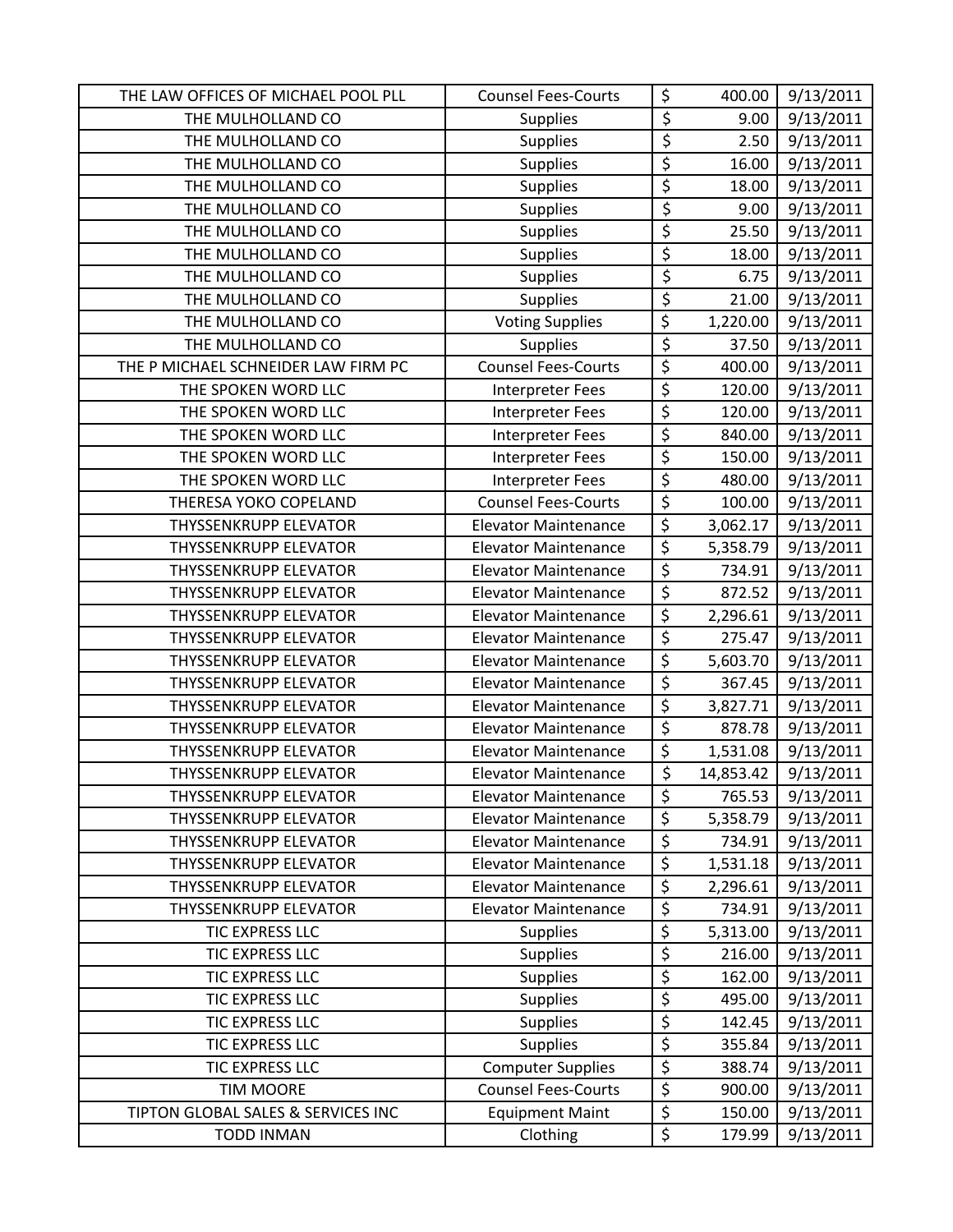| TOM MINH LE                                                     | Rent Sub to L'Iords         | \$                     | 48.00              | 9/13/2011              |
|-----------------------------------------------------------------|-----------------------------|------------------------|--------------------|------------------------|
| <b>TOM WHITE</b>                                                | Rent Sub to L'Iords         | $\overline{\xi}$       | 1,688.00           | 9/13/2011              |
| <b>TONY P HOLMES</b>                                            | Rent Sub to L'Iords         | \$                     | 695.00             | 9/13/2011              |
| TPA-TEXAS PROBATION ASSOC CORRECT-                              | Education                   | \$                     | 30.00              | 9/13/2011              |
| <b>TRACIE KENAN</b>                                             | <b>Counsel Fees-Courts</b>  | $\overline{\varsigma}$ | 145.00             | 9/13/2011              |
| TRAILWOOD MOBILE HOME ESTATES                                   | <b>Utility Assistance</b>   | $\overline{\xi}$       | 48.07              | 9/13/2011              |
| <b>TRAVIS YOUNG</b>                                             | <b>Counsel Fees-Courts</b>  | \$                     | 300.00             | 9/13/2011              |
| <b>TRAVIS YOUNG</b>                                             | <b>Counsel Fees-Courts</b>  | $\overline{\xi}$       | 900.00             | 9/13/2011              |
| TRI COUNTY ELECTRIC CO-OP                                       | <b>Utility Assistance</b>   | \$                     | 117.28             | 9/13/2011              |
| <b>TRIPLENET PRICING LLC</b>                                    | <b>Supplies</b>             | \$                     |                    | 9/13/2011              |
| <b>TRIPLENET PRICING LLC</b>                                    | Supplies                    | \$                     | 1,219.50           | 9/13/2011              |
| TRIPLENET PRICING LLC                                           | <b>Supplies</b>             | \$                     | 451.00             | 9/13/2011              |
| TRIPLENET PRICING LLC                                           | <b>Supplies</b>             | \$                     | 237.10             | 9/13/2011              |
| <b>TRIPLENET PRICING LLC</b>                                    | Supplies                    | \$                     | 368.00             | 9/13/2011              |
| TRIPLENET PRICING LLC                                           | <b>Supplies</b>             | $\overline{\varsigma}$ | 1,191.40           | 9/13/2011              |
| TRUGREEN CHEMLAWN                                               | <b>Building Maintenance</b> | \$                     | 89.00              | 9/13/2011              |
| <b>TRUGREEN CHEMLAWN</b>                                        | Landscaping Expense         | $\overline{\xi}$       | 114.00             | 9/13/2011              |
| TRUGREEN CHEMLAWN                                               | Landscaping Expense         | $\overline{\xi}$       | 408.00             | 9/13/2011              |
| <b>TRUGREEN CHEMLAWN</b>                                        | Landscaping Expense         | $\overline{\varsigma}$ | 445.00             | 9/13/2011              |
| <b>TRUGREEN CHEMLAWN</b>                                        | Landscaping Expense         | $\overline{\xi}$       | 159.00             | 9/13/2011              |
| TRUGREEN CHEMLAWN                                               | Landscaping Expense         | \$                     | 365.00             | 9/13/2011              |
| TRUGREEN CHEMLAWN                                               | Landscaping Expense         | $\overline{\xi}$       | 110.00             | 9/13/2011              |
| TRUGREEN CHEMLAWN                                               | Landscaping Expense         | $\overline{\varsigma}$ | 109.00             | 9/13/2011              |
| <b>TRUGREEN CHEMLAWN</b>                                        | Landscaping Expense         | $\overline{\xi}$       | 159.00             | 9/13/2011              |
| TRUGREEN LANDCARE LLC                                           | Landscaping Expense         | $\overline{\xi}$       | 420.00             | 9/13/2011              |
| <b>T-UNIVERSAL CORP</b>                                         | Rent Sub to L'Iords         | \$                     | 418.00             | 9/13/2011              |
| TX DEPT OF FAMILY & PROTECTIVE SRVS                             | TX Depart Reg Servc         | \$                     | 422,720.62         | 9/13/2011              |
| TX SUPREME COURT JOURNAL                                        | Law Books                   | \$                     | 735.00             | 9/13/2011              |
| TXU ELECTRIC COMPANY                                            | <b>Utility Assistance</b>   | $\overline{\xi}$       | 2,200.27           | 9/13/2011              |
| TXU ELECTRIC COMPANY                                            | <b>Utility Assistance</b>   | $\overline{\varsigma}$ | 783.73             | 9/13/2011              |
| TXU ELECTRIC COMPANY                                            | <b>Utility Assistance</b>   | \$                     | 5,276.37           | 9/13/2011              |
| TXU ELECTRIC COMPANY                                            | <b>Utility Assistance</b>   | \$                     | 2,554.31           | 9/13/2011              |
| TXU ELECTRIC COMPANY                                            | <b>Utility Assistance</b>   | $\overline{\xi}$       | 1,428.61           | 9/13/2011              |
| TXU ELECTRIC COMPANY                                            | <b>Utility Assistance</b>   | \$                     | 3,175.59           | 9/13/2011              |
| TXU ELECTRIC COMPANY                                            | <b>Utility Assistance</b>   | \$                     | 7,664.91           | 9/13/2011              |
| <b>U S POSTMASTER</b>                                           | Postage                     | \$                     | 899.00             | 9/13/2011              |
| <b>U S POSTMASTER</b>                                           | Postage                     | $\overline{\varsigma}$ | 67.76              | 9/13/2011              |
| UNITED SITE SERVICES                                            | <b>Disposal Service</b>     | \$                     | 52.88              | 9/13/2011              |
| UNITED SITE SERVICES                                            | <b>Building Maintenance</b> | $\overline{\xi}$       | 105.76             | 9/13/2011              |
| UNITED STATES PLASTICS CORP                                     | Lab Supplies                | \$                     | 441.75             | 9/13/2011              |
| UNIVERSITY OF NORTH TX HLTH SC                                  | <b>Medical Services</b>     | $\overline{\varsigma}$ | 403.06             | 9/13/2011              |
| UNIVERSITY OF TEXAS AT ARLINGTON                                | Tuition C/room Train        | \$                     | 150.00             | 9/13/2011              |
| UNIVERSITY OF TEXAS AT ARLINGTON                                | Tuition C/room Train        | \$                     | 50.00              | 9/13/2011              |
| UPS/UNITED PARCEL SERVICE                                       | Postage                     | \$                     | 39.57              | 9/13/2011              |
| UPS/UNITED PARCEL SERVICE                                       | Postage                     | \$                     | 223.16             | 9/13/2011              |
|                                                                 |                             |                        |                    |                        |
| UPS/UNITED PARCEL SERVICE<br>US POSTAL SERVICE-POSTAGE BY PHONE | Postage<br>Postage          | \$<br>\$               | 193.02<br>4,000.00 | 9/13/2011<br>9/13/2011 |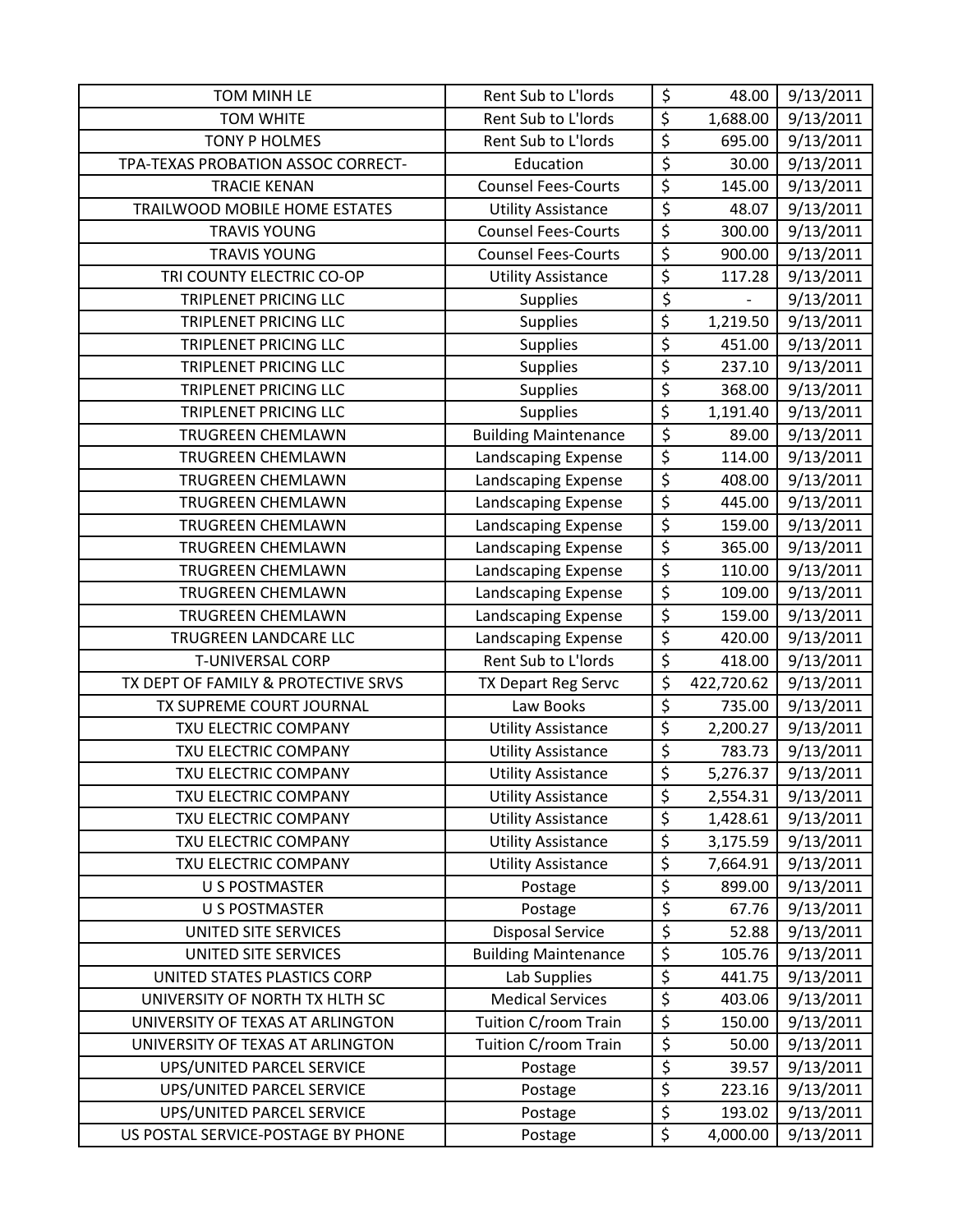| VANESSA M JORDAN                | <b>Counsel Fees-Courts</b>  | \$                              | 700.00    | 9/13/2011 |
|---------------------------------|-----------------------------|---------------------------------|-----------|-----------|
| <b>VAUGHN BAILEY</b>            | Counsel Fees-Juv            | \$                              | 200.00    | 9/13/2011 |
| VENTREX ENVIRONMENTAL SERVICES  | Lab Equip Mainten           | \$                              | 1,006.47  | 9/13/2011 |
| VENTREX ENVIRONMENTAL SERVICES  | <b>Disposal Service</b>     | \$                              | 1,063.44  | 9/13/2011 |
| <b>VERIZON SOUTHWEST</b>        | Telephone-Basic             | \$                              | 159.07    | 9/13/2011 |
| <b>VERIZON SOUTHWEST</b>        | Telephone-Basic             | \$                              | 79.14     | 9/13/2011 |
| <b>VICKI E WILEY</b>            | <b>Counsel Fees-Courts</b>  | \$                              | 100.00    | 9/13/2011 |
| <b>VICKI E WILEY</b>            | <b>Counsel Fees-Courts</b>  | \$                              | 560.00    | 9/13/2011 |
| <b>VICKIE AKINS</b>             | Clothing                    | \$                              | 196.05    | 9/13/2011 |
| <b>VINCENT RAMOS</b>            | Psych Exam/Testimony        | \$                              | 500.00    | 9/13/2011 |
| <b>VIRGINIA KENNEDY</b>         | <b>Relative Assistance</b>  | \$                              | 300.00    | 9/13/2011 |
| <b>VOGUE FABRICS</b>            | <b>Bedding and Clothing</b> | \$                              | 547.96    | 9/13/2011 |
| <b>VWR SCIENTIFIC PRODUCTS</b>  | Lab Supplies                | \$                              | 479.50    | 9/13/2011 |
| <b>WAKEELAH WILSON</b>          | <b>Relative Assistance</b>  | \$                              | 300.00    | 9/13/2011 |
| <b>WARREN ST JOHN</b>           | <b>Counsel Fees-Courts</b>  | $\overline{\xi}$                | 150.00    | 9/13/2011 |
| <b>WARREN ST JOHN</b>           | Cnsl Fees-Cap Murder        | \$                              | 21,850.00 | 9/13/2011 |
| <b>WARREN ST JOHN</b>           | Cap Murder-Othr Cost        | \$                              | 32.00     | 9/13/2011 |
| <b>WEST GROUP</b>               | Law Books                   | \$                              | 205.00    | 9/13/2011 |
| WEST SIDE LANDFILL WM           | <b>Disposal Service</b>     | \$                              | 114.49    | 9/13/2011 |
| WESTERN-BRW PAPER CO INC        | <b>Supplies</b>             | \$                              | 145.00    | 9/13/2011 |
| WESTERN-BRW PAPER CO INC        | <b>Supplies</b>             | \$                              | 73.00     | 9/13/2011 |
| WESTERN-BRW PAPER CO INC        | <b>Supplies</b>             | \$                              | 547.50    | 9/13/2011 |
| WESTERN-BRW PAPER CO INC        | <b>Supplies</b>             | \$                              | 292.00    | 9/13/2011 |
| WESTERN-BRW PAPER CO INC        | <b>Supplies</b>             | \$                              | 182.50    | 9/13/2011 |
| <b>WESTERN-BRW PAPER CO INC</b> | <b>Supplies</b>             | \$                              | 318.00    | 9/13/2011 |
| WESTERN-BRW PAPER CO INC        | <b>Supplies</b>             | $\overline{\boldsymbol{\zeta}}$ | 313.20    | 9/13/2011 |
| WESTERN-BRW PAPER CO INC        | <b>Supplies</b>             | $\overline{\xi}$                | 1,460.00  | 9/13/2011 |
| <b>WILLIAM BARRY NORMAN</b>     | Psych Exam/Testimony        | \$                              | 400.00    | 9/13/2011 |
| <b>WILLIAM BARRY NORMAN</b>     | Psych Exam/Testimony        | $\overline{\xi}$                | 400.00    | 9/13/2011 |
| <b>WILLIAM BRIAN GOZA</b>       | <b>Counsel Fees-Courts</b>  | \$                              | 350.00    | 9/13/2011 |
| <b>WILLIAM BRIAN GOZA</b>       | <b>Counsel Fees-Courts</b>  | \$                              | 250.00    | 9/13/2011 |
| <b>WILLIAM C BRIDGES</b>        | <b>Professional Service</b> | \$                              | 3,000.00  | 9/13/2011 |
| WILLIAM H BILL RAY PC           | <b>Counsel Fees-Courts</b>  | \$                              | 600.00    | 9/13/2011 |
| WILLIAM H BILL RAY PC           | <b>Counsel Fees-Courts</b>  | \$                              | 700.00    | 9/13/2011 |
| WILLIAM H BILL RAY PC           | Cnsl Fees-Crim Appls        | \$                              | 500.00    | 9/13/2011 |
| <b>WILLIAM S HARRIS</b>         | <b>Counsel Fees-Courts</b>  | \$                              | 900.00    | 9/13/2011 |
| <b>WILLIAM S HARRIS</b>         | <b>Counsel Fees-Courts</b>  | \$                              | 397.50    | 9/13/2011 |
| WOODARD BUILDING SUPPLY         | <b>Building Maintenance</b> | \$                              | 814.00    | 9/13/2011 |
| WOODMONT APARTMENTS LP          | Rent Sub to L'Iords         | \$                              | 437.00    | 9/13/2011 |
| <b>WORTHINGTON POINT LP</b>     | HAP Reimb Port-in           | \$                              | 800.00    | 9/13/2011 |
| XPEDX - DFW DIVISION            | Sheriff Inventory           | \$                              | 522.20    | 9/13/2011 |
| Y LETICIA SANCHEZ VIGIL         | <b>Interpreter Fees</b>     | \$                              | 50.00     | 9/13/2011 |
| YELLOW CAB CO                   | Transportation              | \$                              | 281.90    | 9/13/2011 |
| YMCA OF METROPOLITAN FORT WORTH | <b>Subrecipient Service</b> | \$                              | 4,924.26  | 9/13/2011 |
| YMCA OF METROPOLITAN FORT WORTH | Health Promo Pgrm           | \$                              | 280.00    | 9/13/2011 |
| YMCA OF METROPOLITAN FORT WORTH | Health Promo Pgrm           | $\overline{\xi}$                | 1,558.00  | 9/13/2011 |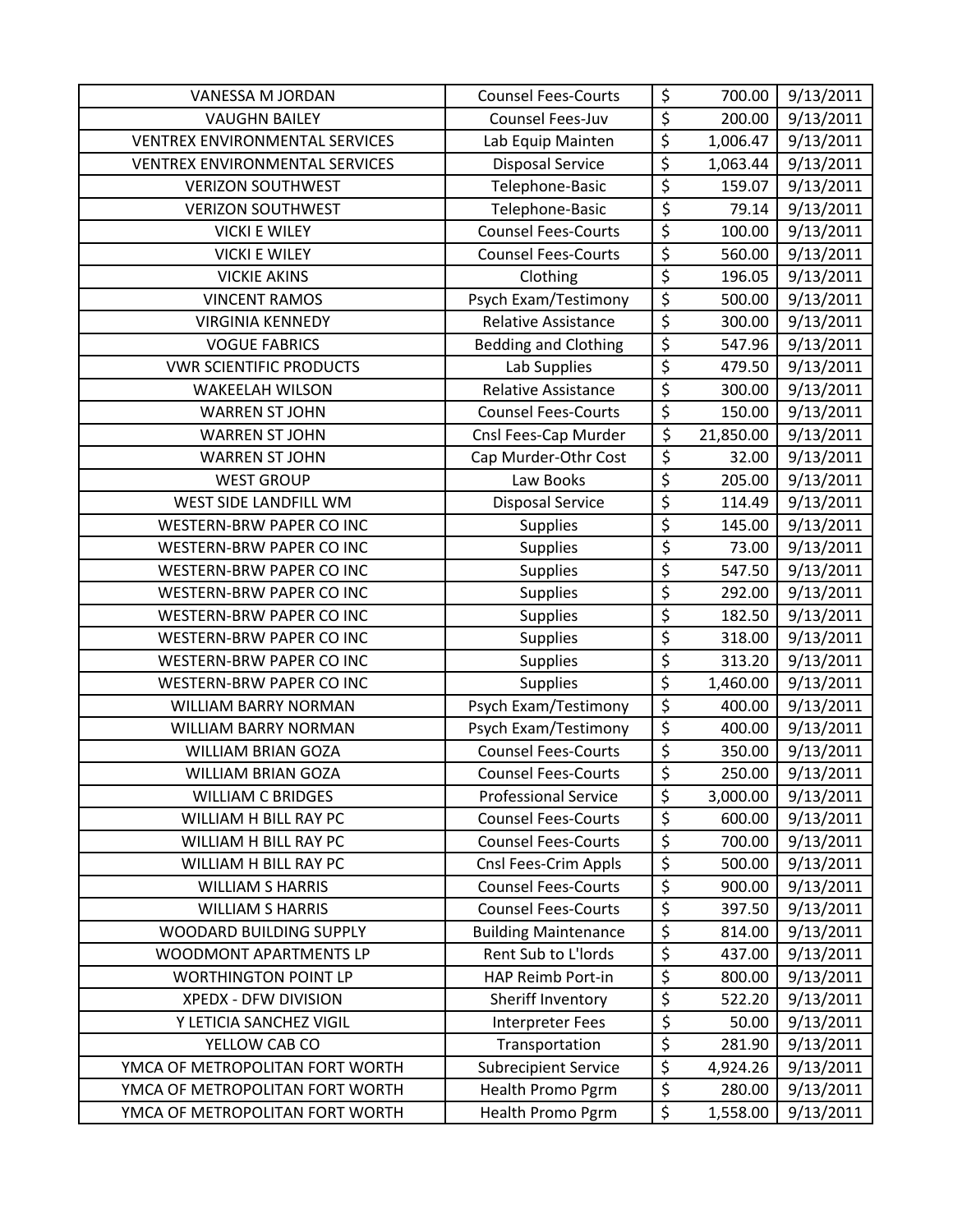| <b>COMMISSIONERS' REPORT OF CLAIMS - Addendum</b> |                                          |                          |                    |                   |
|---------------------------------------------------|------------------------------------------|--------------------------|--------------------|-------------------|
|                                                   | FOR THE WEEK ENDING - September 13, 2011 |                          |                    |                   |
|                                                   |                                          |                          |                    |                   |
| <b>Vendor Name</b>                                | <b>Item Description</b>                  |                          | <b>Paid Amount</b> | <b>Check Date</b> |
| 711 Hope LP                                       | Travel                                   | \$                       | 827.56             | 9/13/2011         |
| 711 Hope LP                                       | Travel                                   | \$                       | 827.56             | 9/13/2011         |
| Acceptance Indemnity Insurance Co                 | Damage Claims                            | \$                       | 820.53             | 9/13/2011         |
| Alice Whitten                                     | 5006 Chapter 13 Levy                     | $\overline{\xi}$         | 184.17             | 9/13/2011         |
|                                                   | Lifestyle, American General              |                          |                    |                   |
| American General Life Ins                         | Co.                                      | \$                       | (13.73)            | 9/13/2011         |
| <b>American Screening Corporation</b>             | Lab Supplies                             | $\overline{\xi}$         | 4,059.00           | 9/13/2011         |
| Anthem Life Insurance Co                          | PGL/Anthem Life                          | $\overline{\varsigma}$   | 3.97               | 9/13/2011         |
| <b>Automated Collection Serv</b>                  | 5002 Student Loan Levy                   | \$                       | (2.78)             | 9/13/2011         |
| Delta Dental Insurance Co                         | <b>Dental Claims</b>                     | \$                       | 19,716.89          | 9/13/2011         |
| Delta Dental Insurance Co                         | <b>Dental Claims</b>                     | \$                       | 4,721.80           | 9/13/2011         |
| <b>Double Day Acquisitions LLC</b>                | <b>Medical Supplies</b>                  | \$                       | 450.00             | 9/13/2011         |
| <b>Express-Scripts</b>                            | Drug Claims-AC & CO                      | \$                       | 479,696.73         | 9/13/2011         |
| Express-Scripts                                   | Drug Claims-RT                           | \$                       | 78,303.25          | 9/13/2011         |
| <b>Fraternal Order of Police</b>                  | <b>Union Dues</b>                        | $\overline{\xi}$         | (104.22)           | 9/13/2011         |
| Healthsmart                                       | Medical Claims - AC & CO                 | \$                       | (9,269.08)         | 9/13/2011         |
| Healthsmart                                       | <b>Medical Claims - RT</b>               | \$                       | (2,346.25)         | 9/13/2011         |
| Healthsmart                                       | Medical Claims - AC & CO                 | \$                       | 370.37             | 9/13/2011         |
| Integrated Forensic Lab Inc                       | Investigative                            | \$                       | 418.75             | 9/13/2011         |
| <b>Internal Revenue Service</b>                   | 5001 Tax Levy                            | \$                       | 372.27             | 9/13/2011         |
| <b>IRS FICA EE</b>                                | FICA-Employee                            | \$                       | 4,682.35           | 9/13/2011         |
| <b>IRS FICA EE</b>                                | FICA-Employee                            | $\overline{\varsigma}$   | 1,079.85           | 9/13/2011         |
| <b>IRS FICA ER</b>                                | FICA-Employer                            | \$                       | 6,910.82           | 9/13/2011         |
| <b>IRS FICA ER</b>                                | FICA-Employer                            | \$                       | 1,594.03           | 9/13/2011         |
| <b>IRS FIT</b>                                    | FIT Withholding                          | \$                       | 24,647.08          | 9/13/2011         |
| <b>IRS FIT</b>                                    | FIT Withholding                          | $\overline{\xi}$         | 3,702.16           | 9/13/2011         |
| IRS MED EE                                        | Medicare-Employee                        | \$                       | 1,865.69           | 9/13/2011         |
| IRS MED EE                                        | Medicare-Employee                        | \$                       | 372.81             | 9/13/2011         |
| IRS MED ER                                        | Medicare-Employer                        | $\overline{\xi}$         | 1,865.69           | 9/13/2011         |
| <b>IRS MED ER</b>                                 | Medicare-Employer                        | $\overline{\varsigma}$   | 372.81             | 9/13/2011         |
| Lincoln Financial Group                           | Deferred Comp                            | \$                       | 50.00              | 9/13/2011         |
| Mark D Ketchum                                    | <b>Meeting Expenses</b>                  | $\overline{\xi}$         | 105.84             | 9/13/2011         |
| Mercedes Medical Inc                              | <b>Medical Supplies</b>                  | \$                       | 263.52             | 9/13/2011         |
| Mercedes Medical Inc                              | <b>Medical Supplies</b>                  | \$                       | 263.52             | 9/13/2011         |
| Mercedes Medical Inc                              | <b>Medical Supplies</b>                  | \$                       | 790.54             | 9/13/2011         |
| Mercedes Medical Inc                              | <b>Medical Supplies</b>                  | $\overline{\varsigma}$   | 263.52             | 9/13/2011         |
| Metropolitan Life                                 | Metlife                                  | $\overline{\mathcal{S}}$ | (90.00)            | 9/13/2011         |
| Nationwide Retirement Sol                         | Deferred Comp                            | \$                       | 17,099.98          | 9/13/2011         |
| <b>NCO Financial Systems Inc</b>                  | 5002 Student Loan Levy                   | \$                       | 8.71               | 9/13/2011         |
| Omni Bayfront Corpus Christi                      | Travel                                   | $\overline{\varsigma}$   | 103.50             | 9/13/2011         |
| PayFlex                                           | Dependent Care                           | $\overline{\xi}$         | 3,321.79           | 9/13/2011         |
| PayFlex                                           | Medical                                  | \$                       | 27,603.65          | 9/13/2011         |
| Pennsylvania-HEAA                                 | 5002 Student Loan Levy                   | \$                       | 7.51               | 9/13/2011         |